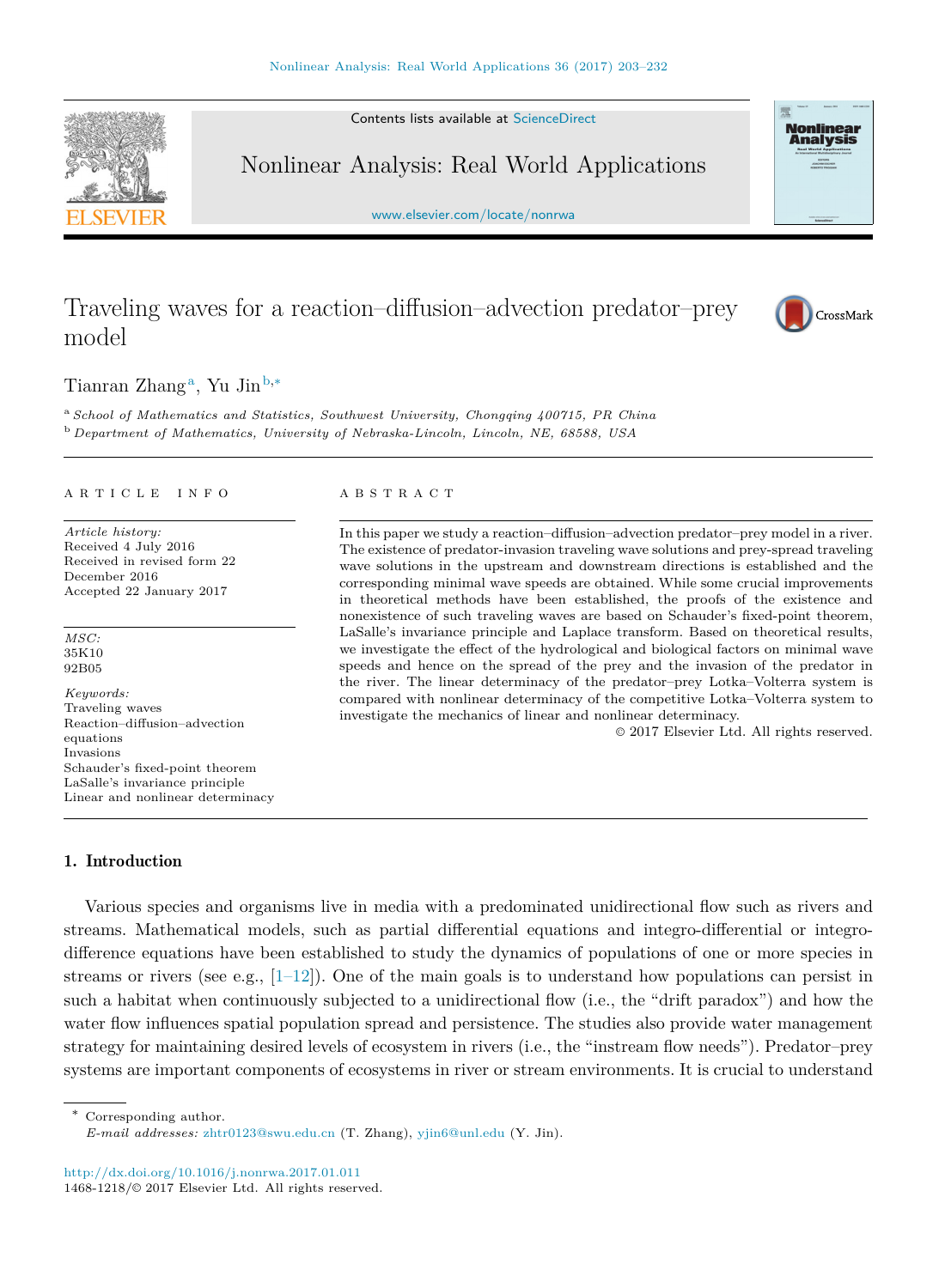how the interacting preys and predators persist or spread when they are subjected to advective flows. Existing studies of predator–prey systems in rivers are few (see e.g., [\[3\]](#page-27-1)) and have not theoretically analyzed the effect of the flow on persistence and spread (or invasion) of predator–prey systems.

In this paper we will study the following reaction–diffusion–advection predator–prey system:

<span id="page-1-0"></span>
$$
\begin{cases} u_t = d_1 u_{xx} - b_1 u_x + u(r_1 - b_{11}u - b_{12}v), \\ v_t = d_2 v_{xx} - b_2 v_x + v(r_2 - b_{21}v + b_{22}u), \end{cases} \tag{1}
$$

where  $u(x, t)$  and  $v(x, t)$  denote the densities of the prey and the predator at position  $x \in \mathbb{R}$  and time *t*, respectively,  $d_1$  and  $d_2$  are diffusion constants of the prey and the predator, respectively,  $b_1$  and  $b_2$  are the advection rates of the prey and the predator, respectively,  $r_1$  and  $r_2$  are the growth rates of the prey and the predator, respectively,  $b_{11}$  and  $b_{21}$  and the density-dependent constants of the prey and the predator, respectively,  $b_{12}$  is the predation rate,  $b_{22}$  is the conversion rate. Parameters  $d_1, d_2, r_1$  and  $b_{ij}$   $(i, j = 1, 2)$ are positive constants;  $b_1, b_2$  and  $r_2$  are real numbers. When  $b_1$  and  $b_2$  have different signs, it means that the advective directions of the two species are not the same. For instance, if  $b_2 > 0$  represents that the predator is subjected to the flow running from the left (upstream) to the right (downstream), then  $b_1 < 0$  represents that the prey such as mayflies flies from the right (downstream) to the left (upstream). If  $r_2$  is positive, then the predator has food sources other than the prey and can grow without the prey; if  $r_2$  is negative, then  $r_2$ essentially is a death rate of the predator and the predator only grows via consuming the prey.

Traveling wave solutions of partial differential equations have attracted increasing interest in recent years (see e.g., [\[13–30\]](#page-28-0)). A traveling wave solution is a solution of the form

<span id="page-1-1"></span>
$$
u(x,t) = \mathbf{U}(s), \qquad v(x,t) = \mathbf{V}(s), \qquad s = x + \tilde{c}t,
$$
\n<sup>(2)</sup>

where  $\tilde{c}$  is the wave speed. It describes the translation of an invariant wave profile in the same direction at a constant speed. For biological models, traveling wave solutions can also show the invasion of species in the spatial habitat.

Various methods have been developed and applied to prove the existence of traveling wave solutions of different types of systems. The monotonic iteration method is powerful for monotonic systems [\[15,](#page-28-1)[16\]](#page-28-2). The shooting method, proposed by Dunbar [\[13,](#page-28-0)[14\]](#page-28-3) and developed by Huang [\[17\]](#page-28-4), is widely applied to prove the existence of traveling wave solutions for nonmonotonic systems [\[18–22\]](#page-28-5). The Schauder's fixed-point theorem is also frequently used to prove the existence of traveling wave solutions for nonmonotonic systems [\[23–27\]](#page-28-6). Recently, Huang [\[31\]](#page-28-7) proposed a geometric approach for some classes of nonmonotonic reaction–diffusion systems; Zhang et al. [\[30\]](#page-28-8) and Fu et al. [\[32\]](#page-28-9) developed methods based on the Schauder's fixed-point theorem for nonmonotonic reaction–diffusion systems. The Harnack Inequality method was introduced into traveling waves to study the boundedness of traveling waves by Ducrot and Langlais [\[33\]](#page-28-10). However, different advection rates of the prey and the predator have not been considered in the theoretical studies of the minimal wave speeds of traveling waves for nonmonotonic systems. The effect of the water flow on persistence and extinction of predator–prey systems in rivers has been investigated in [\[3\]](#page-27-1) by virtue of the approximation of traveling wave speeds for decoupled systems, but the theories of the spreading speeds or the minimal wave speeds of traveling waves of predator–prey systems in rivers have not been rigorously established due to the difficulty in mathematical analysis of nonmonotonic systems.

Model  $(1)$  is nonmonotonic and the advection coefficients  $b_1$  and  $b_2$  may be different. To derive the necessary and sufficient conditions for the existence of traveling wave solutions of model [\(1\),](#page-1-0) we extend the methods in [\[30\]](#page-28-8) for model [\(1\)](#page-1-0) since different advection coefficients may result in a negative minimal wave speed, which can cause difficulties for the applications of the methods in [\[30\]](#page-28-8). Firstly, the upper–lower solutions in [\[30\]](#page-28-8) must be improved to deal with the negative wave speed. Secondly, the non-triviality or positivity of traveling wave solutions with minimal wave speed for predator–prey models was rarely considered (e.g. [\[32,](#page-28-9)[19](#page-28-11)[,21,](#page-28-12)[14](#page-28-3)[,18](#page-28-5)[,20\]](#page-28-13)). This positivity of traveling wave solutions with minimal wave speed was confirmed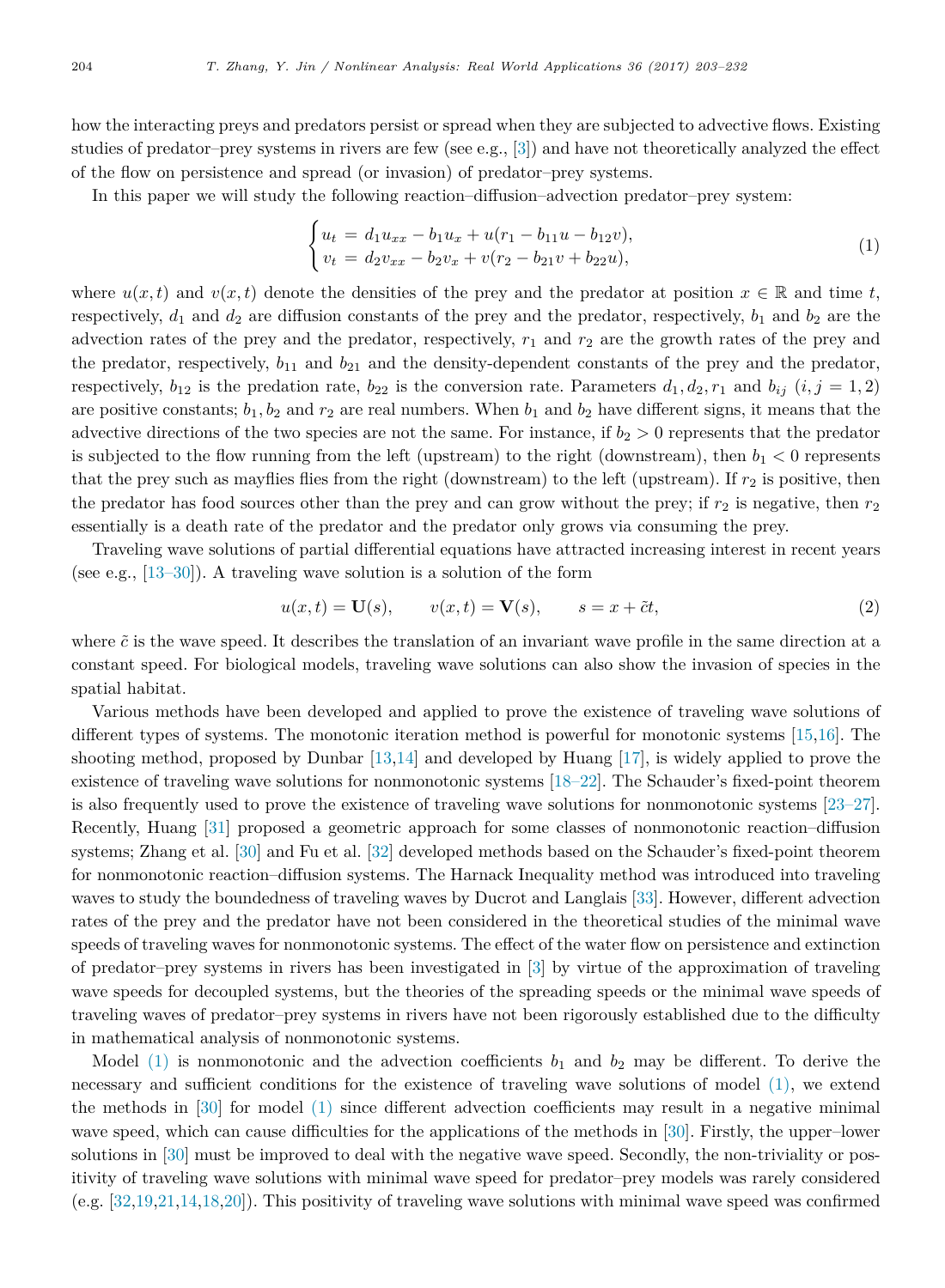by Zhang [\[30\]](#page-28-8) for a general noncooperative system but the proof method is not correct there. Li et al. [\[34\]](#page-28-14) proved the positivity for a disease-transmission model via a Lyapunov function. However, it is difficult to construct a Lyapunov function for a complex model. In this paper, a general method [\(Lemma 3.9\)](#page-13-0), which does not depend on the construction of a Lyapunov function, will be used to show this positivity and it can be applied to the general model in [\[30\]](#page-28-8). Thirdly, the boundedness of the ratio of the derivative of traveling wave solution to traveling wave solution is needed to show the persistence of traveling wave solutions in [\[30\]](#page-28-8) or to apply the Lyapunov function [\[31\]](#page-28-7). The proof is lengthy to get this boundedness in [\[30,](#page-28-8)[31\]](#page-28-7). In this paper, a simple result [\(Lemma 3.7\)](#page-11-0) is established to show this boundedness and it can be applied to more complex models such as delayed models or models consisting of more than two equations. Actually, this lemma is a generalization of Harnack Inequality in [\[35\]](#page-28-15) for a homogeneous elliptic operator on a bounded space domain, but the elliptic operator in [Lemma 3.7](#page-11-0) is nonhomogeneous and the space domain is unbounded.

The minimal wave speed of model [\(1\)](#page-1-0) is said to be linearly determined or of linear determinacy if it is determined by the linearization of the predator equation of the corresponding ordinary differential equation system of traveling wave profiles at the invaded equilibrium. It is well-known that the minimal wave speed for some types of predator–prey models is linearly determined [\[13,](#page-28-0)[14](#page-28-3)[,18,](#page-28-5)[19,](#page-28-11)[17,](#page-28-4)[24\]](#page-28-16). Recently, Zhang et al. [\[30\]](#page-28-8) and Huang [\[31\]](#page-28-7) have shown that the minimal wave speed for a reaction–diffusion system with predator–prey or susceptible–infective interaction is linearly determined. However, a model with different advection coefficients was not considered in [\[30\]](#page-28-8) or [\[31\]](#page-28-7). In this paper we will show that the minimal wave speed for system [\(1\)](#page-1-0) is of linear determinacy. We will also present the biological explanations of linear determinacy by comparing our results with those of the competitive Lotka–Volterra systems in [\[36–38\]](#page-28-17). It will be shown that there is a connection for the linear determinacy of the predator–prey Lotka–Volterra system and the competitive Lotka–Volterra system.

This paper is organized as follows. In Section [2,](#page-2-0) main theoretical results about minimal wave speeds are presented (without proofs). Section [3](#page-5-0) is devoted to the proof of the first main theorem and Section [4](#page-17-0) is devoted to the proof of the second main theorem. In Section [5,](#page-19-0) we provide the biological interpretation of the minimal wave speed and especially relate it to the predator's invasion and the prey's spread. In Section [6,](#page-23-0) we analyze the linear and nonlinear determinacy of the minimal wave speed and compare our results with previous results of models for interactive populations in [\[36–38\]](#page-28-17). A short discussion in Section [7](#page-26-0) then completes the paper.

#### <span id="page-2-0"></span>2. Main theoretical results

In this section, we present two main theorems in this paper. These theorems establish necessary and sufficient conditions for the existence of traveling wave solutions connecting the prey-only equilibrium to a predator-present (predator-only or coexistence) equilibrium and of traveling wave solutions connecting the predator-only equilibrium to the coexistence equilibrium. The minimal wave speeds of such traveling waves are obtained.

## <span id="page-2-2"></span>*2.1. Nondimensionalization and equilibria of model [\(1\)](#page-1-0)*

We firstly simplify model [\(1\)](#page-1-0) by decreasing the number of parameters. By introducing dimensionless variables as

<span id="page-2-1"></span>
$$
\bar{u} = \frac{b_{11}}{r_1} u, \qquad \bar{v} = \frac{b_{21}}{r_1} v, \qquad \bar{t} = r_1 t, \qquad \bar{x} = \sqrt{\frac{r_1}{d_2}} x,
$$
\n
$$
\gamma_1 = \frac{b_{12}}{b_{21}}, \qquad \gamma_2 = \frac{b_{22}}{b_{11}}, \qquad d = \frac{d_1}{d_2}, \qquad r = \frac{r_2}{r_1}, \qquad \alpha_1 = \frac{b_1}{\sqrt{d_2 r_1}}, \qquad \alpha_2 = \frac{b_2}{\sqrt{d_2 r_1}}, \tag{3}
$$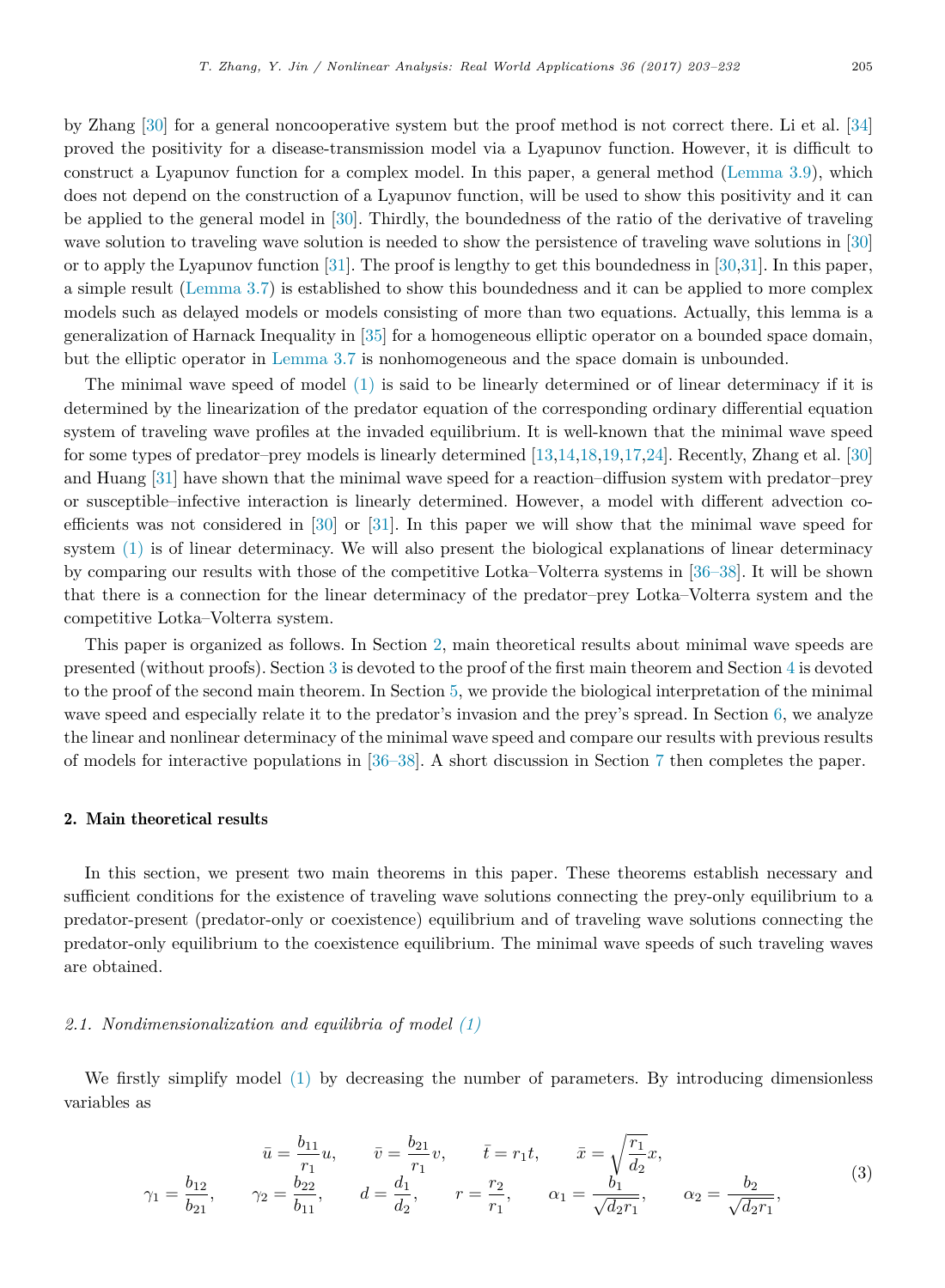system [\(1\)](#page-1-0) can be written into

<span id="page-3-0"></span>
$$
\begin{cases} \bar{u}_{\bar{t}} = d\bar{u}_{\bar{x}\bar{x}} - \alpha_1 \bar{u}_{\bar{x}} + \bar{u}(1 - \bar{u} - \gamma_1 \bar{v}), \\ \bar{v}_{\bar{t}} = \bar{v}_{\bar{x}\bar{x}} - \alpha_2 \bar{v}_{\bar{x}} + \bar{v}(r - \bar{v} + \gamma_2 \bar{u}), \end{cases}
$$
(4)

where  $d, \gamma_1, \gamma_2$  are positive, and  $\alpha_1, \alpha_2, r$  are real numbers.

System [\(4\)](#page-3-0) admits the following three possible equilibria.

- The prey-only equilibrium  $E_1(1,0)$ .
- The predator-only equilibrium  $E_2(0,r)$  if  $r > 0$ .
- The unique coexistence equilibrium  $E_3(\bar{u}^*, \bar{v}^*)$  with  $\bar{u}^* = \frac{1-\gamma_1r}{1+\gamma_1\gamma_2}$  and  $\bar{v}^* = \frac{r+\gamma_2}{1+\gamma_1\gamma_2}$ , if and only if  $-\gamma_2 < r < 1/\gamma_1$ .

It is easy to show that if  $r \leq -\gamma_2$ , then  $E_1$  is globally asymptotically stable for the corresponding non-spatial version of system [\(4\):](#page-3-0)

$$
\begin{cases} \bar{u}_{\bar{t}} = \bar{u}(1 - \bar{u} - \gamma_1 \bar{v}), \\ \bar{v}_{\bar{t}} = \bar{v}(r - \bar{v} + \gamma_2 \bar{u}), \end{cases}
$$
(5)

which indicates that predators die out if no dispersion is incorporated in the model. Since our interest is in the spatial spread of both the prey and the predator, we assume the following condition throughout this paper.

# **(H1)**  $r > -\gamma_2$ .

#### *2.2. Main results about the minimal wave speeds*

To present main theoretical results, the following notations are needed:

<span id="page-3-3"></span>
$$
E^* = \begin{cases} E_3, & \text{if } -\gamma_2 < r < 1/\gamma_1, \\ E_2, & \text{if } r \ge 1/\gamma_1, \end{cases}
$$
\n
$$
c^* := \bar{c} - \alpha_2, \qquad c^*_{23} := \bar{c} - \alpha_1,
$$
\n
$$
c^*_{-} := \bar{c} + \alpha_2, \qquad c^*_{23-} := \bar{c} + \alpha_1,
$$
\n
$$
\bar{c} = 2\sqrt{r + \gamma_2}.
$$
\n
$$
(7)
$$

The following hypotheses are also needed for our theorems.

(H2) 
$$
c^* + \alpha_1 > 0
$$
.  
\n(H2)  $c^* - \alpha_1 > 0$ .  
\n(H3)  $r < 1/\gamma_1 - \gamma_2$ .

Let

<span id="page-3-2"></span>
$$
\bar{u}(\bar{x}, \bar{t}) = U(s), \qquad \bar{v}(\bar{x}, \bar{t}) = V(s), \quad \text{where } s = \bar{x} + c\bar{t}.
$$
\n
$$
(8)
$$

The main theoretical results are as follows.

<span id="page-3-1"></span>Theorem 2.1. *Assume* (**H1**) *holds.*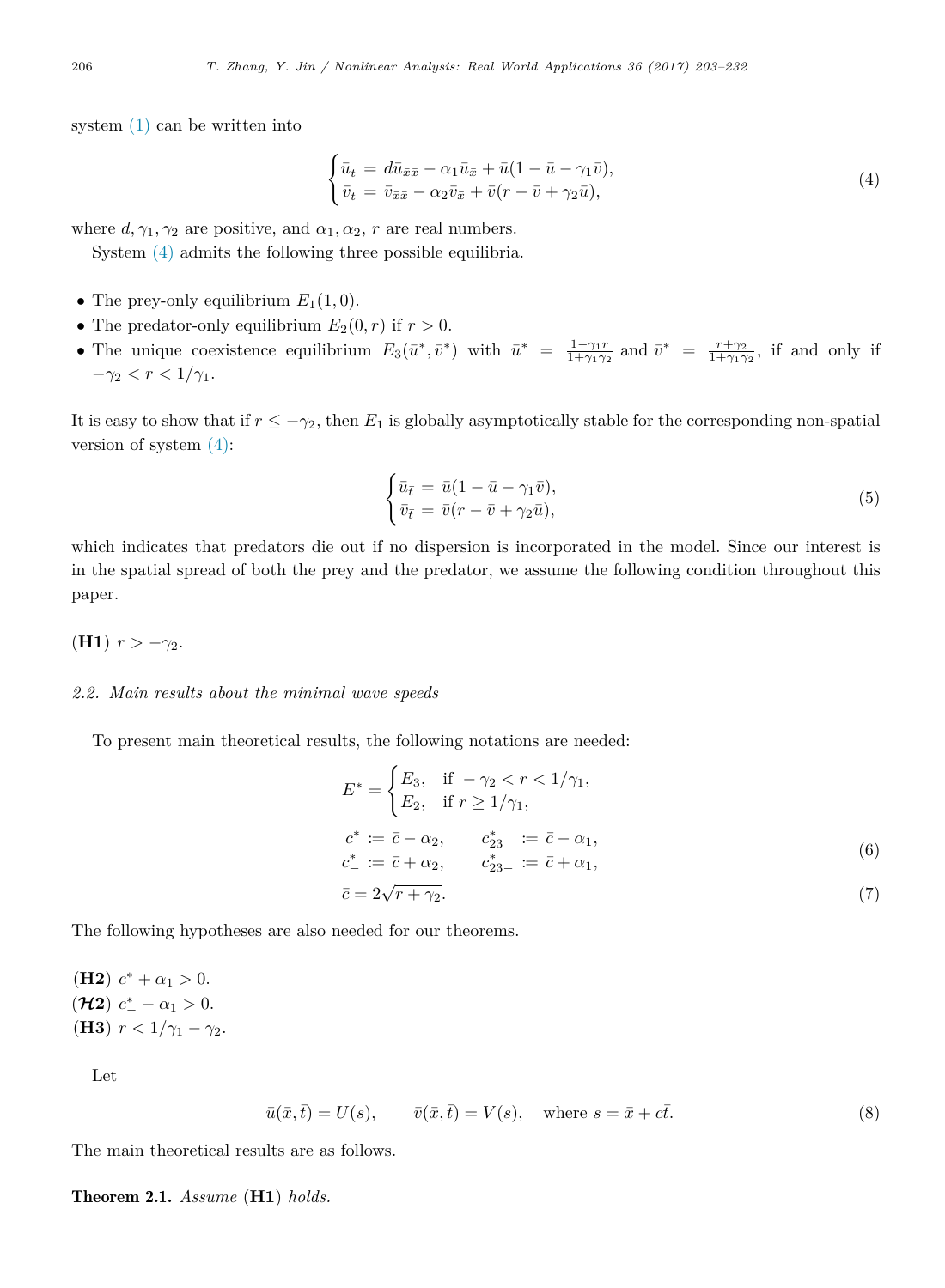(i) *If* (**H2**) *or* (**H3**) *is valid, system* [\(4\)](#page-3-0) *has a positive traveling wave solution*  $(U(\bar{x}+c\bar{t}), V(\bar{x}+c\bar{t}))$  *satisfying* 

<span id="page-4-1"></span>
$$
(U(-\infty), V(-\infty)) = E_1 \quad and \quad (U(+\infty), V(+\infty)) = E^*
$$
\n(9)

*if and only if*  $c \geq c^*$ .

(ii)  $(\mathcal{H}2)$  or (**H3**) is valid, system [\(4\)](#page-3-0) has a positive traveling wave solution  $(U(\bar{x}-c\bar{t}), V(\bar{x}-c\bar{t}))$  satisfying

<span id="page-4-2"></span>
$$
(U(-\infty), V(-\infty)) = E^* \quad and \quad (U(+\infty), V(+\infty)) = E_1 \tag{10}
$$

<span id="page-4-0"></span>*if and only if*  $c \geq c^*_-$ .

**Theorem 2.2.** *Assume that* (**H1**) *holds and that both*  $E_2$  *and*  $E_3$  *exist, i.e.*  $0 < r < 1/\gamma_1$ .

(i) *System* [\(4\)](#page-3-0) has a positive traveling wave solution  $(U(\bar{x} + c\bar{t}), V(\bar{x} + c\bar{t}))$  satisfying

$$
(U(-\infty), V(-\infty)) = E_2 \quad and \quad (U(+\infty), V(+\infty)) = E_3 \tag{11}
$$

*if and only if*  $c \geq c_{23}^*$ .

(ii) *System* [\(4\)](#page-3-0) *has a positive traveling wave solution*  $(U(\bar{x} - c\bar{t}), V(\bar{x} - c\bar{t}))$  *satisfying* 

$$
(U(-\infty), V(-\infty)) = E_3 \quad and \quad (U(+\infty), V(+\infty)) = E_2 \tag{12}
$$

*if and only if*  $c \geq c_{23-}^*$ .

Remark 2.1. In [Theorems 2.1](#page-3-1) and [2.2,](#page-4-0) we assume the upstream of the river is on the left and the downstream is on the right, that is, the river flows from the left to the right. The waves in [Theorem 2.1](#page-3-1) are called **predator-invasion traveling waves** since the state before invasions is  $E_1(1,0)$  where only preys exist and the state after invasions is  $E^*$  where predators persist (see [Fig. 1\)](#page-5-1). The waves in [Theorem 2.1\(](#page-3-1)i) are called upstream traveling waves, which indicates that the predator's invasion is from the downstream to the upstream. The waves in [Theorem 2.1\(](#page-3-1)ii) are called downstream traveling waves, which indicates that the predator's invasion is from the upstream to the downstream. Similarly, the waves in [Theorem 2.2](#page-4-0) are called **prey-spread traveling waves** since the state before invasions is  $E_2(0,r)$  where only predators exist and the state after invasions is  $E_3(\bar{u}^*, \bar{v}^*)$  where preys persist. We also call the waves in [Theorem 2.2\(](#page-4-0)i) the upstream traveling waves, which corresponds to the fact that the prey is introduced from the downstream, and the waves in [Theorem 2.2\(](#page-4-0)ii) the downstream traveling waves, which corresponds to the fact that the prey is introduced from the upstream.

Note that the upstream traveling waves in [Theorem 2.1\(](#page-3-1)i) may not actually move to the upstream, i.e., predators may not really travel upstream because *c* <sup>∗</sup> may be negative due to the large advection parameter  $\alpha_2$ . Whether predators can travel upstream in [2.1\(](#page-3-1)i) depends on the sign of  $c^*$ .

<span id="page-4-3"></span>**Remark 2.2.** It follows from [Theorem 2.1](#page-3-1) that  $c^*$  is the **upstream minimal wave speed** and  $c^*$  is the **downstream minimal wave speed** of the predator-invasion traveling waves for [\(4\).](#page-3-0) Moreover, by [\(2\),](#page-1-1) [\(3\)](#page-2-1) and  $(8)$ , the predator's **upstream minimal wave speed** of our original model  $(1)$  is

$$
\tilde{c}^* = 2\sqrt{d_2 \left(r_2 + \frac{b_{22}}{b_{11}}r_1\right)} - b_2;
$$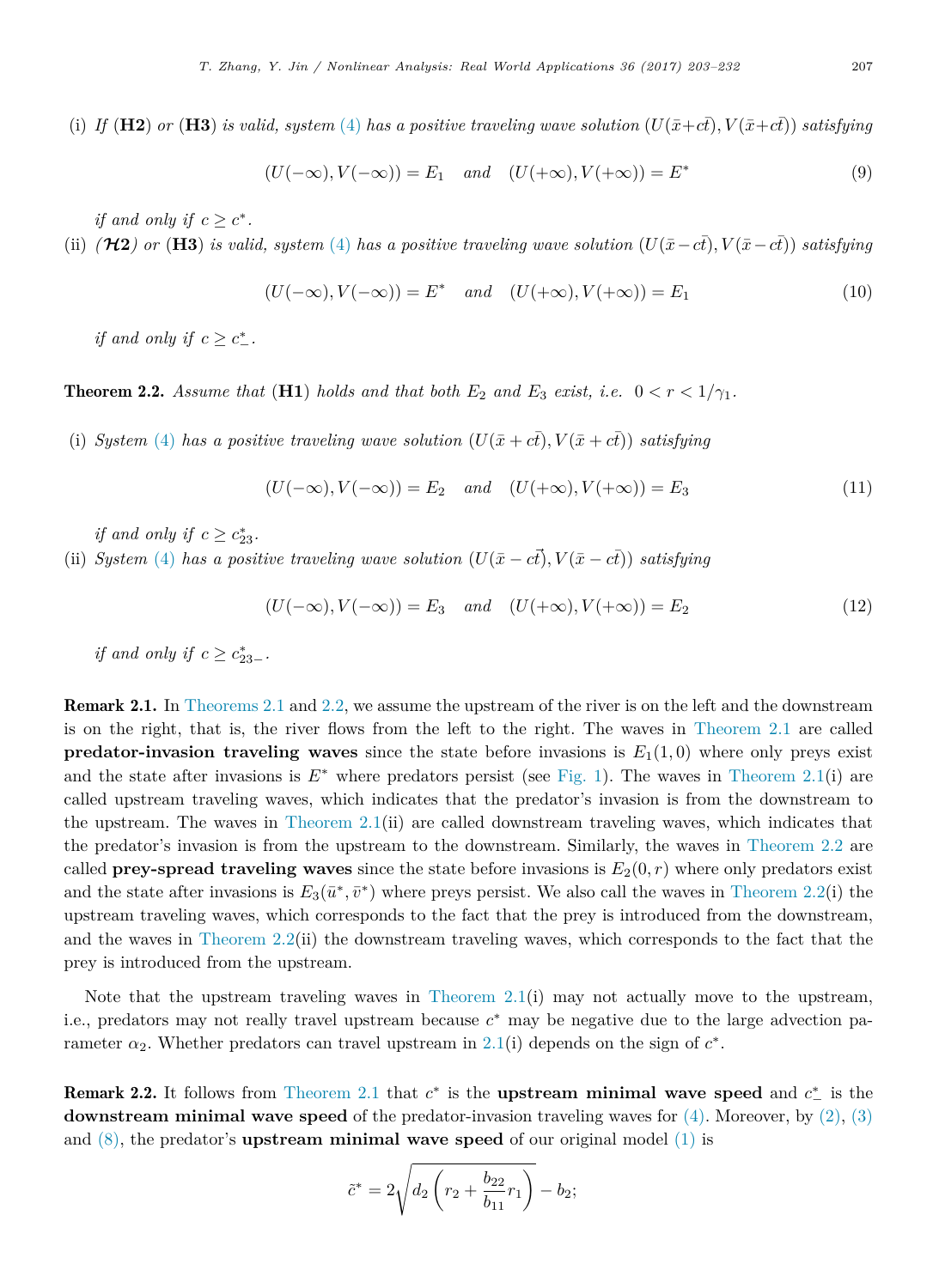<span id="page-5-1"></span>

Fig. 1. The traveling of predators in model [\(4\).](#page-3-0) The upstream is on the left and the downstream is on the right. The initial conditions are as follows:  $\bar{u}(\bar{x},0) = 1, \bar{v}(\bar{x},0) = 0.2\chi_{[-1,1]}(\bar{x})$ , where  $\chi_{[-1,1]}(\bar{x})$  is the characteristic function of  $[-1,1]$ . The parameters are assigned values as follows:  $d = 1, r = 1, \gamma_1 = 0.2, \gamma_2 = 0.8, \alpha_1 = 0.3, \alpha_2 = 0.8$ , where (**H2**) holds and  $E^* = E_3$ .

the predator's **downstream minimal wave speed** of our original model [\(1\)](#page-1-0) is

$$
\tilde{c}_{-}^{*} = 2\sqrt{d_2 \left(r_2 + \frac{b_{22}}{b_{11}}r_1\right)} + b_2.
$$

**Remark 2.3.** It follows from [Theorem 2.2](#page-4-0) that  $c_{23}^*$  and  $c_{23-}^*$  are the **upstream minimal wave speed** and the **downstream minimal wave speed** of the prey-spread traveling waves for  $(4)$ , respectively. By  $(2)$ , [\(3\)](#page-2-1) and [\(8\),](#page-3-2) the prey's **upstream minimal wave speed** of our original model [\(1\)](#page-1-0) is

$$
\tilde{c}_{23}^* = 2\sqrt{d_1 \left(r_1 - \frac{b_{12}}{b_{21}}r_2\right)} - b_1;
$$

the prey's **downstream minimal wave speed** of model [\(1\)](#page-1-0) is

$$
\tilde{c}_{23-}^* = 2\sqrt{d_1\left(r_1 - \frac{b_{12}}{b_{21}}r_2\right)} + b_1.
$$

# <span id="page-5-0"></span>3. Proof of [Theorem 2.1](#page-3-1)

In this section we prove [Theorem 2.1.](#page-3-1) [Theorem 2.1\(](#page-3-1)i) will be proved from Sections [3.1](#page-6-0) to [3.5.](#page-16-0) The proof of [Theorem 2.1\(](#page-3-1)ii) will be converted to the proof of Theorem 2.1(i) by some transforms in Section [3.6.](#page-17-1) Therefore, we always suppose that one of (**H2**) and (**H3**) holds from Sections [3.1](#page-6-0) to [3.5,](#page-16-0) and that one of  $(\mathcal{H}2)$  and  $(H3)$  holds in Section [3.6.](#page-17-1)

Substituting [\(8\)](#page-3-2) into [\(4\)](#page-3-0) yields

$$
\begin{cases} c_1 U' = dU'' + U(1 - U - \gamma_1 V), \\ c_2 V' = V'' + V(r - V + \gamma_2 U), \end{cases}
$$
(13)

where

<span id="page-5-3"></span><span id="page-5-2"></span>
$$
c_1 = c + \alpha_1, \qquad c_2 = c + \alpha_2,\tag{14}
$$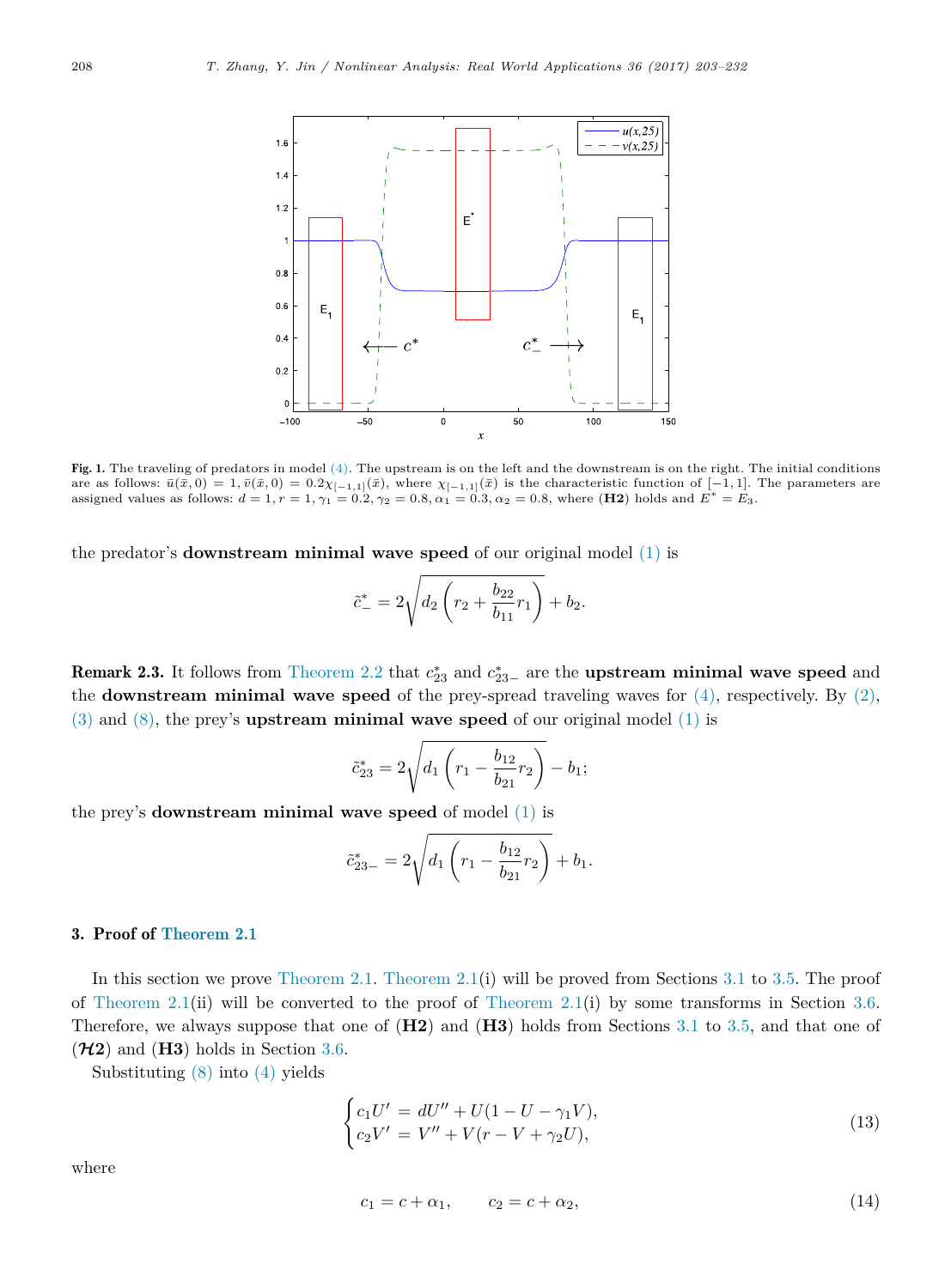and ′ denotes the derivative with respect to *s*. Thus, a traveling wave solution of [\(4\)](#page-3-0) corresponds to a solution of [\(13\).](#page-5-2)

## <span id="page-6-0"></span>*3.1. Existence of traveling waves connecting*  $E_1$  *when*  $c > c^*$

In this subsection we show the existence of positive solutions of  $(13)$  connecting  $E_1$ , that is,

$$
(U(-\infty), V(-\infty)) = E_1(1, 0), \tag{15}
$$

when  $c > c^*$ . The existence in the case of  $c > c^*$  is obtained by using Schauder's fixed-point theorem. To apply Schauder's fixed-point theorem an invariant cone will be constructed by a pair of upper–lower solutions.

Set

$$
H(\lambda) = \lambda^2 - c_2 \lambda + r + \gamma_2,\tag{16}
$$

and

$$
\lambda_1 = \frac{c_2 - \sqrt{c_2^2 - \bar{c}^2}}{2}, \qquad \lambda_2 = \frac{c_2 + \sqrt{c_2^2 - \bar{c}^2}}{2},
$$

where

<span id="page-6-3"></span><span id="page-6-2"></span>
$$
\bar{c} = 2\sqrt{r + \gamma_2}
$$

as defined in [\(7\).](#page-3-3) Note that  $H(\lambda)$  is the characteristic function of the linearization of the second equation of [\(13\)](#page-5-2) at  $E_1(1,0)$  and that  $\lambda_1$  and  $\lambda_2$  are roots of  $H(\lambda)$ . Moreover,  $H(\lambda_1 + \varepsilon) < 0$  if  $0 < \varepsilon < (\lambda_2 - \lambda_1)/2$ . In the following, we always assume  $c > c^*$  (i.e.,  $c_2 > \bar{c}$ ) till Section [3.3.](#page-13-1)

Define

$$
\overline{U}(s) \equiv 1, \qquad \overline{V}(s) = \min\{e^{\lambda_1 s}, r + \gamma_2\},
$$
  

$$
\underline{U}(s) = \max\{1 - \sigma e^{\beta s}, \delta\}, \quad \underline{V}(s) = \max\{e^{\lambda_1 s}(1 - Me^{\varepsilon s}), 0\},
$$
\n(17)

where positive constants  $\sigma, \beta, \varepsilon$  and *M* will be determined later and  $\delta$  satisfies

$$
\delta = \begin{cases} 0, & \text{if } (\mathbf{H2}) \text{ holds;} \\ 1 - \gamma_1 (r + \gamma_2), & \text{if } (\mathbf{H3}) \text{ holds.} \end{cases}
$$

We will prove in [Lemmas 3.1–3.3](#page-6-1) that  $(\overline{U}(s), \overline{V}(s))$  and  $(U(s), V(s))$  are a pair of upper–lower solutions of [\(13\).](#page-5-2) In particular, these upper–lower solutions connect the invaded equilibrium  $E_1$  at  $s = -\infty$  since

$$
(\overline{U}(-\infty), \overline{V}(-\infty)) = E_1, \qquad (\underline{U}(-\infty), \underline{V}(-\infty)) = E_1.
$$

Such idea of constructing upper–lower solutions in  $(17)$  was used in [\[39\]](#page-28-18) for an integral equation and was developed in [\[30\]](#page-28-8) for a nonmonotonic reaction–diffusion system. Note that  $(17)$  is a refinement of the upper–lower solutions in [\[30\]](#page-28-8) if ( $\textbf{H2}$ ) does not hold. This refinement can deal with the case with  $\alpha_2$  large.

<span id="page-6-1"></span>**Lemma 3.1.** *The function*  $\overline{V}(s)$  *satisfies inequality* 

$$
c_2\overline{V}' \ge \overline{V}'' + \overline{V}(r + \gamma_2 - \overline{V})
$$

*for any*  $s \neq \overline{s} := \ln(r + \gamma_2)/\lambda_1$ .

**Proof.** Firstly, consider the case  $s < \bar{s}$ , which implies  $\overline{V}(s) = e^{\lambda_1 s}$ . Then we have

$$
\overline{V}'' - c_2 \overline{V}' + \overline{V}(r + \gamma_2 - \overline{V}) = (\lambda_1^2 - c_2 \lambda_1 + r + \gamma_2) \overline{V} - \overline{V}^2 = -\overline{V}^2 \le 0.
$$

If  $s > \bar{s}$ , then we have  $\bar{V}(s) = r + \gamma_2$ . It is obvious that the inequality in this lemma holds in such case. The proof is completed.  $\square$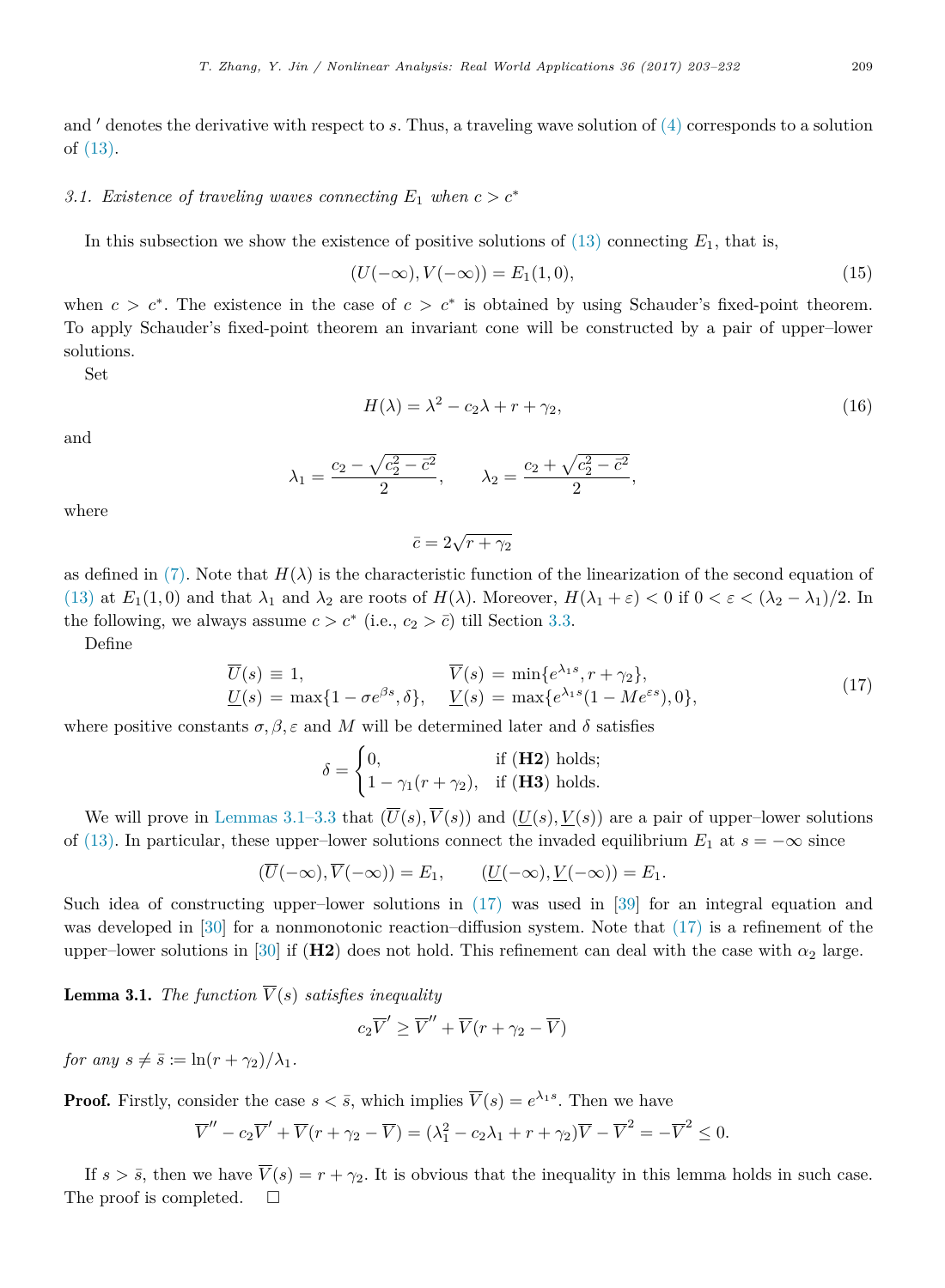<span id="page-7-2"></span>**Lemma 3.2.** *There exist positive constants*  $\sigma$  *(large enough) and*  $\beta$  *(small enough) such that function*  $U(s)$ *satisfies*

$$
c_1\underline{U}' \le d\underline{U}'' + \underline{U}(1 - \underline{U} - \gamma_1\overline{V})
$$

*for any*  $s \neq s$ *, where* 

$$
\underline{s} := \frac{1}{\beta} \ln \frac{1-\delta}{\sigma} < 0.
$$

Proof. Firstly, we set

$$
0 < \beta < \lambda_1, \qquad \sigma > \max\left\{1 - \delta, \left(r + \gamma_2\right)^{-\beta/\lambda_1}\right\},\,
$$

which implies  $s \leq \min\{0, \bar{s}\}.$ 

We now assume (**H2**) holds, implying that  $c_1 = c + \alpha_1 > 0$  since  $c > c^*$ . If  $s > s$ , then  $\underline{U}(s) = 0$  and the lemma holds. Assume  $s < s$ , which implies  $s < 0$ ,  $\underline{U}(s) = 1 - \sigma e^{\beta s}$ ,  $\overline{V}(s) = e^{\lambda_1 s}$ . Set

$$
\beta < \frac{c_1}{d}, \qquad \sigma > \frac{\gamma_1}{(c_1 - d\beta)\beta}.
$$

Then we have

$$
-c_1 \underline{U}' + d\underline{U}'' + \underline{U}(1 - \underline{U} - \gamma_1 \overline{V}) = c_1 \sigma \beta e^{\beta s} - d\sigma \beta^2 e^{\beta s} - \gamma_1 \underline{U} e^{\lambda_1 s} + \sigma \underline{U} e^{\beta s}
$$
  
= 
$$
\left[c_1 \sigma \beta - d\sigma \beta^2 - \gamma_1 \underline{U} e^{(\lambda_1 - \beta)s}\right] e^{\beta s} + \sigma \underline{U} e^{\beta s}
$$
  

$$
\geq \left[ (c_1 - d\beta) \beta \sigma - \gamma_1 \right] e^{\beta s} + \sigma \underline{U} e^{\beta s} \geq 0,
$$

where we have used the fact  $c_1 > d\beta$  and  $e^{(\lambda_1 - \beta)s} < 1$  due to  $s < 0$  and  $\beta < \lambda_1$ .

Now assume (**H3**) holds. Set

<span id="page-7-0"></span>
$$
\frac{\gamma_1}{\sigma} < \frac{\delta}{2}, \qquad (d\beta - c_1) \beta < \frac{\delta}{2}, \tag{18}
$$

which can be guaranteed by setting  $\sigma > 2\gamma_1/\delta$  and letting  $\beta$  small enough. If  $s > s$ , then  $U(s) = \delta$  $1 - \gamma_1(r + \gamma_2)$  and

$$
-c_1 \underline{U}' + d\underline{U}'' + \underline{U}(1 - \underline{U} - \gamma_1 \overline{V}) = \gamma_1 \underline{U}((r + \gamma_2) - \overline{V}) \ge 0.
$$

If  $s < s$ , then

$$
-c_1 \underline{U}' + d\underline{U}'' + \underline{U}(1 - \underline{U} - \gamma_1 \overline{V}) = \left[c_1 \sigma \beta - d\sigma \beta^2 - \gamma_1 \underline{U} e^{(\lambda_1 - \beta)s} + \sigma \underline{U}\right] e^{\beta s}
$$
  
\n
$$
\geq \left[ (c_1 - d\beta)\beta\sigma - \gamma_1 + \sigma \underline{U} \right] e^{\beta s}
$$
  
\n
$$
\geq \sigma \left[ (c_1 - d\beta)\beta - \frac{\gamma_1}{\sigma} + \delta \right] e^{\beta s} \geq 0,
$$

where the final inequality holds by  $(18)$ . The proof is completed.  $\Box$ 

<span id="page-7-1"></span>**Lemma 3.3.** Assume  $\varepsilon < \beta < \min\{\lambda_1, \lambda_2 - \lambda_1\}/2$ . Then for  $M > 0$  large enough, the function  $\underline{V}(s)$  satisfies  $c_2 \underline{V}' \leq \underline{V}'' + \underline{V}(r - \underline{V} + \gamma_2 \underline{U})$ 

*for any*  $s \neq -\ln M/\varepsilon$ *.* 

**Proof.** It is clear that  $\underline{U}(s) = \delta$  if and only if  $s \geq \underline{s}$ , that  $\underline{V}(s) = 0$  if and only if  $s \geq -\ln M/\varepsilon$ , and that  $-\ln M/\varepsilon < \underline{s}$  if and only if  $M > (\frac{1-\delta}{\sigma})^{-\varepsilon/\beta}$ . Assume  $M > (\frac{1-\delta}{\sigma})^{-\varepsilon/\beta}$  in this proof. If  $s > -\ln M/\varepsilon$ , then  $e^{\lambda_1 s} (1 - Me^{\varepsilon s}) < 0$ ,  $\underline{V}(s) = 0$  and the inequality in [Lemma 3.3](#page-7-1) holds.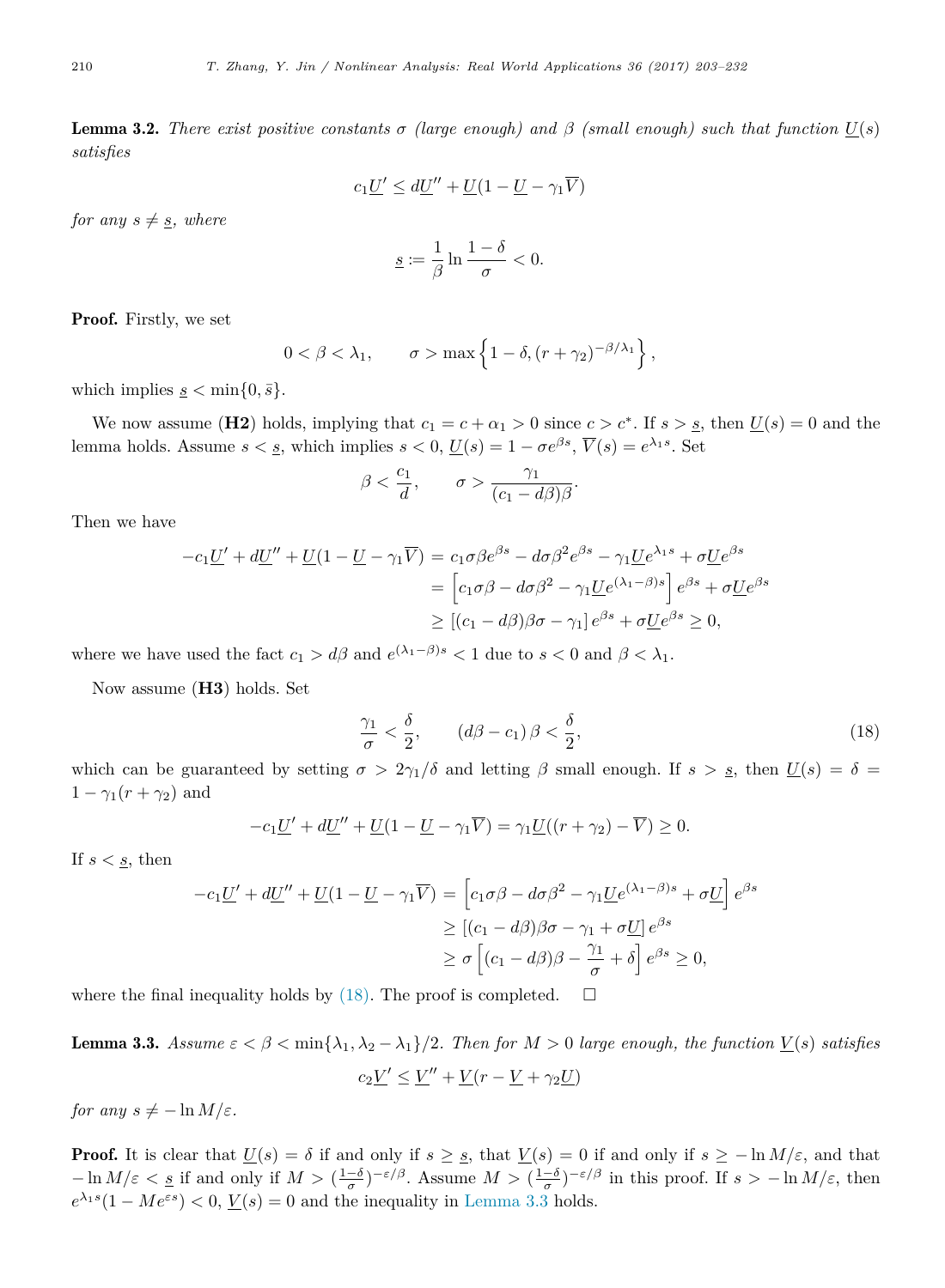Now we consider the case  $s < -\ln M/\varepsilon$  and set  $M > 1$ . Then  $s < 0, s < s$ ,

$$
\underline{U}(s) = 1 - \sigma e^{\beta s} > 0, \qquad \underline{V}(s) = e^{\lambda_1 s} (1 - Me^{\varepsilon s}) > 0.
$$

To prove this lemma, it is enough to show

$$
e^{-\lambda_1 s} \left[ \underline{V}'' - c_2 \underline{V}' + \underline{V} (r - \underline{V} + \gamma_2 \underline{U}) \right] \ge 0.
$$

However, we have

$$
e^{-\lambda_1 s} \left[ \underline{V}'' - c_2 \underline{V}' + \underline{V}(r - \underline{V} + \gamma_2 \underline{U}) \right]
$$
  
\n
$$
= e^{-\lambda_1 s} \left[ \underline{V}'' - c_2 \underline{V}' + (r + \gamma_2) \underline{V} + \gamma_2 (\underline{U} - 1) \underline{V} - \underline{V}^2 \right]
$$
  
\n
$$
= \lambda_1^2 - M(\lambda_1 + \varepsilon)^2 e^{\varepsilon s} - c_2 \lambda_1 + c_2 M(\lambda_1 + \varepsilon) e^{\varepsilon s} + (r + \gamma_2)(1 - M e^{\varepsilon s})
$$
  
\n
$$
- \gamma_2 \sigma e^{\beta s} (1 - M e^{\varepsilon s}) - e^{\lambda_1 s} (1 - M e^{\varepsilon s})^2
$$
  
\n
$$
= (\lambda_1^2 - c_2 \lambda_1 + r + \gamma_2) + M \left[ -(\lambda_1 + \varepsilon)^2 + c_2 (\lambda_1 + \varepsilon) - (r + \gamma_2) \right] e^{\varepsilon s}
$$
  
\n
$$
- \gamma_2 \sigma e^{\beta s} (1 - M e^{\varepsilon s}) - e^{\lambda_1 s} (1 - M e^{\varepsilon s})^2
$$
  
\n
$$
= \left[ -M H(\lambda_1 + \varepsilon) - \gamma_2 \sigma (1 - M e^{\varepsilon s}) e^{(\beta - \varepsilon)s} - (1 - M e^{\varepsilon s})^2 e^{(\lambda_1 - \varepsilon)s} \right] e^{\varepsilon s}.
$$

Thus we only need to show

$$
-MH(\lambda_1 + \varepsilon) \ge \gamma_2 \sigma (1 - Me^{\varepsilon s}) e^{(\beta - \varepsilon)s} + (1 - Me^{\varepsilon s})^2 e^{(\lambda_1 - \varepsilon)s}.
$$
\n(19)

Since

$$
0 \le 1 - Me^{\varepsilon s} \le 1, \qquad 0 \le e^{(\beta - \varepsilon)s} \le 1, \qquad 0 \le e^{(\lambda_1 - \varepsilon)s} \le 1,
$$

it is sufficient to show

$$
-MH(\lambda_1 + \varepsilon) \ge \gamma_2 \sigma + 1 \tag{20}
$$

to prove [\(19\).](#page-8-0) Since  $H(\lambda_1 + \varepsilon) < 0$  by [\(16\),](#page-6-3) inequality [\(20\)](#page-8-1) holds if

<span id="page-8-1"></span><span id="page-8-0"></span>
$$
M > -\frac{\gamma_2 \sigma + 1}{H(\lambda_1 + \varepsilon)}.
$$

The proof is completed.  $\square$ 

**Remark 3.1.** We can select suitable positive constants  $\sigma, \beta, \varepsilon$  and *M* such that [Lemmas 3.1–3.3](#page-6-1) hold. Therefore, we always suppose the conditions for [Lemmas 3.1–3.3](#page-6-1) hold.

To apply Schauder's fixed-point theorem, we will introduce a new norm in  $C(\mathbb{R}, \mathbb{R}^2)$  and use functions in [\(17\)](#page-6-2) to construct an invariant cone. Let  $\mu$  be a positive constant which can be small enough. For  $\Phi(s) = (\phi_1(s), \phi_2(s)),$  define

$$
|\Phi(\cdot)|_{\mu} = \max\left\{\sup_{s \in \mathbb{R}} |\phi_1(s)|e^{-\mu|s|}, \sup_{s \in \mathbb{R}} |\phi_2(s)|e^{-\mu|s|}\right\}
$$

and

$$
B_{\mu}(\mathbb{R}, \mathbb{R}^2) = \{ \varPhi(\cdot) \in C(\mathbb{R}, \mathbb{R}^2) : |\varPhi(\cdot)|_{\mu} < +\infty \}.
$$

We will find the traveling wave solutions in the following set:

$$
\Gamma = \{ (U(\cdot), V(\cdot)) \in C(\mathbb{R}, \mathbb{R}^2) : \underline{U}(s) \le U(s) \le \overline{U}(s), \underline{V}(s) \le V(s) \le \overline{V}(s) \text{ for any } s \in \mathbb{R} \}.
$$

Obviously,  $\Gamma$  is closed and convex in  $B_{\mu}(\mathbb{R}, \mathbb{R}^2)$ .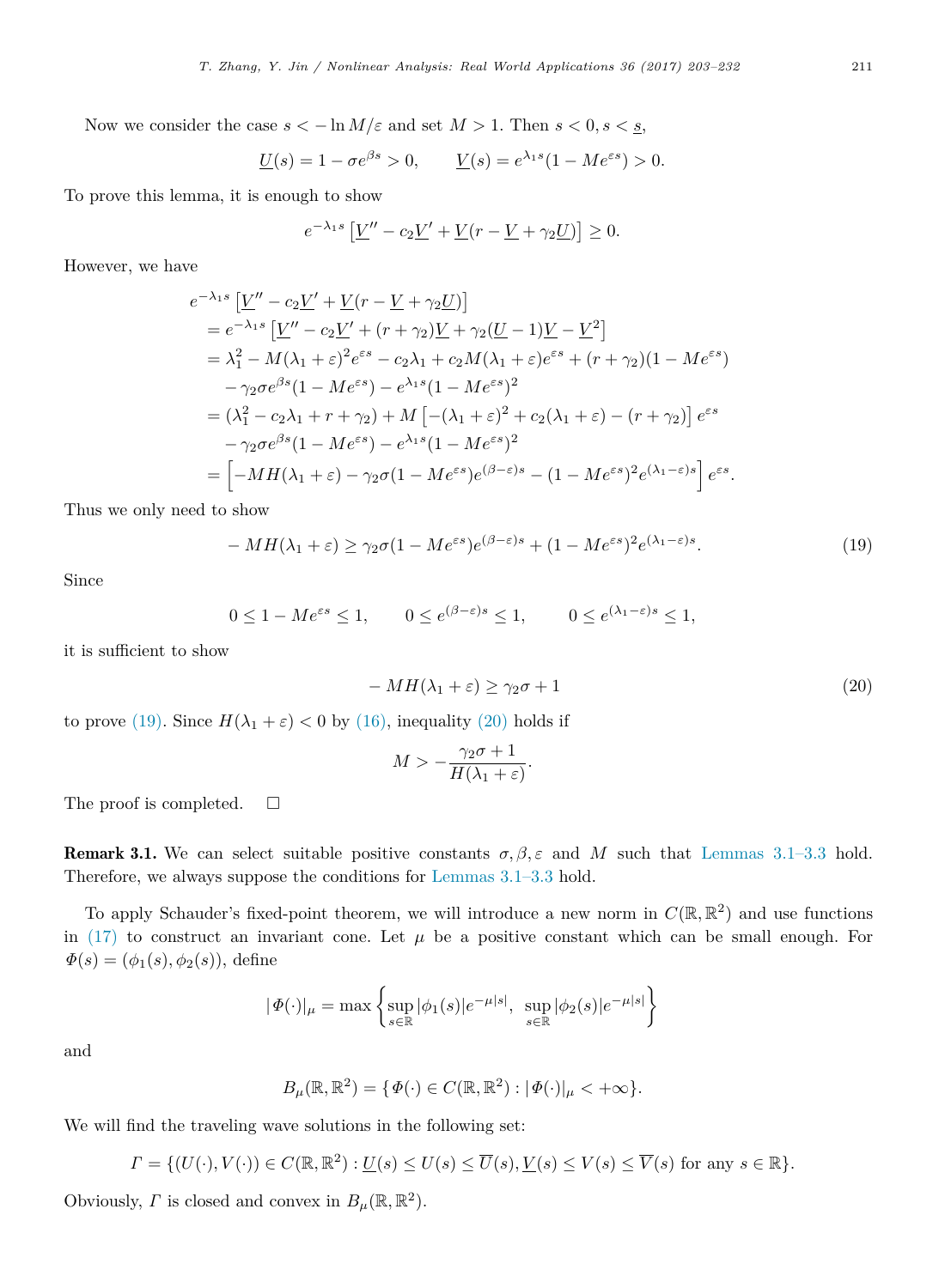Let  $\beta_1$  and  $\beta_2$  be two positively large constants. System [\(13\)](#page-5-2) can be changed into the following form:

$$
\begin{cases}\n-dU'' + c_1 U' + \beta_1 U = H_1(U(\cdot), V(\cdot))(s), \\
-V'' + c_2 V' + \beta_2 V = H_2(U(\cdot), V(\cdot))(s),\n\end{cases} (21)
$$

where

$$
H_1(U(\cdot), V(\cdot))(s) = \beta_1 U(s) + U(s)[1 - U(s) - \gamma_1 V(s)],
$$
  
\n
$$
H_2(U(\cdot), V(\cdot))(s) = \beta_2 V(s) + V(s)[r - V(s) + \gamma_2 U(s)].
$$

Let  $\Lambda_{11} < 0 < \Lambda_{12}$  be the roots of

$$
dA^2 - c_1 A - \beta_1 = 0
$$

and  $\Lambda_{21}$  <  $0$  <  $\Lambda_{22}$  be the roots of

$$
A^2 - c_2 A - \beta_2 = 0.
$$

Define  $F = (F_1, F_2) : \Gamma \to C(\mathbb{R}, \mathbb{R}^2)$  by

$$
F_1(U(\cdot), V(\cdot))(s) = \frac{1}{d\Lambda_1} \left[ \int_{-\infty}^s e^{\Lambda_{11}(s-t)} H_1(U, V)(t) dt + \int_s^{+\infty} e^{\Lambda_{12}(s-t)} H_1(U, V)(t) dt \right],
$$
  
\n
$$
F_2(U(\cdot), V(\cdot))(s) = \frac{1}{\Lambda_2} \left[ \int_{-\infty}^s e^{\Lambda_{21}(s-t)} H_2(U, V)(t) dt + \int_s^{+\infty} e^{\Lambda_{22}(s-t)} H_2(U, V)(t) dt \right],
$$
\n(22)

where  $\Lambda_1 = \Lambda_{12} - \Lambda_{11}$ ,  $\Lambda_2 = \Lambda_{22} - \Lambda_{21}$ . It is easy to verify that the fixed point of *F* in *Γ* is a nonnegative solution of system [\(13\).](#page-5-2)

To show the existence of a fixed point of *F* in Γ, we first verify the conditions for application of Schauder's fixed-point theorem to  $F$  in the following two lemmas.

<span id="page-9-0"></span>**Lemma 3.4.**  $F(\Gamma) \subset \Gamma$  *for positively large enough*  $\beta_1$  *and*  $\beta_2$ *.* 

**Proof.** Suppose  $(U(\cdot), V(\cdot)) \in \Gamma$ , that is

$$
\underline{U}(s) \le U(s) \le 1, \qquad \underline{V}(s) \le V(s) \le \overline{V}(s)
$$

for any  $s \in \mathbb{R}$ . Then it is sufficient to prove

$$
\underline{U}(s) \le F_1(U(\cdot), V(\cdot))(s) \le 1, \qquad \underline{V}(s) \le F_2(U(\cdot), V(\cdot))(s) \le \overline{V}(s)
$$

for any  $s \in \mathbb{R}$ .

For  $\beta_2 \geq \gamma_2$ , we have

$$
H_2(U(\cdot), V(\cdot))(t) = \beta_2 V(t) + V(t)[r - V(t) + \gamma_2 U(t)]
$$
  
\n
$$
\geq V(t)[\gamma_2 + r - \overline{V}(t) + \gamma_2 U(t)]
$$
  
\n
$$
\geq V(t)[\gamma_2 + r - (\gamma_2 + r) + \gamma_2 U(t)]
$$
  
\n
$$
\geq 0
$$

for all  $t \in \mathbb{R}$ , which implies that  $F_2(U(\cdot), V(\cdot))(s) \geq 0$  for all  $s \in \mathbb{R}$ . For  $\beta_2 \geq r + 2\gamma_2$ ,

$$
\frac{\partial}{\partial V}H_2(U(\cdot), V(\cdot)) = \beta_2 + r - 2V + \gamma_2 U \ge \beta_2 + r - 2\overline{V} \ge \beta_2 + r - 2(r + \gamma_2) \ge 0.
$$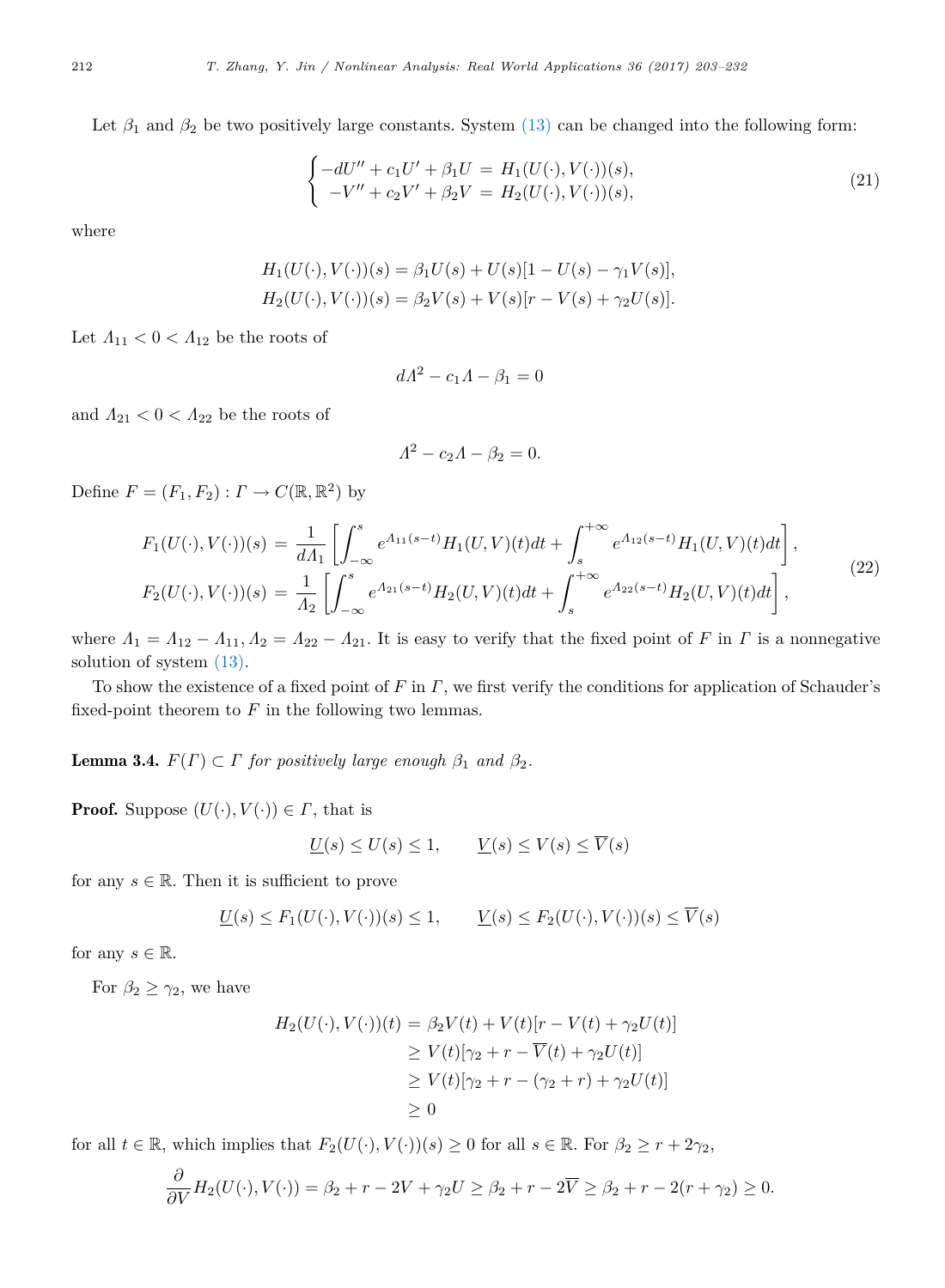Let  $\beta_2 \ge r + 2\gamma_2$ . By (H1), we have  $\beta_2 \ge \gamma_2$ . If  $s \ge s_0 := -\ln M/\varepsilon$ , then  $V(s) = 0$  and, hence,  $F_2(U(\cdot), V(\cdot))(s) \geq \underline{V}(s)$ . If  $s < s_0$ , then by [Lemma 3.3,](#page-7-1) we have

$$
-\underline{V}'' + c_2 \underline{V}' + \beta_2 \underline{V}(s) \leq [\beta_2 + r - \underline{V}(s)] \underline{V}(s) + \gamma_2 \underline{U}(s) \underline{V}(s)
$$
  

$$
\leq [\beta_2 + r - V(s)]V(s) + \gamma_2 U(s)V(s)
$$
  

$$
= H_2(U,V)(s).
$$

This implies that

$$
F_2(U(\cdot), V(\cdot))(s) = \frac{1}{A_2} \left[ \int_{-\infty}^s e^{A_{21}(s-t)} H_2(U, V)(t) dt + \int_s^{+\infty} e^{A_{22}(s-t)} H_2(U, V)(t) dt \right]
$$
  
\n
$$
\geq \frac{1}{A_2} \int_{-\infty}^s e^{A_{21}(s-t)} [-\underline{V}''(t) + c_2 \underline{V}'(t) + \beta_2 \underline{V}(t)] dt
$$
  
\n
$$
+ \frac{1}{A_2} \int_s^{s_0} e^{A_{22}(s-t)} [-\underline{V}''(t) + c_2 \underline{V}'(t) + \beta_2 \underline{V}(t)] dt
$$
  
\n
$$
+ \frac{1}{A_2} \int_{s_0}^{+\infty} e^{A_{22}(s-t)} [-\underline{V}''(t) + c_2 \underline{V}'(t) + \beta_2 \underline{V}(t)] dt
$$
  
\n
$$
= \frac{1}{A_2} \left( -\underline{V}'(s) - A_{21} \underline{V}(s) + c_2 \underline{V}(s) + e^{A_{21}s}(-A_{21}^2 + c_2 A_{21} + \beta_2) \int_{-\infty}^s e^{-A_{21}t} \underline{V}(t) dt \right)
$$
  
\n
$$
+ \frac{1}{A_2} \left( e^{A_{22}(s-s_0)}(-\underline{V}'(s_0 - 0) + c_2 \underline{V}(s_0) - A_{22} \underline{V}(s_0)) + \underline{V}'(s) - c_2 \underline{V}(s) + A_{22} \underline{V}(s) \right)
$$
  
\n
$$
+ \frac{e^{A_{22}s}}{A_2} \left( (-A_{22}^2 + c_2 A_{22} + \beta_2) \int_s^{s_0} e^{-A_{22}t} \underline{V}(t) dt \right)
$$
  
\n
$$
+ \frac{1}{A_2} \left( \underline{V}'(s_0 + 0) - c_2 \underline{V}(s_0) + A_{22} \underline{V}(s_0)
$$
  
\n
$$
+ e^{A_{22}s_0}(-A_{22}^2 + c_2 A_{22} + \beta_2) \int_{s_0}^{\infty} e^{-A_{2
$$

where we use the facts  $\underline{V}(s) = e^{\lambda_1 s} (1 - Me^{\varepsilon s})$  for  $s \le s_0$ ,  $\underline{V}(s) = 0$  for  $s \ge s_0$ ,  $\underline{V}'(s_0 + 0) = 0$ ,  $\underline{V}'(s_0 - 0) \le 0$ , and the definitions of  $\Lambda_{21}$ ,  $\Lambda_{22}$  and  $\Lambda_{2}$ .

In conclusion, we have obtained that

$$
F_2(U(\cdot), V(\cdot))(s) \ge \underline{V}(s)
$$

for any  $s \in \mathbb{R}$ .

Similarly, it can be proved that

$$
\underline{U}(s) \le F_1(U(\cdot), V(\cdot))(s) \le 1, \qquad F_2(U(\cdot), V(\cdot))(s) \le \overline{V}(s)
$$

for any  $s \in \mathbb{R}$ . The proof is completed.  $\square$ 

<span id="page-10-0"></span>**Lemma 3.5.** For  $\mu$  small enough,  $F = (F_1, F_2) : \Gamma \to C(\mathbb{R}, \mathbb{R}^2)$  is continuous and compact with respect to *the norm*  $|\cdot|_{\mu}$  *in*  $B_{\mu}(\mathbb{R}, \mathbb{R}^2)$ *.* 

The proof of [Lemma 3.5](#page-10-0) is similar to those in [\[23,](#page-28-6)[30\]](#page-28-8), so we refer readers to [\[23](#page-28-6)[,30\]](#page-28-8).

We now establish the existence of traveling waves connecting  $E_1$  when  $c > c^*$  in [Lemma 3.6.](#page-11-1)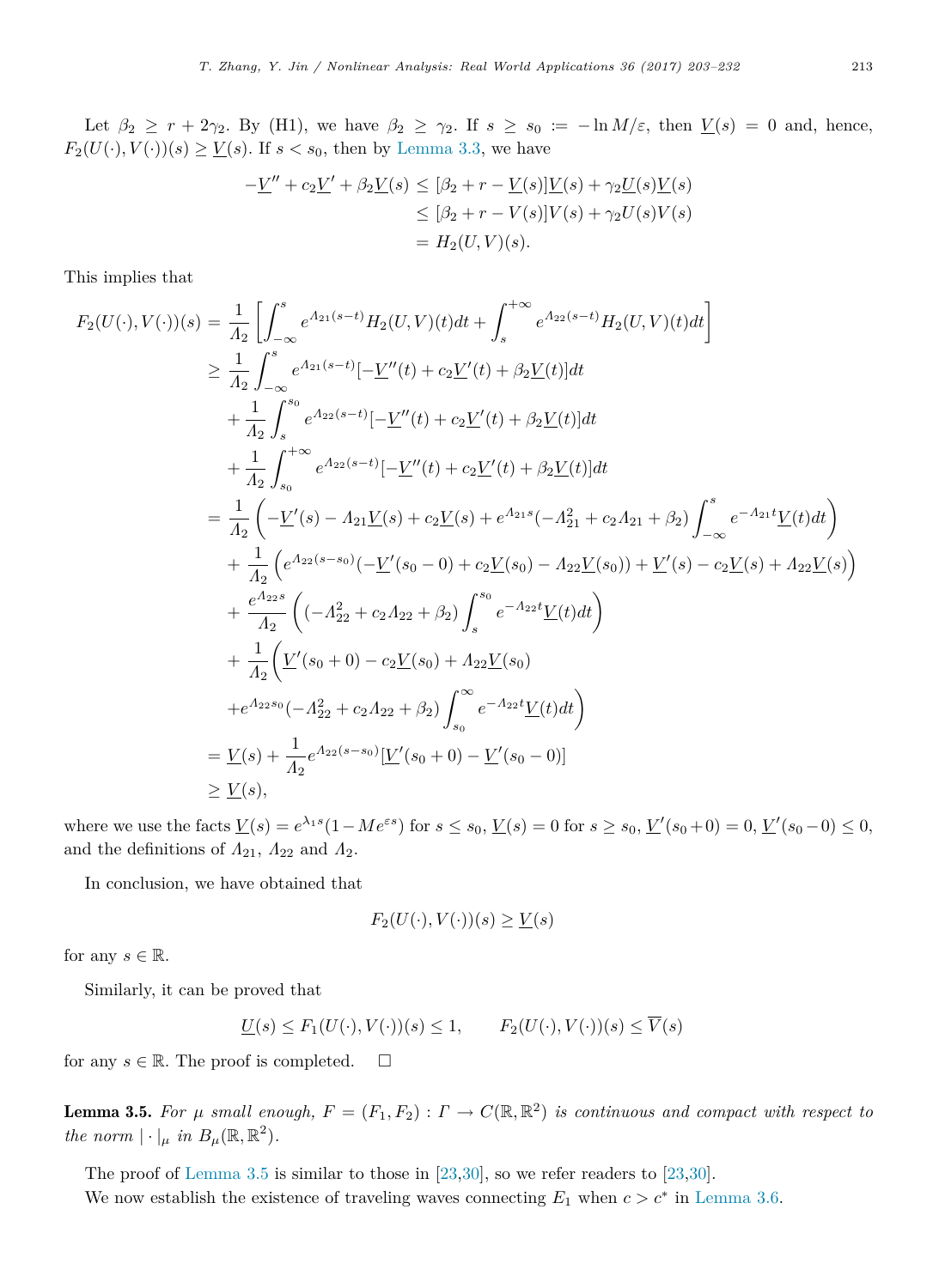**Lemma 3.6.** Let  $c > c^*$  (i.e.  $c_2 > \overline{c}$ ), then [\(13\)](#page-5-2) has a positive solution  $(U(s), V(s))$  satisfying

<span id="page-11-1"></span>
$$
(U(-\infty), V(-\infty)) = E_1(1, 0), \qquad U(s) < 1, \qquad V(s) \le r + \gamma_2
$$

*for any*  $s \in \mathbb{R}$ *.* 

**Proof.** Combination of Schauder's fixed-point theorem, [Lemmas 3.4](#page-9-0) and [3.5](#page-10-0) implies that [\(13\)](#page-5-2) has a nonnegative solution  $(U(\cdot), V(\cdot)) \in \Gamma$  such that

$$
(U(-\infty), V(-\infty)) \to (1,0).
$$

Let *n* be any fixed positive integer such that  $n > \max\{-\underline{s}, \ln M/\varepsilon\}$ , where  $\underline{s}, \varepsilon$  and M are determined in [Lemmas 3.2](#page-7-2) and [3.3.](#page-7-1) Since  $U(s) \ge U(s)$  for all  $s < s$ , we have  $U(s) > 0$  for all  $s \in [-n, n]$  by applying Harnack Inequality (refer to Theorem 2.1 in [\[40\]](#page-28-19)) for the first equality of [\(13\).](#page-5-2) It then follows that  $U(s) > 0$ for all  $s \in \mathbb{R}$  since *n* is any large positive integer. It can be similarly proved that  $V(s) > 0$  for all  $s \in \mathbb{R}$ .

If  $U(s_1) = 1$ , then it follows that  $U'(s_1) = 0, U''(s_1) \le 0$  since  $U(s) \le 1$  for any  $s \in \mathbb{R}$ . From the first equation of [\(13\)](#page-5-2) it can be inferred that  $dU''(s_1) - \gamma_1 V(s_1) = 0$ , a contradiction, which implies  $U(s) < 1$  for any  $s \in \mathbb{R}$ .  $\square$ 

## *3.2. Existence of traveling waves connecting*  $E_1$  and  $E^*$  when  $c > c^*$

In this subsection we use LaSalle's invariance principle to show that the traveling wave solutions we obtained in [Lemma 3.6](#page-11-1) also connect *E*<sup>∗</sup> . To this end, we first give a lemma to show the boundedness of  $|U'(s)/U(s)|$  and  $|V'(s)/V(s)|$ .

<span id="page-11-0"></span>**Lemma 3.7.** Assume that  $\psi(s) > 0$  for all  $s \in R$  and that  $\psi(s)$  satisfies

$$
\psi'' + p_1(s)\psi' + p_2(s)\psi + p_3(s) = 0, \quad s \in \mathbb{R},
$$

 $where |p_1(s)| \leq M_1$  and  $|p_2(s)| \leq M_1$  *for some positive constant*  $M_1$  *and*  $p_3(s) \geq 0$ *. Then there exists positive constant M*<sup>2</sup> *depending only on M*<sup>1</sup> *such that*

$$
\left|\frac{\psi'(s)}{\psi(s)}\right| \le M_2, \quad \text{for all } s \in \mathbb{R}.
$$

**Proof.** Set  $\varphi = \ln \psi$ ,  $\psi = e^{\varphi}$ . Substituting this transform into the equation  $\psi(s)$  satisfies yields

$$
\varphi'' + (\varphi')^{2} + p_{1}(s)\varphi' + p_{2}(s) + p_{3}(s)e^{-\varphi} = 0.
$$

It follows by setting  $\varphi' = w$  that

$$
w'(s) = -w^{2}(s) - p_{1}(s)w(s) - p_{2}(s) - p_{3}(s)e^{-\varphi}.
$$

By the boundedness of  $p_1$  and  $p_2$  and positivity of  $p_3$ , there exists  $M_2 > 0$  depending only on  $M_1$  such that *w*<sup>'</sup>  $\lt$  0 for all  $|w|$  ≥ *M*<sub>2</sub>. Assume that  $w(s_1)$  ≤ −*M*<sub>2</sub> for some  $s_1$  ∈ R. Then  $w'(s)$   $\lt$  0 and  $w(s)$  ≤ −*M*<sub>2</sub> for all  $s \geq s_1$ . Note that  $w(s) = \varphi'(s) = \psi'(s)/\psi(s)$ . Then we have  $\psi'(s)/\psi(s) \leq -M_2$  for all  $s \geq s_1$ , which implies that  $\psi'(s) < 0$  for all  $s \geq s_1$  since  $\psi(s) > 0$ . Therefore,  $\psi(s) \to -\infty$  as  $s \to \infty$ , contradicting the fact that  $\psi > 0$ . Therefore,  $w(s) \geq -M_2$  for all  $s \in \mathbb{R}$ . On the other hand, assume that  $w(s_2) \geq M_2$  for some  $s_2 \in \mathbb{R}$ . Then since  $w'(s_2) < 0$  we have  $w(s) > M_2$  for  $s < s_2$ . Hence,  $\psi'(s) > 0$  for all  $s < s_2$ . This implies that  $\psi(s) \to -\infty$  as  $s \to -\infty$ , a contradiction to the fact  $\psi > 0$ . Therefore,  $w(s) \leq M_2$  for all  $s \in \mathbb{R}$ . As a conclusion, we then have  $w(s) \in [-M_2, M_2]$  for all  $s \in \mathbb{R}$ .  $\square$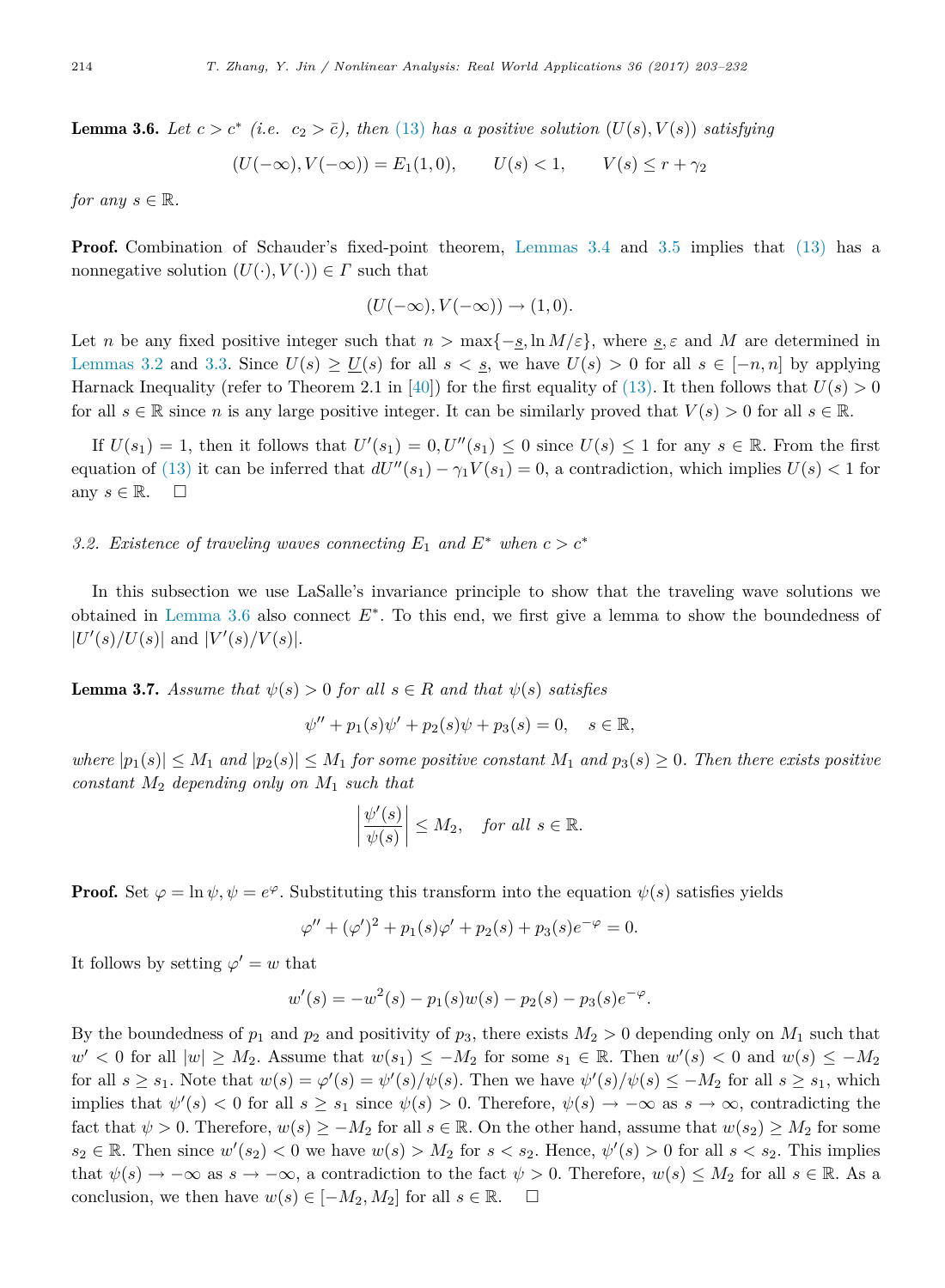The following corollary follows from [Lemma 3.7](#page-11-0) and the boundedness of the traveling wave solution  $(U, V)$ .

<span id="page-12-1"></span>**Corollary 3.1.** *There exist*  $M_u(c) > 0$  *and*  $M_v(c) > 0$  *such that the traveling wave solution*  $(U, V)$ *in [Lemma](#page-11-1)* 3.6 *satisfies*

$$
\left|\frac{U'(s)}{U(s)}\right| \le M_u(c), \qquad \left|\frac{V'(s)}{V(s)}\right| \le M_v(c), \quad \forall s \in \mathbb{R}.
$$

*In addition,*  $M_u(c)$  *and*  $M_v(c)$  *can be chosen to be bounded on*  $c \in (c^*, c^* + 1]$ *.* 

Remark 3.2. In Section of Discussion, we will show how [Lemma 3.7](#page-11-0) is applied to more complex models.

Next we will construct a Lyapunov function and use LaSalle's invariance principle to prove that the traveling wave solution  $(U(s), V(s))$ , obtained in [Lemma 3.6,](#page-11-1) also connects the equilibrium  $E^*$  at  $s = +\infty$ .

<span id="page-12-2"></span>**Lemma 3.8.** If  $c > c^*$ , then [\(4\)](#page-3-0) admits a positive traveling wave solution  $(U(\bar{x} + c\bar{t}), V(\bar{x} + c\bar{t}))$  satisfying *boundary condition* [\(9\)](#page-4-1)*.*

Proof. System  $(13)$  can be rewritten as

<span id="page-12-0"></span>
$$
\begin{cases}\nU' = W, \\
dW' = c_1 W - U(1 - U - \gamma_1 V), \\
V' = Z, \\
Z' = c_2 Z - V(r - V + \gamma_2 U).\n\end{cases}
$$
\n(23)

Denote  $L = L_1(U, W, V, Z) + L_2(U, W, V, Z)$ , where

$$
L_1(U, W, V, Z) = \gamma_2 r(c_1 U - dW),
$$
  
\n
$$
L_2(U, W, V, Z) = c_2 V - Z + r \frac{Z}{V} - c_2 r \ln V.
$$

Since the traveling wave solution  $(U(s), V(s))$  satisfies [\(23\),](#page-12-0) then simple calculations yield that the derivative of  $L_2$  along traveling wave solution  $(U(s), V(s))$  satisfies

$$
\frac{dL_2}{ds} = c_2 V' - Z' + r \frac{Z' - c_2 V'}{V} - r \frac{Z V'}{V^2}
$$

$$
= \frac{c_2 V' - Z'}{V} (V - r) - \frac{r Z^2}{V^2}
$$

$$
= (r - V + \gamma_2 U)(V - r) - \frac{r Z^2}{V^2}.
$$

Then we have

$$
\frac{dL}{ds} = \gamma_2 r U (1 - U - \gamma_1 V) + (r - V + \gamma_2 U)(V - r) - \frac{rZ^2}{V^2}
$$
  
=  $\gamma_2 r U (1 - \gamma_1 V) - \gamma_2 r U^2 - (r - V)^2 + \gamma_2 U (V - r) - \frac{rZ^2}{V^2}$   
=  $-\gamma_2 UV (\gamma_1 r - 1) - \gamma_2 r U^2 - (r - V)^2 - \frac{rZ^2}{V^2}.$ 

Now suppose  $\gamma_1 r \geq 1$ . From [Lemma 3.6](#page-11-1) and [Corollary 3.1](#page-12-1) it follows that  $L(s)$  is bounded. It is clear that  $L'(s) = 0$  if and only if  $U(s) = Z(s) = 0$  and  $V(s) = r$ , and that the maximal invariant set of

$$
\{(U, W, V, Z) : L'(s) = 0\}
$$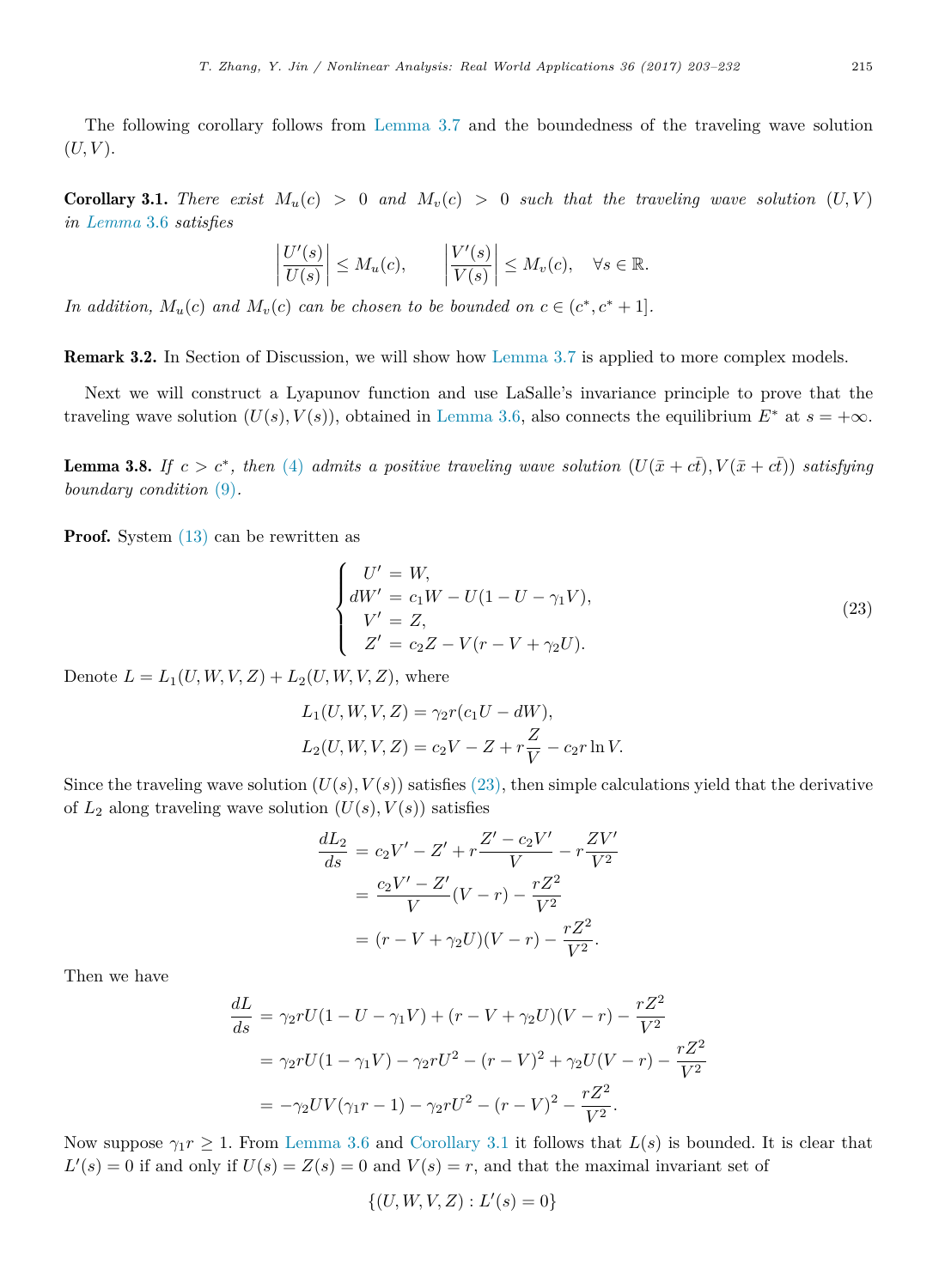consists of only one point, i.e. the equilibrium  $(0, 0, r, 0)$ . Then LaSalle's invariance principle [\[41,](#page-29-0) Theorem 6.4] implies that the traveling wave solution  $(U(s), V(s))$  in [Lemma 3.6](#page-11-1) satisfies

$$
(U(+\infty), V(+\infty)) = E_2(0, r). \tag{24}
$$

If  $\gamma_1 r < 1$  is satisfied, we will construct the Lyapunov function as follows:

$$
L_0 = \frac{\gamma_2}{\gamma_1} \left( c_1 U - dW + \frac{d\bar{u}^* W}{U} - c_1 \bar{u}^* \ln U \right) + c_2 V - Z + \frac{\bar{v}^* Z}{V} - c_2 \bar{v}^* \ln V.
$$

It is easy to show that the derivative of  $L_0$  along the traveling wave solution  $(U(s), V(s))$  satisfies

$$
\frac{dL_0}{ds} = -\frac{\gamma_2}{\gamma_1} (U - \bar{u}^*)^2 - \frac{\gamma_2 d\bar{u}^* W^2}{\gamma_1 U^2} - (V - \bar{v}^*)^2 - \frac{\bar{v}^* Z^2}{V^2}.
$$

Similar to the proof for  $\gamma_1 r \geq 1$ , we can show that

$$
(U(+\infty),V(+\infty))=E_3(\bar{u}^*,\bar{v}^*).
$$

In conclusion, we always have

<span id="page-13-2"></span>
$$
(U(+\infty), V(+\infty)) = E^*.
$$

Then applying [Lemma 3.6](#page-11-1) completes the proof of this lemma.  $\Box$ 

<span id="page-13-1"></span>3.3. Existence of traveling waves when  $c = c^*$ 

<span id="page-13-0"></span>**Lemma 3.9.** [\(4\)](#page-3-0) has a positive traveling wave solution  $(U(\bar{x} + c^*\bar{t}), V(\bar{x} + c^*\bar{t}))$  satisfying boundary *condition* [\(9\)](#page-4-1)*.*

**Proof.** We first choose a positive constant  $u_0$  such that

$$
\max\left\{-\frac{r}{\gamma_2}, \bar{u}^*, 0, 1-\gamma_1 \frac{r+\gamma_2}{2+\gamma_1 \gamma_2}\right\} < u_0 < 1,\tag{25}
$$

where  $\bar{u}^*$  is defined in Section [2.1.](#page-2-2) This can be guaranteed by (**H1**) (i.e.,  $r + \gamma_2 > 0$ ) and

$$
1 - \bar{u}^* = 1 - \frac{1 - \gamma_1 r}{1 + \gamma_1 \gamma_2} = \frac{\gamma_1 (r + \gamma_2)}{1 + \gamma_1 \gamma_2} > 0.
$$

Note that

$$
u_0 > 1 - \gamma_1 \frac{r + \gamma_2}{2 + \gamma_1 \gamma_2} \iff 1 - \gamma_1 \varrho < u_0,
$$

where  $\rho := (r + \gamma_2 u_0)/2$ .

<span id="page-13-3"></span>**Claim 1.** Let  $(U(s), V(s)), s \in \mathbb{R}$  be the bounded positive solution of [\(13\)](#page-5-2) with  $c_2 > \overline{c}$  in [Corollary](#page-12-1) 3.1 where *c*¯ *is defined in* [\(7\)](#page-3-3)*. Then we have*

$$
\liminf_{s \to +\infty} U(s) \le u_0. \tag{26}
$$

We assume, on the contrary, that

$$
\liminf_{s \to +\infty} U(s) > u_0.
$$

We first consider the case where  $V(s)$  is not monotonic for large *s*, Then there exists a sequence  $\{s_n\}_{n\in\mathbb{N}}$ with  $s_n \to +\infty$  such that

$$
V'(s_n) = 0, \qquad V''(s_n) \ge 0, \qquad \liminf_{s \to +\infty} V(s) = \lim_{n \to +\infty} V(s_n).
$$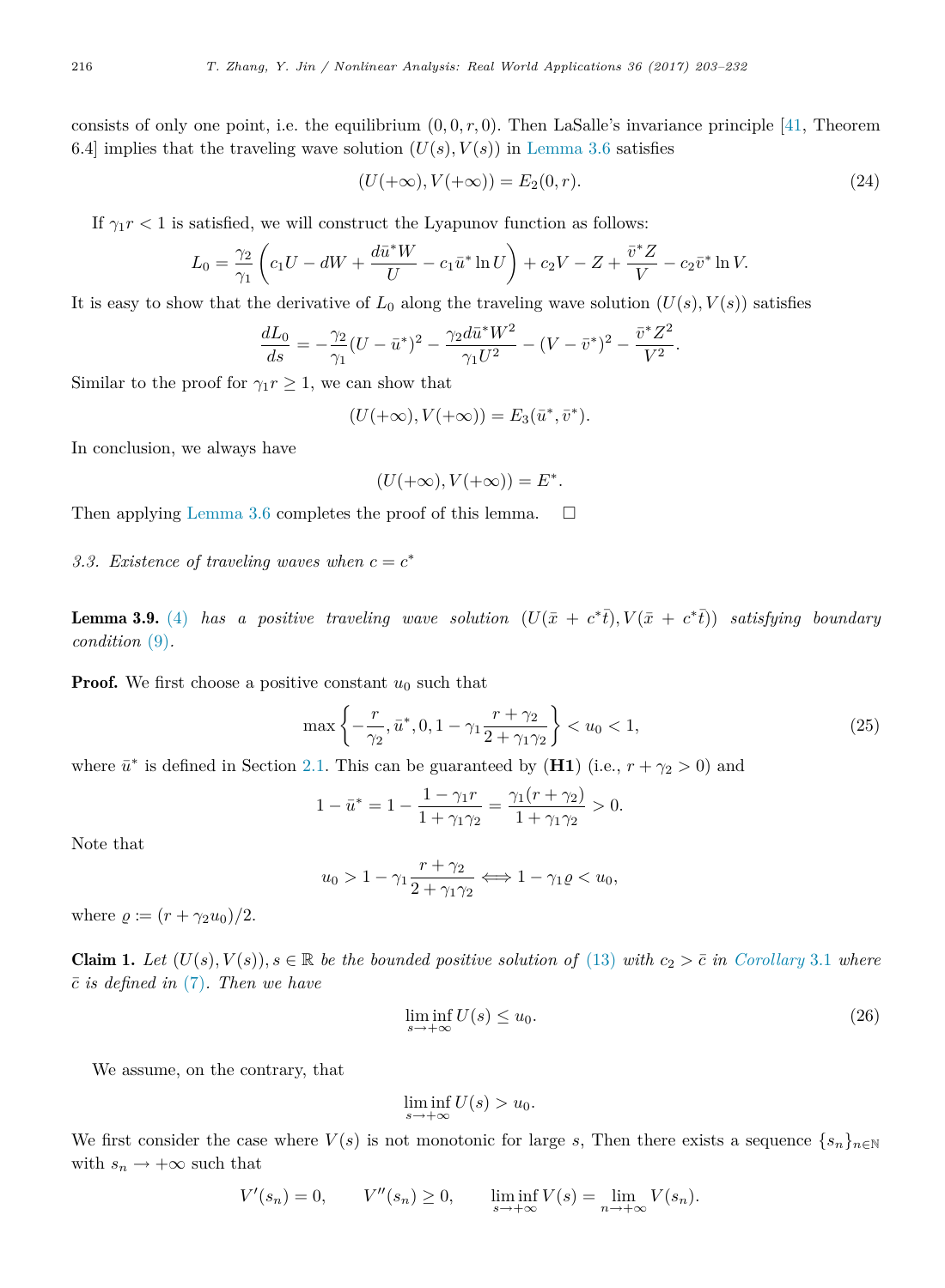It follows from the second equality of [\(13\)](#page-5-2) that

$$
V(s_n) \ge r + \gamma_2 U(s_n) > r + \gamma_2 u_0 > \varrho \tag{27}
$$

for all large *n*, which implies that  $V(s) > \rho$  and  $1 - U(s) - \gamma_1 V(s) < 1 - u_0 - \gamma_1 \rho < 0$ . This, together with the first equality of  $(13)$ , yields  $U'(s) < 0$  for all large *s*, and hence,  $U(s)$  is monotonic for large *s*. Therefore, it follows from the boundedness of *U* that  $U(+\infty)$  ( $\geq u_0$ ) exists and  $U'(+\infty) = U''(+\infty) = 0$ . Then by the first equality of [\(13\)](#page-5-2) we obtain that  $V(+\infty)$  exists and  $V(+\infty) > \rho > 0$ . Now we suppose that  $V(s)$  is monotonic for large *s*. Since *V* is bounded,  $V(+\infty)$  exists. If  $V(+\infty) = 0$ , it follows that

$$
r - V(s) + \gamma_2 U(s) \ge r - V(s) + \gamma_2 u_0 \ge \varrho > 0
$$

for large *s*. By the monotonicity of  $V(s)$ ,  $V(s) \geq 0$ , and  $V(+\infty) = 0$ , we can obtain  $V'(s) \leq 0$  for large *s*. Then the second equality of [\(13\)](#page-5-2) implies that  $V''(s) < 0$  for large *s*. Thus there exists  $s_0$  such that  $V'(s) \leq V'(s_0) < 0$  for  $s > s_0$ , implying  $V(+\infty) = -\infty$ , a contradiction. In conclusion, we have shown  $V(+\infty)$  exists and  $V(+\infty) > 0$  whether  $V(s)$  is monotonic or not for large *s*. Hence,  $V'(+\infty) = V''(+\infty) = 0$ by the boundedness of  $V(s)$  and  $V'(s)$  on  $s \in \mathbb{R}$ . It then follows from the second equation of [\(13\)](#page-5-2) that  $r - V(+\infty) + \gamma_2 U(+\infty) = 0$ , which implies the existence of  $U(+\infty)$  and hence  $U'(+\infty) = U''(+\infty) = 0$ . The first equation of [\(13\)](#page-5-2) then implies  $1 - U(+\infty) - \gamma_1 V(+\infty) = 0$ . This means that  $(U(+\infty), V(+\infty))$  is the coexistence equilibrium  $E_3(\bar{u}^*, \bar{v}^*)$ , which contradicts the fact  $U(+\infty) \ge u_0$  and assumptions in [\(25\).](#page-13-2) The proof of [Claim 1](#page-13-3) is completed.

Let  $\bar{c}_n := c^* + 1/n$  for positive integer *n*. By [Lemma 3.6,](#page-11-1) there exists a positive solution  $\Phi_n(\cdot)$  $(U_n(\cdot), V_n(\cdot)) \in \Gamma$  of system [\(13\)](#page-5-2) with  $c = \bar{c}_n$  such that

$$
(U_n(-\infty), V_n(-\infty)) = (1, 0).
$$

By [Claim 1,](#page-13-3) we may assume by a translation that

$$
U_n(0) = (1 + u_0)/2, \qquad U_n(s) \ge (1 + u_0)/2, \quad \forall s < 0.
$$
 (28)

[Corollary 3.1,](#page-12-1) Eqs. [\(13\)](#page-5-2) and Arzela–Ascoli's theorem imply that there exists a subsequence  $\{\bar{c}_{n_k}\}$  such that  $\{\Phi_{n_k}(\cdot)\}\)$  converges to a non-negative function  $\Psi(\cdot) := (U(\cdot), V(\cdot))$  in function space  $C^2_{\text{loc}}(\mathbb{R})$ , where  $\Psi(\cdot)$  satisfies

$$
\begin{cases} (c^* + \alpha_1)U' = dU'' + U(1 - U - \gamma_1 V), \\ \bar{c}V' = V'' + V(r - V + \gamma_2 U), \end{cases}
$$

with

$$
U(0) = \frac{1+u_0}{2}, \qquad \frac{1+u_0}{2} \le U(s) \le 1, \qquad V(s) \ge 0, \quad \text{for all } s < 0. \tag{29}
$$

Assume  $V(s) = 0$  for all  $s \in \mathbb{R}$  and we will get a contradiction in the following. Then  $U(s)$  satisfies

<span id="page-14-1"></span><span id="page-14-0"></span>
$$
(c^* + \alpha_1)U' = dU'' + U(1 - U).
$$
\n(30)

Let *a* be a positive constant. Obviously, we have  $U(0) > 0$  from [\(29\).](#page-14-0) Then by using Harnack inequality [\[35,](#page-28-15) Section 6.4.3] on  $[-a, a]$ , it follows that  $U(s) > 0$  for all  $s \in [-a, a]$ . We then obtain that  $U(s) > 0$  for all  $s \in \mathbb{R}$  since *a* is arbitrarily chosen. It follows from  $0 < U(s) \leq 1$  for all  $s \in \mathbb{R}$  that  $U'(s^*) = 0$  if  $U(s^*) = 1$ . Since  $U(s) \equiv 1$  is the unique solution of equation [\(30\)](#page-14-1) with initial conditions  $U(s^*) = 1, U'(s^*) = 0$  and we have  $U(0) < 1$  by [\(29\),](#page-14-0) it follows that  $U(s) < 1$  for all  $s \in \mathbb{R}$ . Then [\(30\)](#page-14-1) implies that  $U(s)$  is monotonic in R, and  $U(-1) ≥ U(0)$  (see [\(29\)\)](#page-14-0) furthermore implies that  $U(s)$  is monotonically decreasing in R and that  $U(+\infty)$  exists. It is clear that  $U(+\infty) = 0$ . If (**H2**) holds, i.e.  $c^* + \alpha_1 > 0$ , then we have  $U'(s) < 0$ ,  $U''(s) < 0$ , implying  $U'(s) \leq U'(0) < 0$ . It follows that  $U(+\infty) = -\infty$ , a contradiction. If (H3) holds, it follows that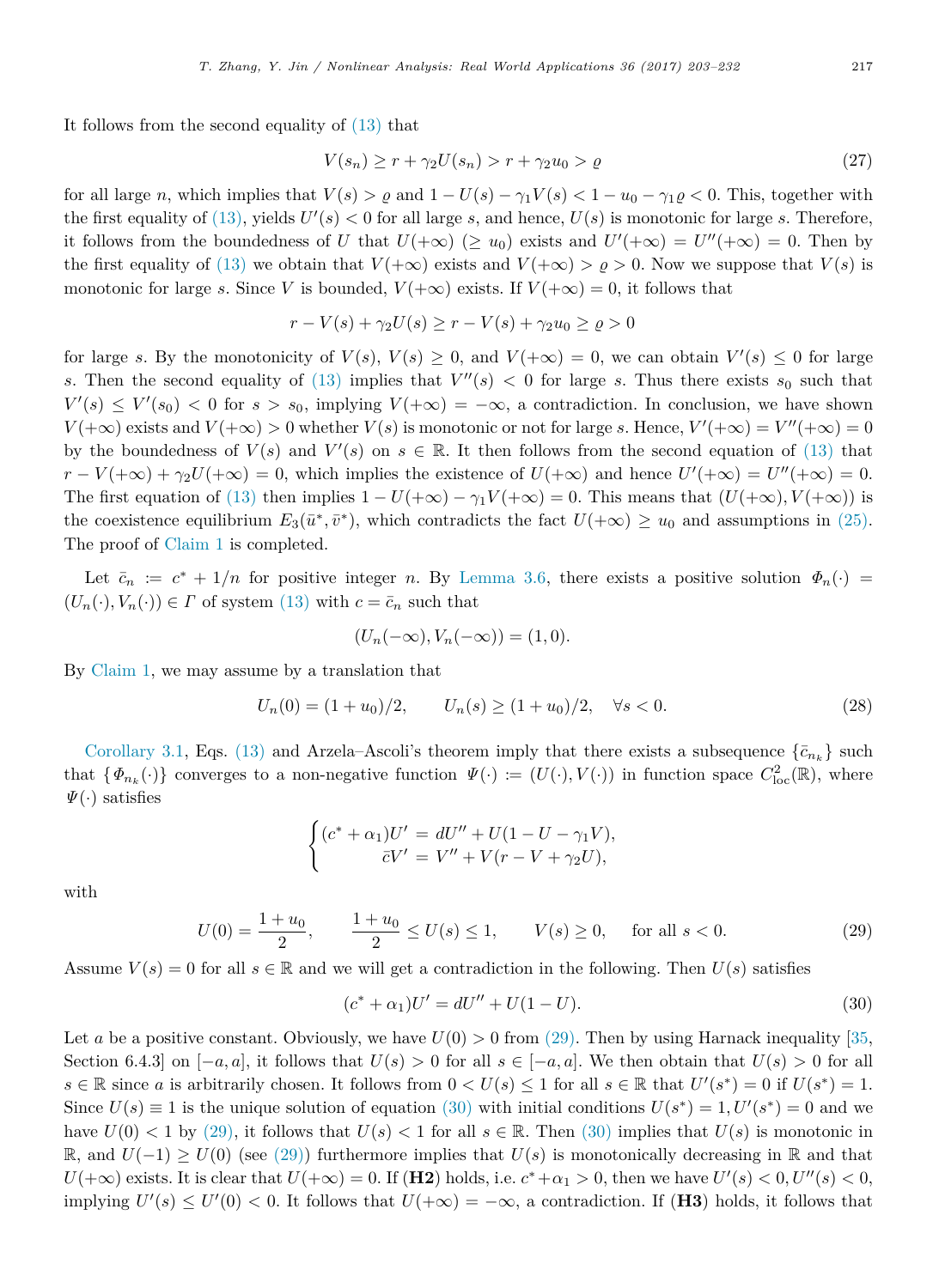$U_n(s) \ge U(s) \ge \delta > 0$  for any *n* and any  $s \in \mathbb{R}$ , implying that  $U(s) \ge \delta > 0$  for any  $s \in [0, +\infty]$ , a contradiction. Therefore, there exists  $s_0$  such that  $V(s_0) > 0$ , and Harnack inequality furthermore yields  $V(s) > 0$  for all  $s \in \mathbb{R}$ . Similar to the proof of [Claim 1,](#page-13-3) it can be shown that  $(U(-\infty), V(-\infty))$  is an equilibrium. Since  $U(-\infty) \ge u_0$  and  $u_0$  satisfies [\(25\),](#page-13-2) we obtain that  $U(-\infty)$  cannot be 0 or  $\bar{u}^*$ , and hence,  $(U(-\infty), V(-\infty)) = E_1(1,0)$ . Note that the inequality in [Corollary 3.1](#page-12-1) and [Lemma 3.8](#page-12-2) also hold in the case  $c = c^*$ . Then we have  $(U(+\infty), V(+\infty)) = E^*$  $\Box$ 

Remark 3.3. Actually, [Claim 1](#page-13-3) can be directly proved by [Lemma 3.8.](#page-12-2) However, the proof of [Lemma 3.8](#page-12-2) depends on the construction of a Lyapunov function, so that the proof of [Claim 1](#page-13-3) also depends on the construction of a Lyapunov function. In most cases, it is difficult to construct a Lyapunov function. Hence, the proof of [Claim 1](#page-13-3) in this paper can be used to prove the existence of positive traveling wave solutions with minimal wave speed  $c^*$  even if we cannot construct a Lyapunov function. Especially, the idea of the proof of [Claim 1](#page-13-3) can be applied to the general model in [\[30\]](#page-28-8).

## *3.4. Nonexistence of traveling waves when c < c*<sup>∗</sup>

In this section we show the nonexistence of traveling wave solutions when  $c < c^*$ .

**Lemma 3.10.** *System* [\(13\)](#page-5-2) *has no positive solutions*  $(U(s), V(s))$  *satisfying* [\(9\)](#page-4-1) *if*  $c < c^*$ *.* 

**Proof.** We will prove this lemma by a contradiction. Suppose that  $(13)$  has a positive solution  $(U(s), V(s))$ satisfying [\(9\).](#page-4-1) It is evident that  $c < c^*$  is equivalent to  $c_2 < \bar{c} = 2\sqrt{r + \gamma_2}$ . It is easy to show that the equilibrium  $(1,0,0,0)$  of  $(23)$  is hyperbolic. Then it follows by Stable Manifold Theorem in Perko  $[42]$  that there exists a positive constant  $\omega$  such that

$$
\sup_{s<0} \{V(s)e^{-\omega s}\} < +\infty, \qquad \sup_{s<0} \{|V'(s)|e^{-\omega s}\} < +\infty, \qquad \sup_{s<0} \{|V''(s)|e^{-\omega s}\} < +\infty. \tag{31}
$$

To continue the proof, we introduce the definition of *negative one-sided Laplace transform*:

<span id="page-15-0"></span>
$$
\mathscr{V}(\lambda) = \mathscr{N}[V(\cdot)](\lambda) := \int_{-\infty}^{0} e^{-\lambda s} V(s) ds
$$

for  $\lambda \geq 0$ . By this definition we know that  $\mathcal{V}(\lambda)$  is increasing on  $[0, \lambda^*)$ , where  $\lambda^* = +\infty$  or  $\lambda^* < +\infty$  with lim<sub> $\lambda \rightarrow \lambda^*$ </sub>  $\mathscr{V}(\lambda) = +\infty$ . It follows from [\(31\)](#page-15-0) that  $\lambda^* \geq \omega$ .

Note that [Corollary 3.1](#page-12-1) actually holds for any real number *c*. It follows from [Corollary 3.1](#page-12-1) that

$$
\int_{-\infty}^{0} e^{-\lambda \xi} |V'(\xi)| d\xi \le M_v(c) \int_{-\infty}^{0} e^{-\lambda \xi} V(\xi) d\xi < +\infty,
$$

implying that  $\int_{-\infty}^{0} e^{-\lambda \xi} V'(\xi) d\xi$  is convergent. Then it follows from

$$
\left[e^{-\lambda\xi}V(\xi)\right]' = e^{-\lambda\xi}V'(\xi) - \lambda e^{-\lambda\xi}V(\xi)
$$

that

$$
V(0) - e^{-\lambda s} V(s) = \int_s^0 e^{-\lambda \xi} V'(\xi) d\xi - \lambda \int_s^0 e^{-\lambda \xi} V(\xi) d\xi.
$$

We obtain that  $\lim_{s\to-\infty}e^{-\lambda s}V(s)$  exists since the right-hand side of above equality is convergent if  $s=-\infty$ . Then  $\lim_{s\to -\infty} e^{-\lambda s}V(s) = 0$  since  $\lim_{s\to -\infty} e^{-\lambda s}V(s) \neq 0$  implies that  $\int_{-\infty}^{0} e^{-\lambda s}V(s)ds$  is divergent. It can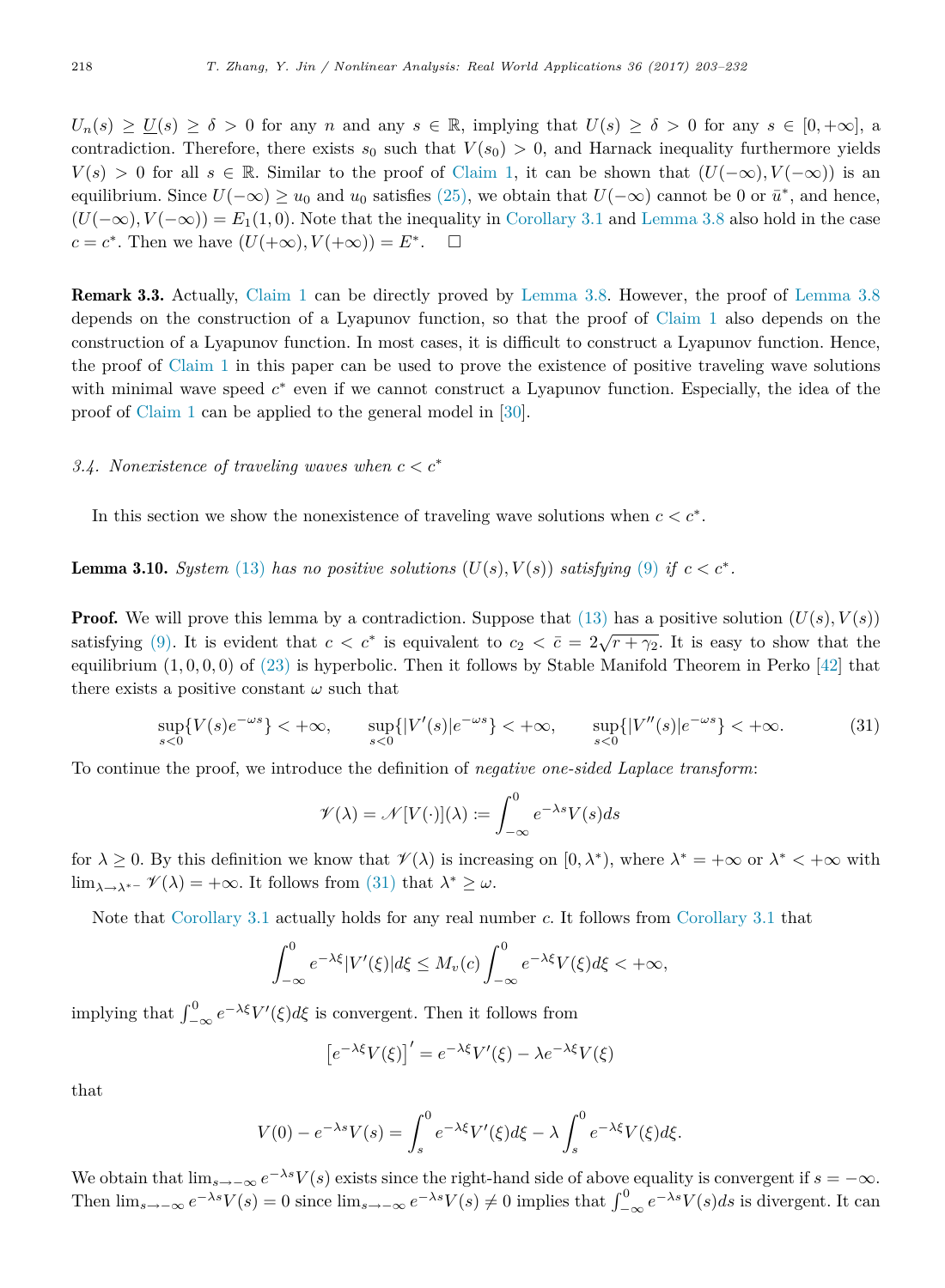be similarly shown that  $\lim_{s\to -\infty} e^{-\lambda s} V'(s) = 0$ . Then we can verify that  $\mathscr{N}[\cdot]$  satisfies

$$
\mathcal{N}[V'(\cdot)](\lambda) = \lambda \mathcal{V}(\lambda) + V(0) - \lim_{s \to -\infty} e^{-\lambda s} V(s)
$$
  
\n
$$
= \lambda \mathcal{V}(\lambda) + V(0),
$$
  
\n
$$
\mathcal{N}[V''(\cdot)](\lambda) = \lambda^2 \mathcal{V}(\lambda) + \lambda V(0) + V'(0) - \lim_{s \to -\infty} e^{-\lambda s} V'(s) - \lambda \lim_{s \to -\infty} e^{-\lambda s} V(s)
$$
  
\n
$$
= \lambda^2 \mathcal{V}(\lambda) + \lambda V(0) + V'(0),
$$
\n(32)

for all  $\lambda \in [0, \lambda^*).$ 

The second equation of  $(13)$  can be restated as

<span id="page-16-1"></span>
$$
L[V(\cdot)](s) = [\gamma_2(1 - U(s)) + V(s)]V(s)
$$

where

$$
L[V(\cdot)](s) := V''(s) - c_2 V'(s) + (\gamma_2 + r)V(s).
$$

Define  $\rho = \min\{H(\lambda) : \lambda \geq \omega\}$ , where  $H(\lambda)$  is defined in [\(16\).](#page-6-3) It follows from condition  $c_2 < \overline{c}$  that  $\rho > 0$ . Since [\(13\)](#page-5-2) is autonomous, for any  $a \in \mathbb{R}$ ,  $(U(s - a), V(s - a))$  is also a solution of (13) satisfying lim<sub>s→−∞</sub>  $U(s - a) = 1$  and lim<sub>s→−∞</sub>  $V(s - a) = 0$ . By using the fact  $U(-\infty) = 1$  and  $V(-\infty) = 0$  we can obtain that  $1 - U(s)$  and  $V(s)$  can be small enough when *s* is negatively large. We then can choose some  $a_0 \in \mathbb{R}$  such that  $(U(s - a_0), V(s - a_0))$  satisfies

$$
\gamma_2(1 - U(s - a_0)) + V(s - a_0) < \frac{\rho}{2}, \quad \forall s \le 0.
$$

Consequently, without losing generality we can assume

$$
\gamma_2(1-U(s))+V(s)<\frac{\rho}{2}
$$

for all  $s \leq 0$ , which implies

$$
L[V(\cdot)](s) \le \frac{\rho}{2}V(s).
$$

Applying the operator  $\mathcal{N}[\cdot]$  to this inequality and using the properties of  $\mathcal{N}[\cdot]$  in [\(32\)](#page-16-1) yield that

$$
\frac{\rho}{2}\mathscr{V}(\lambda) \ge \mathscr{N}[L[V(\cdot)](\cdot)](\lambda) = H(\lambda)\mathscr{V}(\lambda) + q(\lambda),
$$

where

$$
q(\lambda) = V'(0) + (\lambda - c_2)V(0).
$$

Consequently, we have

$$
\mathcal{H}(\lambda) := \left[ H(\lambda) - \frac{\rho}{2} \right] \mathcal{V}(\lambda) + q(\lambda) \leq 0.
$$

If  $\lambda^* < +\infty$ , then  $\lim_{\lambda \to \lambda^{*-}} \mathcal{V}(\lambda) = +\infty$  and, therefore,  $\lim_{\lambda \to \lambda^{*-}} \mathcal{H}(\lambda) = +\infty$ , which is a contradiction. If  $\lambda^* = +\infty$ , we have that  $\lim_{\lambda \to +\infty} H(\lambda) = +\infty$  by the monotonicity of  $\mathscr{V}(\lambda)$  and the definitions of  $H(\lambda)$ and  $q(\lambda)$ , which is still a contradiction. The proof is completed.  $\square$ 

## <span id="page-16-0"></span>*3.5. Proof of [Theorem 2.1\(](#page-3-1)i)*

The proof of [Theorem 2.1\(](#page-3-1)i) can be completed by combining [Lemmas 3.8–3.10.](#page-12-2)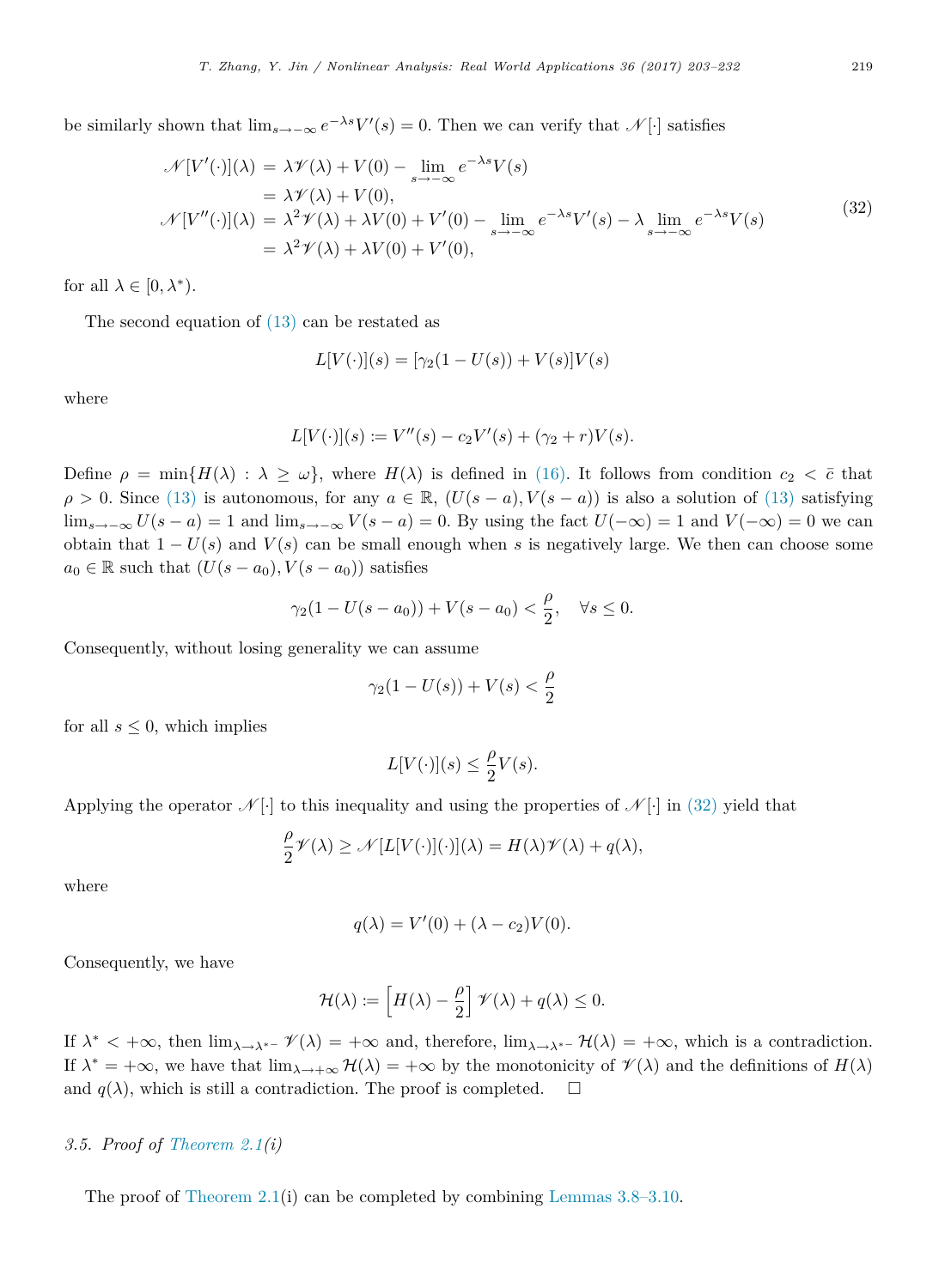# <span id="page-17-1"></span>*3.6. Proof of [Theorem 2.1\(](#page-3-1)ii)*

Let  $(U(\bar{x}-c\bar{t}), V(\bar{x}-c\bar{t}))$  be the positive traveling wave solutions of system [\(4\)](#page-3-0) satisfying boundary condition [\(10\).](#page-4-2) Substituting  $(U(\xi), V(\xi)), \xi = \bar{x} - c\bar{t}$  into [\(4\)](#page-3-0) yields

$$
\begin{cases}\n(-c + \alpha_1)U' = dU'' + U(1 - U - \gamma_1 V), \\
(-c + \alpha_2)V' = V'' + V(r - V + \gamma_2 U),\n\end{cases}
$$
\n(33)

where the derivative is with respect to  $\xi$ . By setting

$$
\xi = -s
$$
,  $\mathcal{U}(s) = U(\xi)$ ,  $\mathcal{V}(s) = V(\xi)$ ,

we have

$$
\begin{cases}\n(c - \alpha_1)\mathcal{U}' = d\mathcal{U}'' + \mathcal{U}(1 - \mathcal{U} - \gamma_1 \mathcal{V}), \\
(c - \alpha_2)\mathcal{V}' = V'' + \mathcal{V}(r - \mathcal{V} + \gamma_2 \mathcal{U}),\n\end{cases}
$$

and

$$
(\mathcal{U}(-\infty),\mathcal{V}(-\infty))=E_1,\qquad (\mathcal{U}(+\infty),\mathcal{V}(+\infty))=E^*,
$$

where the derivative is with respect to *s*. Then [Theorem 2.1\(](#page-3-1)ii) can be obtained from Theorem 2.1(i).

# <span id="page-17-0"></span>4. Proof of [Theorem 2.2](#page-4-0)

We firstly give some notations:

$$
\mu_1 = \frac{c_1 - \sqrt{c_1^2 - \bar{c}_{23}^2}}{2d}, \qquad \mu_2 = \frac{c_1 + \sqrt{c_1^2 - \bar{c}_{23}^2}}{2d},
$$
  

$$
P(\mu) := d\mu^2 - c_1\mu + 1 - \gamma_1 r,
$$

where  $\bar{c}_{23} := 2\sqrt{d(1 - \gamma_1 r)}$ . It is clear that  $\mu_1$  and  $\mu_2$  are roots of  $P(\mu) = 0$ . Define

$$
\overline{U}(s) = \min\{e^{\mu_1 s}, 1 - \gamma_1 r\}, \qquad \overline{V}(s) = r + \min\{\sigma e^{\beta s}, \gamma_2 (1 - \gamma_1 r)\},
$$
\n
$$
\underline{U}(s) = \max\{e^{\mu_1 s}(1 - Me^{\varepsilon s}), 0\}, \qquad \underline{V}(s) = r,
$$
\n(34)

where positive constants  $\sigma, \beta, \varepsilon$  and M will be determined later. Note that most notations used in this section are same as those in Section [3,](#page-5-0) which, however, will not cause confusion since this section has no connections with Section [3](#page-5-0) except the proof ideas.

Similar to the arguments in Section [3,](#page-5-0) we present the following three lemmas.

**Lemma 4.1.** *The function*  $\overline{U}(s)$  *satisfies inequality* 

$$
c_1\overline{U}' \ge d\overline{U}'' + \overline{U}(1 - \overline{U} - \gamma_1 \underline{V})
$$

*for any*  $s \neq \bar{s}_u := \ln(1 - \gamma_1 r)/\mu_1$ .

**Proof.** Firstly, consider the case  $s < \bar{s}_u$ , which implies  $\overline{U}(s) = e^{\mu_1 s}$ . Then we have

$$
d\overline{U}'' - c_1 \overline{U}' + \overline{U}(1 - \overline{U} - \gamma_1 \underline{V}) = (d\mu_1^2 - c_1\mu_1 + 1 - \gamma_1 r - \overline{U})e^{\mu_1 s} = -\overline{U}e^{\mu_1 s} \le 0.
$$

If  $s > \bar{s}_u$ , then we have  $\overline{U}(s) = 1 - \gamma_1 r$ . It is obvious that the inequality in this lemma holds. The proof is completed.  $\square$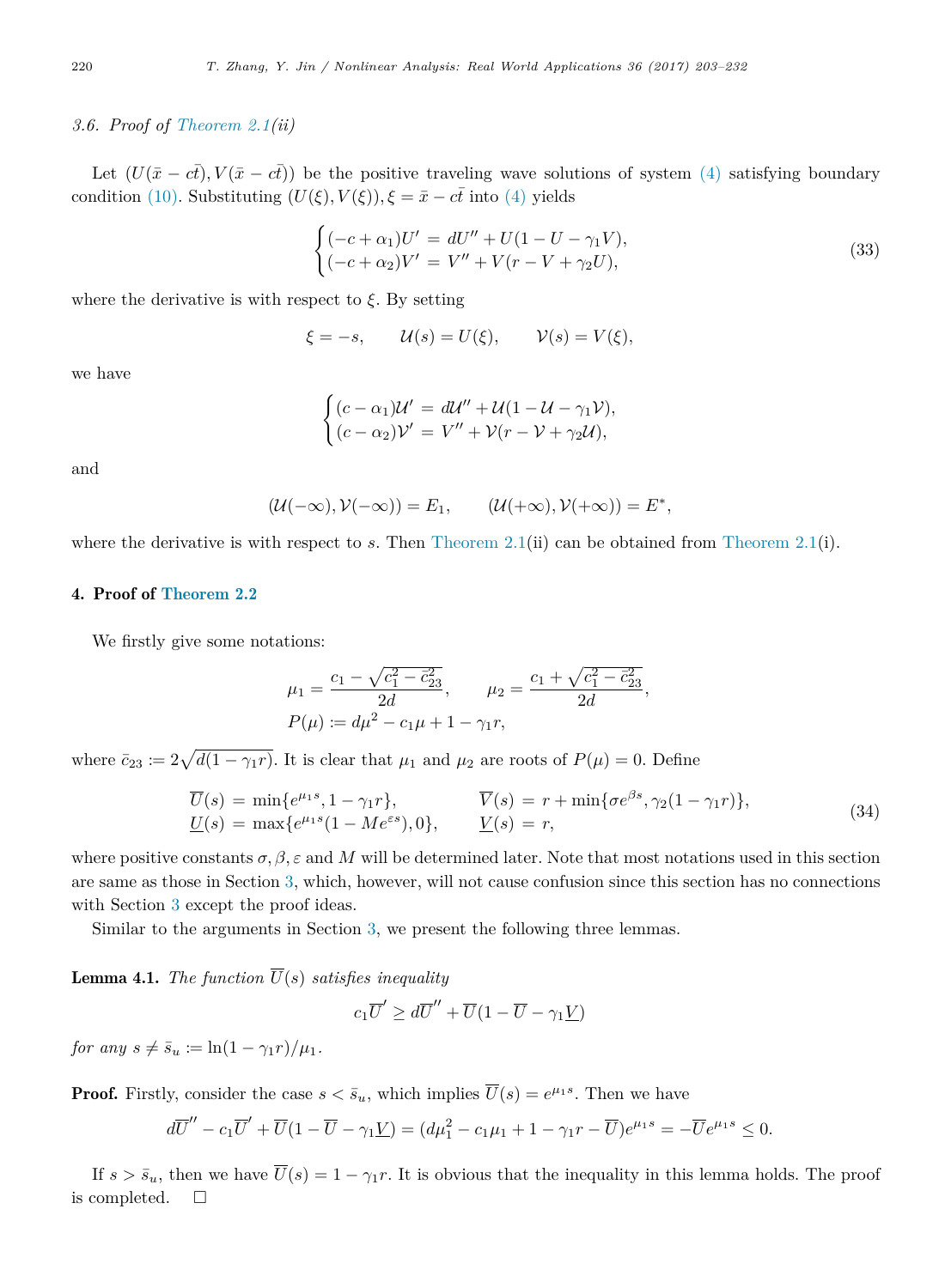**Lemma 4.2.** *There exist positive constants*  $\sigma$  *(large enough) and*  $\beta$  *(small enough) such that function*  $\overline{V}(s)$ *satisfies*

$$
c_2\overline{V}' \ge \overline{V}'' + \overline{V}(r - \overline{V} + \gamma_2 \overline{U})
$$

*for any*  $s \neq \bar{s}_v$ *, where* 

$$
\bar{s}_v := \frac{1}{\beta} \ln \frac{\gamma_2 (1 - \gamma_1 r)}{\sigma} < 0.
$$

Proof. Firstly, we set

$$
0 < \beta < \mu_1, \quad \sigma > \max\left\{\gamma_2(1 - \gamma_1 r), \gamma_2(1 - \gamma_1 r)^{1 - \beta/\mu_1}\right\},\,
$$

which implies  $\bar{s}_v < \min\{0, \bar{s}_u\}.$ 

If 
$$
s > \bar{s}_v
$$
, then we have  $\overline{V} = r + \gamma_2 (1 - \gamma_1 r)$ ,  
\n
$$
\overline{V}'' - c_2 \overline{V} + \overline{V} (r - \overline{V} + \gamma_2 \overline{U}) = \overline{V} [-\gamma_2 (1 - \gamma_1 r) + \gamma_2 \overline{U}]
$$
\n
$$
\leq \overline{V} [-\gamma_2 (1 - \gamma_1 r) + \gamma_2 (1 - \gamma_1 r)] = 0.
$$

Assume  $s < \bar{s}_v$ , which implies  $s < 0$ ,  $\overline{U}(s) = e^{\mu_1 s}$ ,  $\overline{V}(s) = r + \sigma e^{\beta s}$ . Then we have

$$
\overline{V}'' - c_2 \overline{V} + \overline{V}(r - \overline{V} + \gamma_2 \overline{U}) = (\sigma \beta^2 - c_2 \sigma \beta)e^{\beta s} + \overline{V}(-\sigma e^{\beta s} + \gamma_2 e^{\mu_1 s}).
$$

It is easy to show that

$$
\frac{\gamma_2}{\sigma} e^{-\beta \bar{s}_v} e^{\mu_1 \bar{s}_v} < \frac{1}{2} \Longleftrightarrow \sigma > \gamma_2 2^{\beta/\mu_1} (1 - \gamma_1 r)^{1 - \beta/\mu_1}.
$$

By setting  $\beta$  small enough and  $\sigma$  large enough, we have

$$
\frac{1}{\sigma e^{\beta s}} \left[ \overline{V}'' - c_2 \overline{V} + \overline{V} (r - \overline{V} + \gamma_2 \overline{U}) \right] = \beta(\beta - c_2) + \overline{V} \left( -1 + \frac{\gamma_2}{\sigma} e^{-\beta s} e^{\mu_1 s} \right)
$$

$$
\leq \beta(\beta - c_2) + \overline{V} \left( -1 + \frac{1}{2} \right)
$$

$$
\leq \frac{r}{2} - \frac{r}{2} = 0.
$$

Thus the proof is completed.  $\square$ 

<span id="page-18-0"></span>**Lemma 4.3.** Assume  $\varepsilon < \beta < \min\{\mu_1, \mu_2 - \mu_1\}/2$ . Then for  $M > 0$  large enough, the function  $\underline{U}(s)$  satisfies

$$
c_1 \underline{U}' \le d\underline{U}'' + \underline{U}(1 - \underline{U} - \gamma_1 \overline{V})
$$

*for any*  $s \neq \underline{s}_u := -\ln M/\varepsilon$ *.* 

**Proof.** It is clear that  $\underline{U}(s) = 0$  if and only if  $s \geq s_u$ , that  $\overline{V} = r + \gamma_2(1 - \gamma_1 r)$  if and only if  $s \geq \overline{s}_v$ , and that  $\underline{s}_u < \overline{s}_v$  if and only if

$$
M > \left(\frac{\sigma}{\gamma_2(1-\gamma_1r)}\right)^{\varepsilon/\beta}.
$$

Assume above inequality is satisfied and  $M > 1$ , implying  $\underline{s}_u < \min\{0, \overline{s}_v\}$ . If  $s > \underline{s}_u$ , then  $\underline{U}(s) = 0$  and the inequality in [Lemma 4.3](#page-18-0) holds.

Now we consider the case  $s < \underline{s}_u$ . Then  $s < 0, s < \overline{s}_v$ , and

$$
\underline{U}(s) = e^{\mu_1 s} (1 - Me^{\varepsilon s}) > 0, \qquad \overline{V}(s) = r + \sigma e^{\beta s}.
$$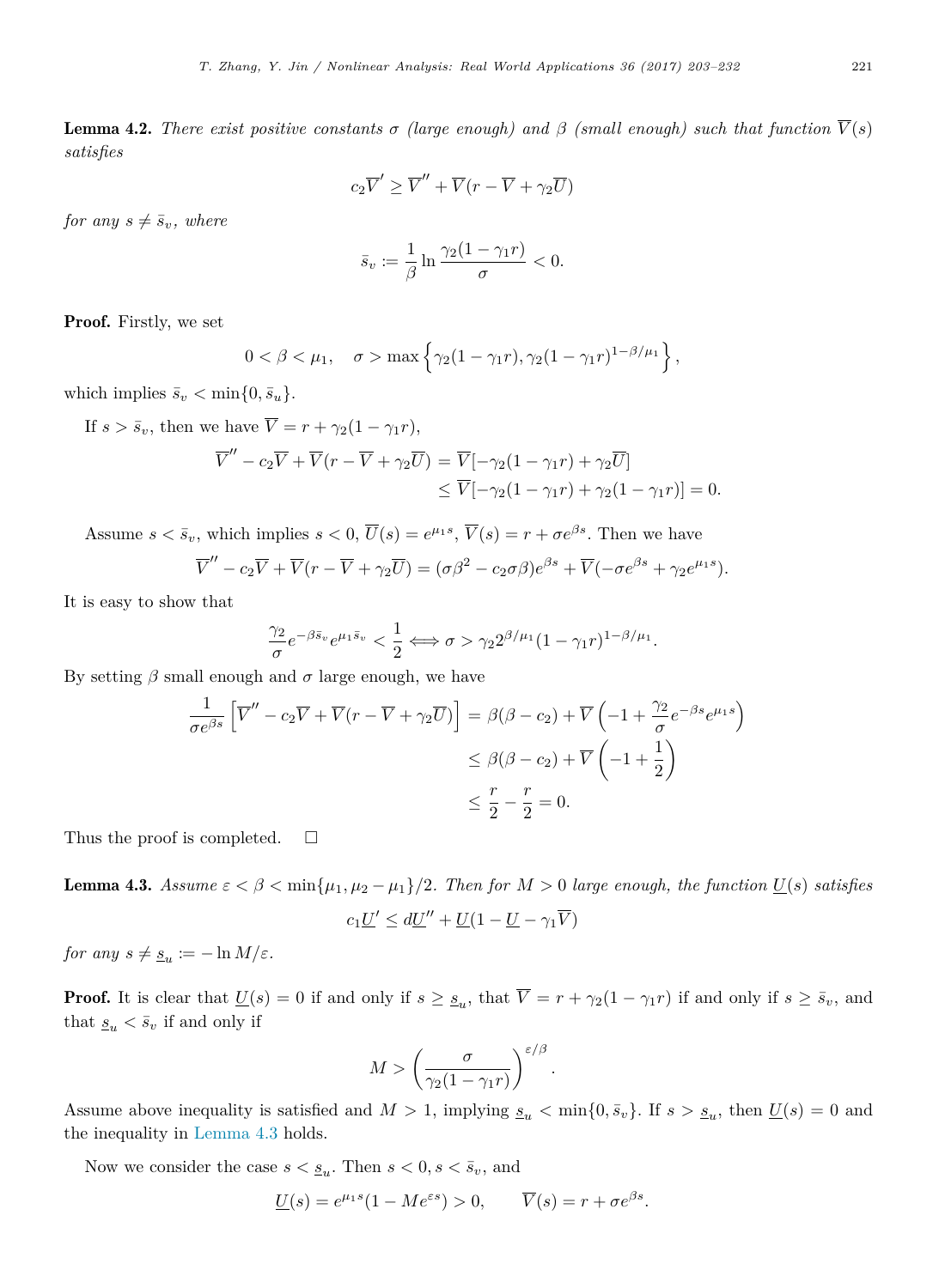To prove this lemma, it suffices to show

$$
e^{-\mu_1 s} \left[ d\underline{U}'' - c_1 \underline{U}' + \underline{U} (1 - \underline{U} - \gamma_1 \overline{V}) \right] \ge 0.
$$

However, we have

$$
e^{-\mu_1 s} \left[ d\underline{U}'' - c_1 \underline{U}' + \underline{U} (1 - \underline{U} - \gamma_1 \overline{V}) \right]
$$
  
\n
$$
= d\mu_1^2 - dM(\mu_1 + \varepsilon)^2 e^{\varepsilon s} - c_1 \mu_1 + c_1 M(\mu_1 + \varepsilon) e^{\varepsilon s}
$$
  
\n
$$
+ (1 - M e^{\varepsilon s}) (1 - \gamma_1 r - \underline{U} - \gamma_1 \sigma e^{\beta s})
$$
  
\n
$$
= (d\mu_1^2 - c_1 \mu_1 + 1 - \gamma_1 r) - M \left[ d(\mu_1 + \varepsilon)^2 - c_1 (\mu_1 + \varepsilon) + 1 - \gamma_1 r \right] e^{\varepsilon s}
$$
  
\n
$$
- (1 - M e^{\varepsilon s}) (\underline{U} + \gamma_1 \sigma e^{\beta s})
$$
  
\n
$$
= \left[ -M P(\mu_1 + \varepsilon) - (1 - M e^{\varepsilon s})^2 e^{(\mu_1 - \varepsilon)s} - \gamma_1 \sigma (1 - M e^{\varepsilon s}) e^{(\beta - \varepsilon)s} \right] e^{\varepsilon s}
$$
  
\n
$$
\geq [-M P(\mu_1 + \varepsilon) - 1 - \gamma_1 \sigma] e^{\varepsilon s},
$$

where the final inequality holds since

$$
0 \le 1 - Me^{\varepsilon s} \le 1, \qquad 0 \le e^{(\beta - \varepsilon)s} \le 1, \qquad 0 \le e^{(\mu_1 - \varepsilon)s} \le 1.
$$

Because  $P(\mu_1 + \varepsilon) < 0$  holds for any  $0 < \varepsilon < \mu_2 - \mu_1$ , setting

$$
M > \frac{1 + \gamma_1 \sigma}{-P(\mu_1 + \varepsilon)}
$$

completes the proof.  $\square$ 

Then we can prove [Theorem 2.2](#page-4-0) by arguments completely similar to those in Section [3.](#page-5-0) Actually, the proof of [Theorem 2.2](#page-4-0) is simpler than that of [Theorem 2.1.](#page-3-1) The hypotheses  $(H2)$ ,  $(H3)$  and  $(H2)$  are needed for the proof of [Theorem 2.1](#page-3-1) for technical reasons, but are not needed for the proof of [Theorem 2.2.](#page-4-0) We conjecture that the hypotheses  $(H2)$ ,  $(H3)$  and  $(H2)$  are not necessary for [Theorem 2.1](#page-3-1) and leave this as a future problem.

## <span id="page-19-0"></span>5. Biological interpretations of the minimal wave speeds

In this section, we give some biological interpretations of [Theorems 2.1](#page-3-1) and [2.2](#page-4-0) for model [\(1\).](#page-1-0) By  $(3)$ , the assumptions for model  $(1)$  are

(H1): 
$$
r_2b_{11} + r_1b_{22} > 0
$$
,  
\n(H2):  $2\sqrt{d_2\left(r_2 + \frac{b_{22}}{b_{11}}r_1\right)} - b_2 + b_1 > 0$ ,  
\n(**H2**):  $2\sqrt{d_2\left(r_2 + \frac{b_{22}}{b_{11}}r_1\right)} + b_2 - b_1 > 0$ , and  
\n(H3):  $\frac{r_2}{r_1} < \frac{b_{21}}{b_{12}} - \frac{b_{22}}{b_{11}}$ .

The results in [Theorems 2.1](#page-3-1) and [2.2](#page-4-0) then become the following.

• Under (**H1**) and one of (**H2**) and **(H3)**, the predator's upstream minimal wave speed of model [\(1\)](#page-1-0) is

$$
\tilde{c}^* = 2\sqrt{d_2 \left(r_2 + \frac{b_{22}}{b_{11}}r_1\right)} - b_2.
$$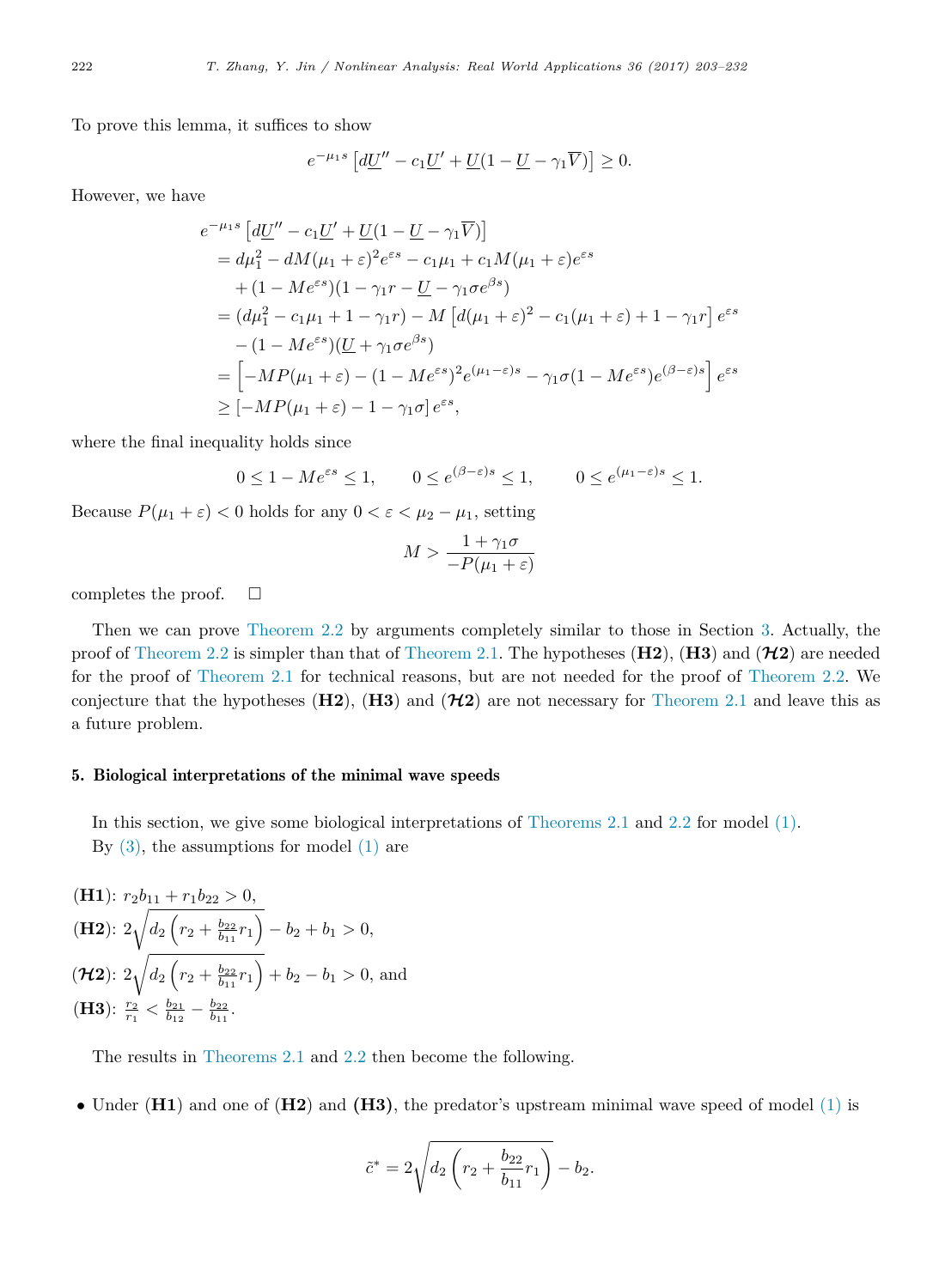• Under  $(H1)$  and one of  $(H2)$  and  $(H3)$ , the predator's downstream minimal wave speed of model  $(1)$  is

$$
\tilde{c}_{-}^{*} = 2\sqrt{d_2 \left(r_2 + \frac{b_{22}}{b_{11}}r_1\right)} + b_2.
$$

• Under (**H1**), the prey's upstream minimal wave speed and downstream minimal wave speed of model [\(1\)](#page-1-0) are, respectively,

$$
\tilde{c}_{23}^* = 2\sqrt{d_1 \left(r_1 - \frac{b_{12}}{b_{21}}r_2\right)} - b_1
$$

and

$$
\tilde{c}_{23-}^* = 2\sqrt{d_1\left(r_1 - \frac{b_{12}}{b_{21}}r_2\right)} + b_1.
$$

## *5.1. The predator's invasion speed*

The minimal wave speeds  $\tilde{c}^*$  and  $\tilde{c}^*$  are monotonically increasing with respect to the diffusion rate  $(d_2)$ and the growth rate  $(r_2)$  of the predator, the growth rate  $(r_1)$  of the prey, and the conversion rate  $(b_{22})$ ; they are monotonically decreasing with respect to the density-dependent rate  $(b_{11})$  of the prey.  $\tilde{c}^*$  decreases in the advection rate  $(b_2)$  of the predator but  $\tilde{c}^*$  increases in  $b_2$ . The advection rate of the prey  $(b_1)$  is not involved in the formulas of  $\tilde{c}^*$  and  $\tilde{c}^*$ , but  $\tilde{c}^*$  and  $\tilde{c}^*$  rely on it since  $b_1$  is in the conditions (**H2**) and (**H2**) which affect the existence of  $\tilde{c}^*$  and  $\tilde{c}^*$ . The predation rate  $(b_{12})$  should be considered to be related to the conversion rate  $b_{22}$  in some sense.  $\tilde{c}^*$  and  $\tilde{c}^*$  do not depend on the diffusion rate of the prey  $(d_1)$  and the density-dependent rate  $(b_{21})$  of the predator.

If the predator is a generalist  $(r_2 > 0)$ , then the growth of the predator does not only depend on the prey, and hence, there is a chance for existence of a traveling wave connecting the prey-only equilibrium and the predator-only equilibrium. In this case, assumption (**H1**) is automatically true. If the predator is a specialist  $(r_2 < 0)$ , then the growth of the predator only depends on the prey. Hence, the predator cannot exist without the prey and there might be traveling waves connecting the prey-only equilibrium and the coexistence equilibrium. In this case,  $(H1)$  is true provided that the growth rate of the predator  $r_2$  is negatively small.

Note that

$$
\bar{c}=2\sqrt{d_2\left(r_2+\frac{b_{22}}{b_{11}}r_1\right)}
$$

is the minimal wave speed of traveling waves for  $(1)$  without advections (i.e., when  $b_1 = b_2 = 0$ ). Therefore, if  $\bar{c} > b_2 - b_1$ , the assumption (**H2**) is true, and hence the minimal wave speed  $\tilde{c}^*$  of traveling waves for [\(1\)](#page-1-0) can be defined. If  $\bar{c} > b_1 - b_2$ , then  $(\mathcal{H}2)$  is true and  $\tilde{c}^*$  is defined. Here we do not require that the advection rates of the prey and the predator are the same (i.e.,  $b_1 = b_2$ ) or in the same direction (i.e.,  $b_1$  and  $b_2$  have the same sign).

When the conversion rate  $b_{22} = 0$ , the predation of prey does not contribute to the growth of the predator. The prey system and the predator system are decoupled. The minimal wave speeds of [\(1\)](#page-1-0) coincide with the minimal wave speeds of traveling waves for Fisher's equation for the predator:  $2\sqrt{d_2r_2} \pm b_2$ .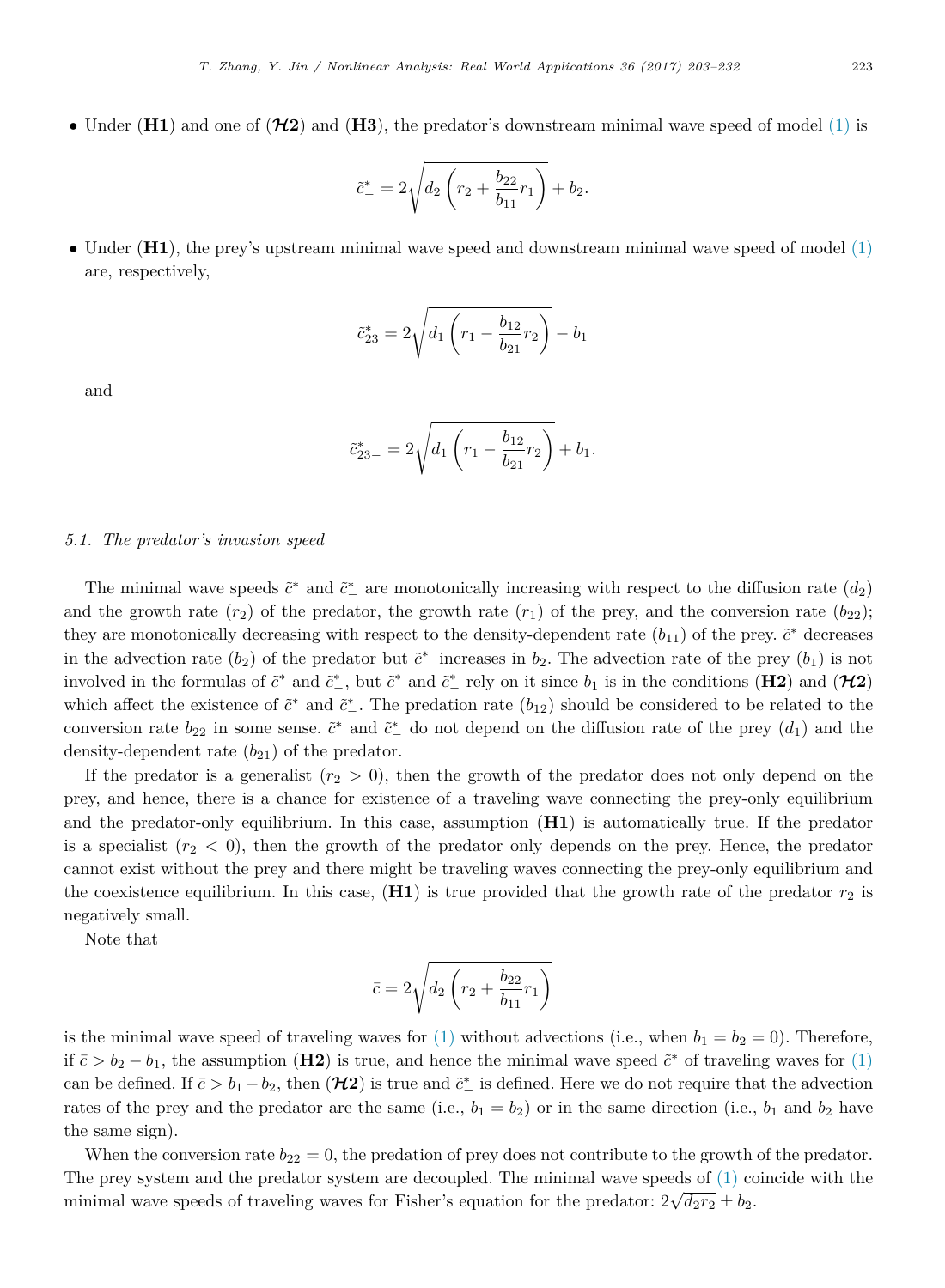Note that  $x = -\infty$  and  $x = \infty$  represent the upstream end and the downstream end of the river, respectively. Then the traveling waves  $(U(\bar{x} + c\bar{t}), V(\bar{x} + c\bar{t}))$  of [\(4\)](#page-3-0) in [Theorem 2.1](#page-3-1) move to the upstream if  $c > 0$  and to the downstream if  $c < 0$ . Since these traveling waves connect the prey-only equilibrium to a predator-present equilibrium, this corresponds to the situation where the predator invades from the downstream to the upstream of a river that is occupied by the prey at its carrying capacity. The wave profile of the traveling waves shows the resulted distributions of the prey and the predator in the river along such invasion. Therefore, when  $\tilde{c}^* > 0$ , the traveling wave  $(\mathbf{U}(x + \tilde{c}^*t), \mathbf{V}(x + \tilde{c}^*t))$  of [\(1\)](#page-1-0) moves to the upstream and the predator's invasion is successful; when  $\tilde{c}^* < 0$ , the traveling wave  $(\mathbf{U}(x + \tilde{c}^*t), \mathbf{V}(x + \tilde{c}^*t))$  moves to the downstream so we expect both the prey and the predator to be washed to the downstream, and hence, the predator's invasion is not successful. Similarly, the traveling waves  $(U(\bar{x} - c\bar{t}), V(\bar{x} - c\bar{t}))$  move to the downstream if *c >* 0 and correspond to the situation where the predator invades from the upstream to the downstream of a river that is occupied by the prey at its carrying capacity. If  $b_2 > 0$ , then  $\tilde{c}_-^* > 0$  is always valid and hence such invasion is successful.

For partial differential equations for a single species such as Fisher's equation or for interacting populations such as cooperative or competitive models, it has been proved that the minimal wave speed of traveling waves coincides with the spreading speed, which is the rate at which a population asymptotically spreads in the spatial environment; see e.g.,  $[43,44]$  $[43,44]$ . However, this has not been proved for predator–prey models, so we cannot say that our minimal wave speed  $\tilde{c}^*$  ( $\tilde{c}^*$ ) is the spreading speed of [\(1\)](#page-1-0) in the upstream (downstream) direction. As a result of the biological interpretation in the above paragraph, we use  $\tilde{c}^*$  ( $\tilde{c}^*$ ) to represent the *upstream (downstream) invasion speed* of the predator in a river or stream environment, which also follows the same idea as in [\[3\]](#page-27-1). Then [Theorem 2.1](#page-3-1) coincides with the analysis in [\[3\]](#page-27-1) and indicates that when the prey and the predator coexist in the stream, they spread at the same speed  $\tilde{c}^*$  in the upstream direction. However, our result also implies different information that this common invasion speed  $\tilde{c}^*$  does not only depend on the spread of the prey, but also on (or mainly on) the spread of the predator (see the diffusion  $(d_2)$ , advection  $(b_2)$ , growth  $(r_2)$  and conversion  $(b_{22})$  in the expression of  $\tilde{c}^*$ ). In particular, we consider the following situations.

- (a) When both the prey and the predator are subjected to the flow and the advection rates are the same, i.e.,  $b_1 = b_2 > 0$ , (**H2**) follows from (**H1**). Thus, if  $r_2b_{11} + r_1b_{22} > 0$ , then the prey and the predator spread to the upstream at the speed  $\tilde{c}^*$  if  $\tilde{c}^* > 0$  and only to the downstream if  $\tilde{c}^* < 0$ . This implies that in such a river (or a similar advective environment), a generalist (i.e.,  $r_2 > 0$ ) or a specialist with small death rate (i.e.,  $r_2 < 0$  but  $|r_2|$  is small) can always spread with its prey at the same speed in the upstream direction. The relationship between  $\tilde{c}^*$  (and  $\tilde{c}^*$ ) and the growth rate  $r_2$  of the predator is shown in [Fig. 2\(](#page-22-0)a). In this example, the parameter values are  $r_1 = 0.1$ ,  $b_{11} = 0.05$ ,  $b_{22} = 0.01$ ,  $d_2 = 0.02$ ,  $b_1 = 0.05$ , and  $b_2 = 0.05$ ; the assumptions (**H1**) and (**H2**) are valid provided that  $r_2 > -0.02$ . The prey and the predator will both be washed to the downstream if the predator is a specialist or if the predator is a generalist but does not rely much on other food sources  $(r_2 < 0 \text{ or } r_2 > 0 \text{ but } |r_2|$  is small) since  $\tilde{c}$ <sup>∗</sup> < 0. The prey and the predator will both spread to the upstream if the predator is a generalist and greatly relies on other food sources ( $r_2$  is positively large) since  $\tilde{c}^* > 0$ .
- (b) When the advection rates for the prey and the predator are not the same (i.e.,  $b_1 \neq b_2$ ) or even in opposite directions (i.e.,  $b_1b_2 < 0$ ), under the condition  $r_2b_{11}+r_1b_{22} > 0$ , the prey and the predator will eventually spread at the same speed if  $b_2 \leq b_1$  or  $0 \lt b_2 - b_1 \lt c$ . This is not hard to understand. The prey may try to move to the opposite direction of the movement of the predator, but it will still be caught by the predator and proceed to the predators' moving direction eventually, provided that the prey's advection rate is small. For example, the mayfly flies to the upstream which results in a positive advection rate (i.e.,  $-b_1 > 0$  in [\(1\),](#page-1-0) while its predator, say, some small fish, suffers a negative advection rate (i.e.,  $-b_2 < 0$ ) (see, e.g., [\[45–47\]](#page-29-4)), but they will spread at the same rate to the upstream under suitable conditions. The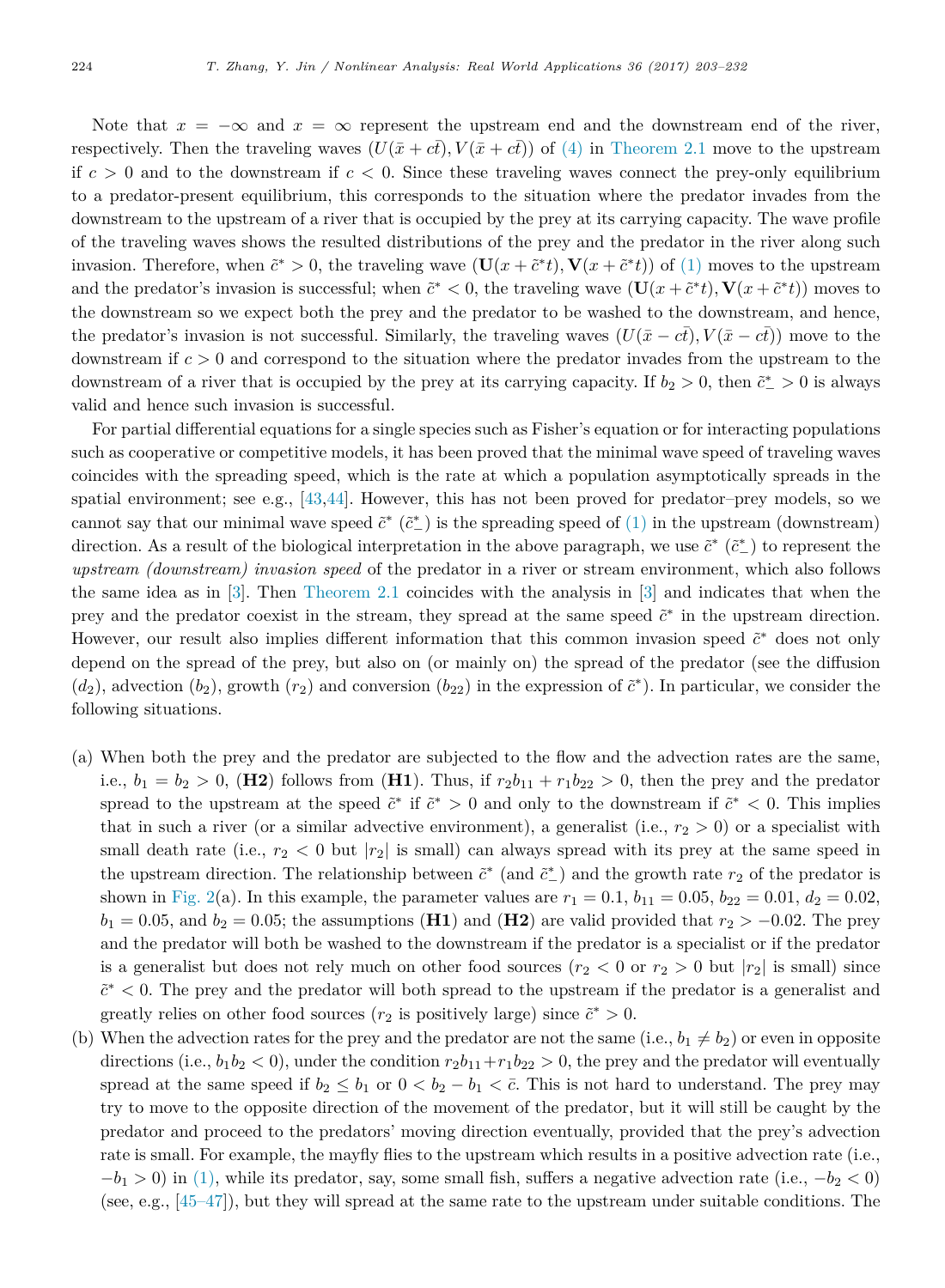<span id="page-22-0"></span>

Fig. 2. The relationships between the predator-invasion minimal wave speeds of [\(1\)](#page-1-0) and the growth rate of the predator  $r_2$  and the advection rate  $b_2$ , respectively. Parameter values are: (a)  $r_1 = 0.1, b_{11} = 0.05, b_{22} = 0.01, d_2 = 0.02, b_1 = 0.05, b_2 = 0.05$ ; (b)  $r_1 = 0.1, r_2 = 0.01, b_{11} = 0.05, b_{22} = 0.01, d_2 = 0.02, b_1 = 0.05;$  (c)  $r_1 = 0.1, b_{11} = 0.05, b_{22} = 0.01, d_2 = 0.02, b_1 = 0.05, b_2 = 0.02$ 

relationship between  $\tilde{c}^*$  (and  $\tilde{c}^*$ ) and the advection rate  $b_2$  of the predator is shown in [Fig. 2\(](#page-22-0)b). In this example, the parameter values are  $r_1 = 0.1$ ,  $r_2 = 0.01$ ,  $b_{11} = 0.05$ ,  $b_{22} = 0.01$ ,  $d_2 = 0.02$ , and  $b_1 = 0.05$ ; the assumption (**H1**) is obviously true and (**H2**) is true provided that  $b_2 < 0.099$ . We have the following observations in the case that the prey is subjected to the water flow (i.e.,  $b_1 > 0$ ) and the predator is a generalist. If the predator is also subjected to the flow with a large advection rate (i.e.,  $b_2 > 0$  and  $b_2$  is large), then the prey and the predator will both be washed to the downstream as  $\tilde{c}^* < 0$ . If the predator is subjected to the flow with a small advection rate (i.e.,  $b_2 > 0$  and  $b_2$  is small) or if the predator is able to intentionally move only to the upstream at a small rate (i.e.,  $b_2 < 0$  and  $|b_2|$  is small), then the prey and the predator may spread to the upstream as  $\tilde{c}^* > 0$ . If the predator only drifts to the upstream at a large rate (i.e.,  $b_2 < 0$  and  $|b_2|$  is large), then both the prey and the predator only spread to the upstream since the upstream invasion speed is positive  $(\tilde{c}^* > 0)$  but the downstream invasion speed is negative  $(\tilde{c}^*_{-} < 0)$ .

(c) In the drift-feeding case as mentioned in [\[3\]](#page-27-1), the predators are drift-feeders, who hold fixed positions in the water current and feed on invertebrates that are drifting by, we have  $b_2 = 0$  and  $b_1 > 0$ . Then the upstream and downstream invasion speeds are  $\tilde{c}^* = \tilde{c}^* = 2\sqrt{d_2(r_2 + b_{22}r_1/b_{11})}$  if **(H1)** holds. An example of the relationship between  $\tilde{c}^*$  and the growth rate  $r_2$  of the predator in this case is shown in [Fig. 2\(](#page-22-0)c). Parameters are  $r_1 = 0.1$ ,  $b_{11} = 0.05$ ,  $b_{22} = 0.01$ ,  $d_2 = 0.02$ , and  $b_1 = 0.05$ . It shows that if the predator is a generalist (i.e.,  $r_2 > 0$ ) or a specialist with sufficiently small death rate (i.e.,  $r_2 < 0$  but  $|r_2|$ is small), then the prey and the predator both spread to the upstream and the invasion of the predator is still successful.

#### *5.2. The prey's spread speeds*

The minimal wave speeds of the prey-spread traveling waves  $\tilde{c}_{23}^*$  and  $\tilde{c}_{23-}^*$  depend on all parameters of model [\(1\)](#page-1-0) except diffusion rate  $(d_2)$  and the advection speed of the predator  $(b_2)$ . Assumption (**H1**) is the only condition for the establishment of these speeds. Note that model [\(1\)](#page-1-0) admits such traveling waves connecting a coexistence equilibrium to a predator-only equilibrium only when the predator is a generalist (i.e.,  $r_2 > 0$ ). The formulae of  $\tilde{c}_{23}^*$  and  $\tilde{c}_{23-}^*$  coincide with our intuition in the sense that they increase, and hence it is easier for the prey to spread, as the growth rate  $(r_1)$  and the diffusion rate  $(d_1)$  of the prey increase or the growth rate  $(r_2)$  of the predator decreases. Moreover, the higher the predation rate  $(b_{12})$ the harder it is for the prey to survive and spread, but the higher the density-dependence rate  $(b_{21})$  of the predator the easier it is for more prey to survive and spread as more predators die. The advection rate  $(b_1)$ of the prey, if positive, reduces the ability of the prey to spread to the upstream but helps the prey to spread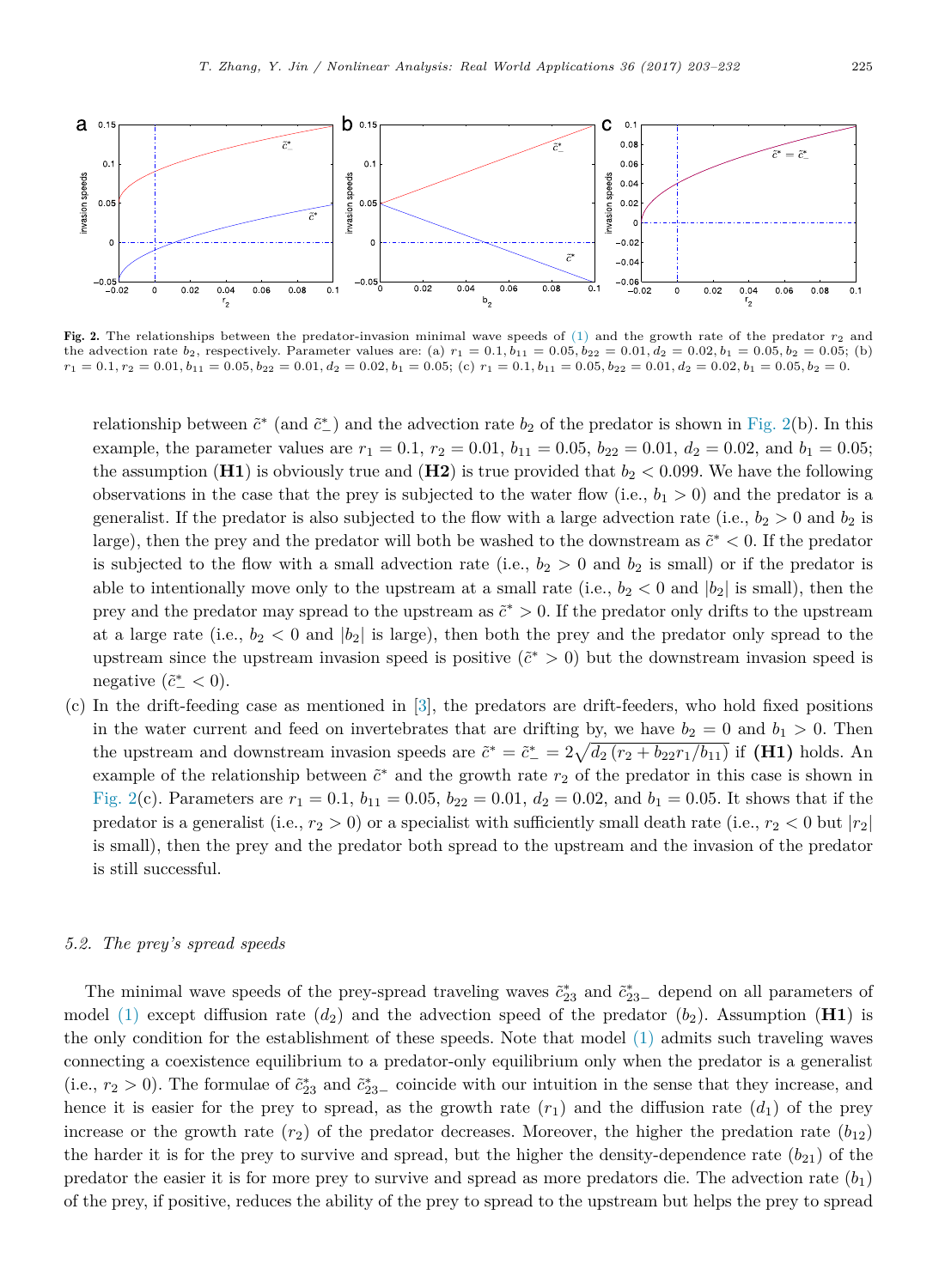<span id="page-23-2"></span>

| $a2$ $\prime$                                                                              |                                                  |                                          |
|--------------------------------------------------------------------------------------------|--------------------------------------------------|------------------------------------------|
| $A_{41} = \{(a_1, a_2): a_1 < 0, a_2 \ge 1\}$                                              | $A_3 = \{(a_1, a_2): 0 < a_1 < 1, a_2 > 1\}$     | $A_1 = \{(a_1, a_2): a_1 > 1, a_2 > 1\}$ |
| $P_1:US$<br>$P_2$ : AS<br>$P_3$ : X                                                        | $P_1:US$<br>$P_2$ AS<br>$P_3$ X                  | $P_1$ : AS<br>$P_2$ : AS<br>$P_3$ : US   |
| $A_{42}$ ={(a <sub>1</sub> , a <sub>2</sub> ): a <sub>1</sub> <0, 0 <a<sub>2&lt;1}</a<sub> | $A_2 = \{(a_1, a_2): 0 < a_1 < 1, 0 < a_2 < 1\}$ |                                          |
| $P_1: US$<br>$P_2$ : US<br>$P_3$ : AS                                                      | $P_1: US$<br>$P_2$ : US<br>$P_3$ : AS            |                                          |
| 0                                                                                          |                                                  | a,                                       |
|                                                                                            |                                                  |                                          |

Fig. 3. Stability classification of equilibria for the ODE system corresponding to [\(35\).](#page-23-1) "AS": "asymptotically stable"; "US": "unstable"; " $\times$ ":  $P_3$  does not exist.

to the downstream. However, the movement of the predator (in terms of  $d_2$  and  $b_2$ ) does not influence the spread of the prey. This is because the prey is introduced into an environment where the predator originally occupies and the risk of predation is almost the same for the prey everywhere.

## <span id="page-23-0"></span>6. Biological explanation of linear and nonlinear determinacy

By [\(14\)](#page-5-3) and [\(16\)](#page-6-3) we know that the minimal wave speed  $c = c^*$  of [\(4\)](#page-3-0) is determined when  $H(\lambda)$  admits a repeated root, which, together with [Theorem 2.1\(](#page-3-1)i), implies that the minimal wave speed of model  $(4)$ (or model [\(1\)\)](#page-1-0) is linearly determined. Linear determinacy has been previously studied for Lotka–Volterra models but mainly without advection. Therefore, in this section, in order to compare our results with previous results, we consider model [\(1\)](#page-1-0) without advection

<span id="page-23-1"></span>
$$
\begin{cases} u_t = d_1 u_{xx} + u(r_1 - b_{11}u - b_{12}v), \\ v_t = d_2 v_{xx} + v(r_2 - b_{21}v + b_{22}u), \end{cases}
$$
 (35)

to analyze the biological background of linear determinacy for Lotka–Volterra models by comparing [Theorem 2.1\(](#page-3-1)i) with the results in [\[36–38\]](#page-28-17). Note that we do not restrict  $b_{22}$  to be positive in this section, which indicates that system  $(35)$  is a predator–prey model if  $b_{22} > 0$  and it is a competitive model if  $b_{22} < 0$ .

Let  $P_1 = (u_1, 0), P_2 = (0, v_2),$  and  $P_3 = (p^*, q^*)$  be equilibria of [\(1\),](#page-1-0) corresponding to equilibria  $E_1, E_2$ and  $E_3$  of  $(4)$ , respectively. Let

$$
a_1 = -\frac{b_{22}}{b_{11}} \frac{r_1}{r_2}
$$
 and  $a_2 = \frac{b_{12}}{b_{21}} \frac{r_2}{r_1}$ .

We classify the meaningful parameter range of  $a_1$  and  $a_2$  into subsets:  $A_1$ ,  $A_2$ ,  $A_3$ , and  $A_4 := A_{41} \cup A_{42}$ (see [Fig. 3\)](#page-23-2). The asymptotical stability of  $P_1, P_2$  and  $P_3$  for the ordinary differential equation system corresponding to  $(35)$  is given in [Fig. 3](#page-23-2) according to the range of parameters  $a_1$  and  $a_2$ .

Denote the minimal wave speed of system [\(35\)](#page-23-1) by  $c^*$  if it exists. If  $(a_1, a_2) \in A_1$ , both  $P_1$  and  $P_2$ are asymptotically stable, and hence, the traveling wave connecting  $P_1$  and  $P_2$  is a bistable wave [\[36\]](#page-28-17). If  $(a_1, a_2) \in A_2 \cup A_3$ , it has been proved in Theorem 2.2 in [\[48\]](#page-29-5) that, there exists a positive  $c^*$  such that system [\(35\)](#page-23-1) has a traveling wave solution connecting  $P_1$  and  $P^*$  with wave speed *c* if and only if  $c \geq c^*$ , where

<span id="page-23-3"></span>
$$
P^* = \begin{cases} P_3, & \text{if } (a_1, a_2) \in A_2 \cup A_{42}; \\ P_2, & \text{if } (a_1, a_2) \in A_1 \cup A_3 \cup A_{41}. \end{cases}
$$
 (36)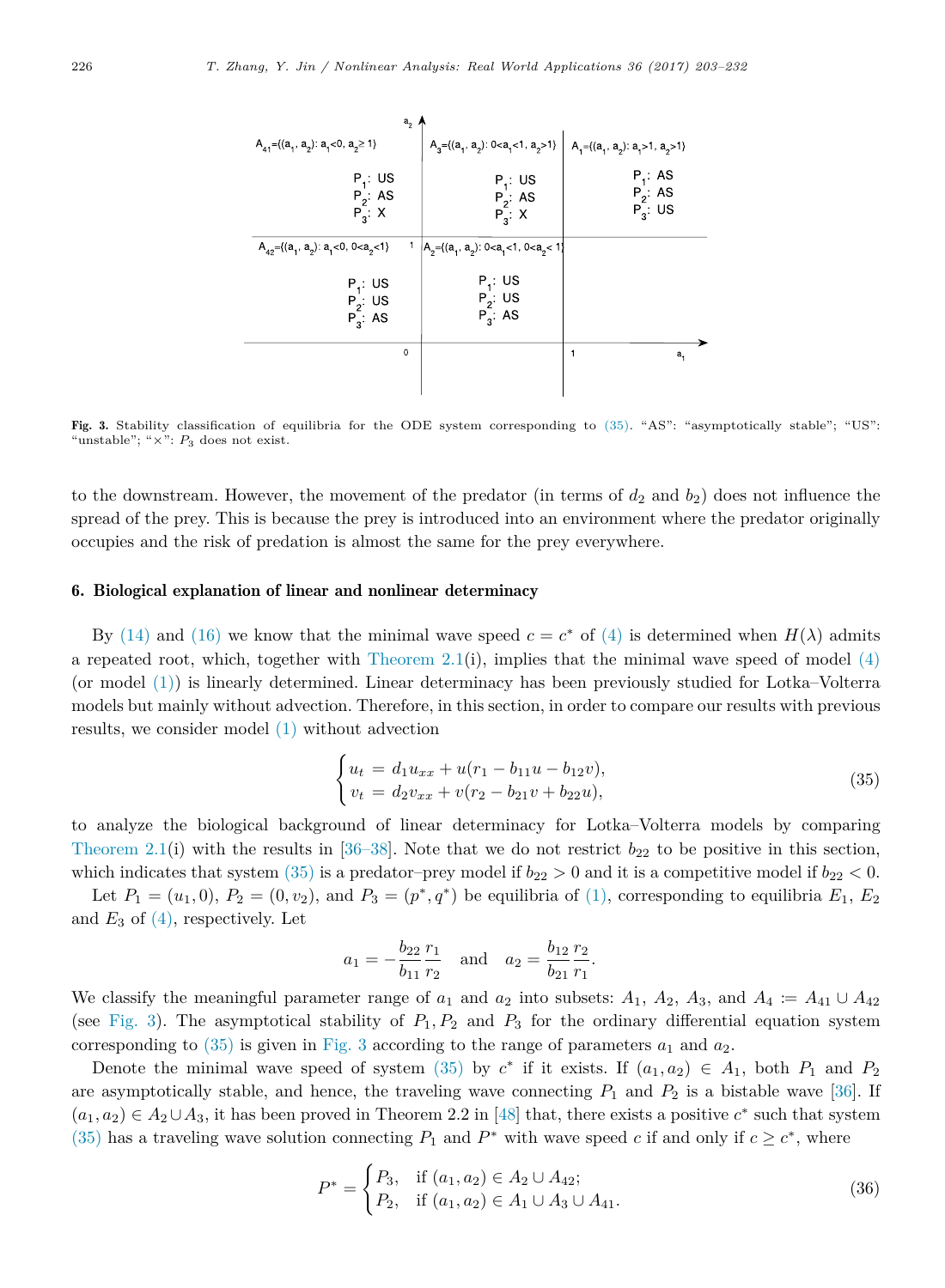It is easy to show that

If

 $c^* \geq \bar{c} := 2\sqrt{d_2r_2(1-a_1)} = 2\sqrt{d_2\left(r_2+\frac{b_{22}}{b_1}\right)}$  $rac{b_{22}}{b_{11}}$  $r_1$ .

the minimum wave speed *c* ∗ is called to be **linearly determined** or to be of **linear determinacy**, and if

 $c^* = \bar{c}$ ,

 $c^* > \bar{c}$ ,

the minimum wave speed is called to be **not linearly determined** or to be of **nonlinear determinacy** [\[36–38\]](#page-28-17). The linear determinacy of [\(35\)](#page-23-1) in the case of  $(a_1, a_2) \in A_2 \cup A_3$  is confirmed under some specific conditions [\[49–51](#page-29-6)[,38,](#page-28-20)[52,](#page-29-7)[44](#page-29-3)[,53\]](#page-29-8). However, Hosono [\[49\]](#page-29-6) showed by numerical simulations that nonlinear determinacy may occur. Furthermore, Huang and Han [\[37\]](#page-28-21) proved the nonlinear determinacy under certain limitation of parameters.

<span id="page-24-2"></span>**Remark 6.1.** In the case of  $a_1 < 0$ , system [\(35\)](#page-23-1) is a predator-prey system, a special case of [\(1\).](#page-1-0) It follows from [Remark 2.2](#page-4-3) that the minimal wave speed of traveling wave solutions connecting  $P_1$  and  $P^*$  of [\(35\)](#page-23-1) with  $a_1 < 0$  is given by  $c^* = \overline{c}$ . Hence, the minimum wave speed  $c^*$  of system [\(35\)](#page-23-1) with  $a_1 < 0$  is **linearly determined** or of **linear determinacy**.

<span id="page-24-1"></span>We now restate the results in  $[36-38]$  as follows.

**Lemma 6.1** ([\[36](#page-28-17)[,37\]](#page-28-21)). For any given constants  $a_1 > 1, a_2 > 1$ , there is a unique real number  $c(a_1, a_2)$  such *that* [\(35\)](#page-23-1) *has a nonnegative traveling wave solution connecting*  $P_1$  *and*  $P_2$  *if and only if*  $c = c(a_1, a_2)$ *. Moreover, the following hold:*

(a)  $c(a_1, a_2)$  is differentiable with respect to  $a_1$  and  $a_2$  with  $\frac{\partial c(a_1, a_2)}{\partial a_1} < 0$  and  $\frac{\partial c(a_1, a_2)}{\partial a_2} > 0$ . (b) If  $d_1/d_2 = r_1/r_2$ , then the bistable wave speed  $c(a_2, a_2) = 0$  for all  $a_2 > 1$ .

<span id="page-24-3"></span>Lemma 6.2 (*[\[38](#page-28-20)[,37\]](#page-28-21)*)**.**

- (a) Let  $d_1/d_2 = r_1/r_2$  and  $a_2 > 1$  be fixed. Let  $c^*(a_1) = c^*$  be the minimum wave speed of traveling wave *solutions connecting*  $P_1$  *and*  $P_2$  *of* [\(35\)](#page-23-1) *for*  $0 < a_1 < 1$ *. Then there is a positive constant*  $\varepsilon$  *such that for*  $all \ a_1 \in [1 - \varepsilon, 1), \ c^*(a_1) > \bar{c} = 2\sqrt{d_2r_2(1 - a_1)}.$
- (b) *The minimal wave speed of* [\(35\)](#page-23-1) *is linearly determined if*

<span id="page-24-0"></span>
$$
0 < a_1 < 1, \qquad d_1/d_2 \le 2, \qquad r_1 a_1 a_2 / r_2 \le (2 - d_1/d_2)(1 - a_1) + r_1 / r_2. \tag{37}
$$

It has been shown that the asymptotical spreading speed for [\(35\)](#page-23-1) is identical to the minimum wave speed of traveling wave solutions connecting  $P_1$  and  $P^*$  (see [\(36\)\)](#page-23-3) provided that  $(a_1, a_2) \in A_2 \cup A_3$  [\[15](#page-28-1)[,44\]](#page-29-3). Thus the essence of linear determinacy is that the spreading speed is linearly determined and this fact will be used in the following discussion. We have the following conclusions about how and why the spreading speed or the minimal wave speed is determined by parameters  $a_1$  and  $a_2$ .

1. From [\(37\),](#page-24-0) it follows that condition  $a_1a_2 > 1$  (i.e.,  $-b_{12}b_{22} > b_{11}b_{21}$ ) is necessary for nonlinear determinacy. This indicates that nonlinear determinacy can only occur if the interspecific competition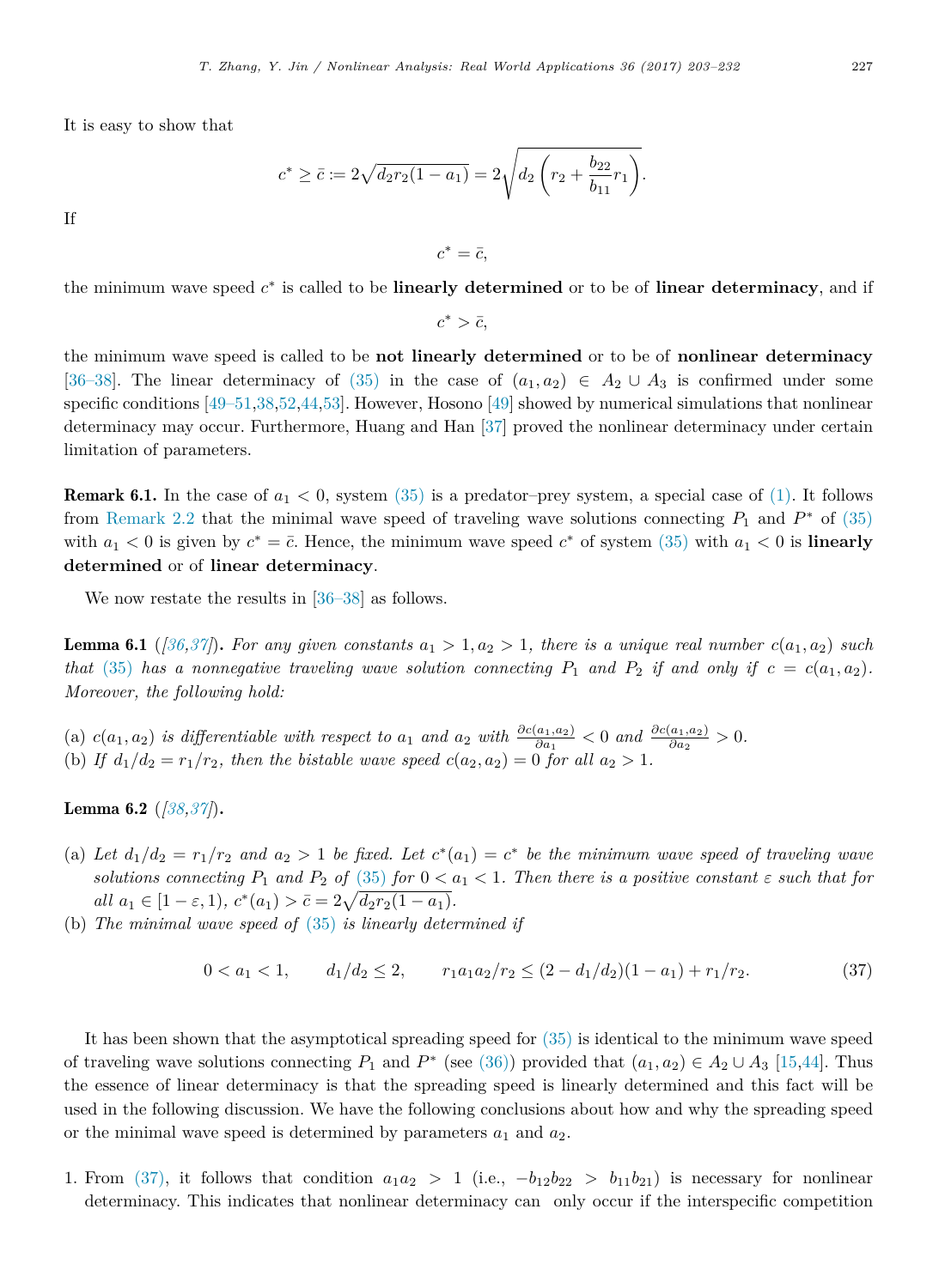<span id="page-25-0"></span>

Fig. 4. The relationship between the simulated spreading speed and parameters *a*<sup>1</sup> and *a*2. "∗" denotes the simulated spreading speed. Left: parameters:  $a_1 = 0.4$ ,  $d_1/d_2 = r_1/r_2 = 2$ . Right: parameters:  $a_2 = 2$ ,  $d_1/d_2 = r_1/r_2 = 2$ . The solid line in the right figure denotes  $\bar{c} = 2\sqrt{d_2r_2(1-a_1)}$ .

is stronger than the intraspecific competition, i.e., if the principle of competitive exclusion works [\[54\]](#page-29-9). Since  $a_1 > 1$  and  $a_2 > 1$  imply  $-b_{22}/r_2 > b_{11}/r_1$  and  $b_{12}/r_1 > b_{21}/r_2$ , we call  $A_1$  the strong-competition parameter area and  $A_2$  the weak-competition parameter area. In addition  $A_4$  (implying  $a_1a_2 < 0 < 1$ ) is the non-competition parameter area since population *u* has positive effect on *v*.

- 2. If  $(a_1, a_2) \in A_1$  then [Lemma 6.1](#page-24-1) implies that there exists a unique wave speed  $c(a_1, a_2)$ , which decreases in  $a_1 \in (1, +\infty)$  and increases in  $a_2 \in (1, +\infty)$ . See [Fig. 4.](#page-25-0) Let  $\chi := a_2 - a_1$  for  $a_2 \ge a_1$ . We then deduce that  $c(a_1, a_2)$  is an increasing function in *χ*. As *χ* can serve as a measurement of the difference between these two populations' competitive capacity, this indicates that larger difference of competitive capacity results in faster spreading speed (or invading speed). Thus, we may say that the spreading speed  $c(a_1, a_2)$ is non-linearly determined if  $(a_1, a_2)$  belongs to strong-competition area  $A_1$ .
- 3. According to [Remark 6.1](#page-24-2) and [Lemma 6.2\(](#page-24-3)b) the spreading speed is linearly determined if  $(a_1, a_2)$  belongs to weak-competition area  $A_2$  or non-competition area  $A_4$ . See the right figure of [Fig. 4.](#page-25-0)
- 4. It follows from [Lemma 6.2\(](#page-24-3)a) that the spreading speed  $c^*$  is non-linearly determined if  $(a_1, a_2) \in A_3$ but near the strong-competition parameter area  $A_1$ , and  $c^*$  is linearly determined if  $(a_1, a_2) \in A_3$  but near  $A_2 \cup A_4$  (e.g.  $a_1a_2 < 1$ ) (see Figure [Fig. 5\)](#page-26-1). Therefore,  $A_3$  is the transition parameter region from nonlinear to linear determinacy.

Based on above discussions we find that the basic reason for nonlinear determinacy lies in the strong interspecific competition. The minimal wave speed for predator–prey model  $(35)$   $(a_1 < 0, a_2 > 0)$  is linearly determined since there is no mutual interspecific competition. We can also explain the linear determinacy for the predator–prey interaction in a more intuitive way. Assume that initially preys dominate the left part of the habitat and predators are introduced from the right part of the habitat. Predators then invade preys to the left and the density of preys decreases passively from *u*<sup>1</sup> to 0 because of the predator's invasion (see [Fig. 5\)](#page-26-1). Therefore, we can say that the invasive speed of this system is controlled by predators. We set  $u = u_1$ in the predator's equation (i.e. the second equation of  $(35)$ ) since the density of preys on the predator's wave front can be approximated by its carrying capacity  $u_1$ . The second equation of [\(35\)](#page-23-1) with  $u = u_1$  is a Fisher equation with the minimal wave speed  $\bar{c} = 2\sqrt{d_2r_2(1-a_1)}$ , which is equal to the minimal wave speed of model [\(35\).](#page-23-1) This implies that the linear determinacy holds.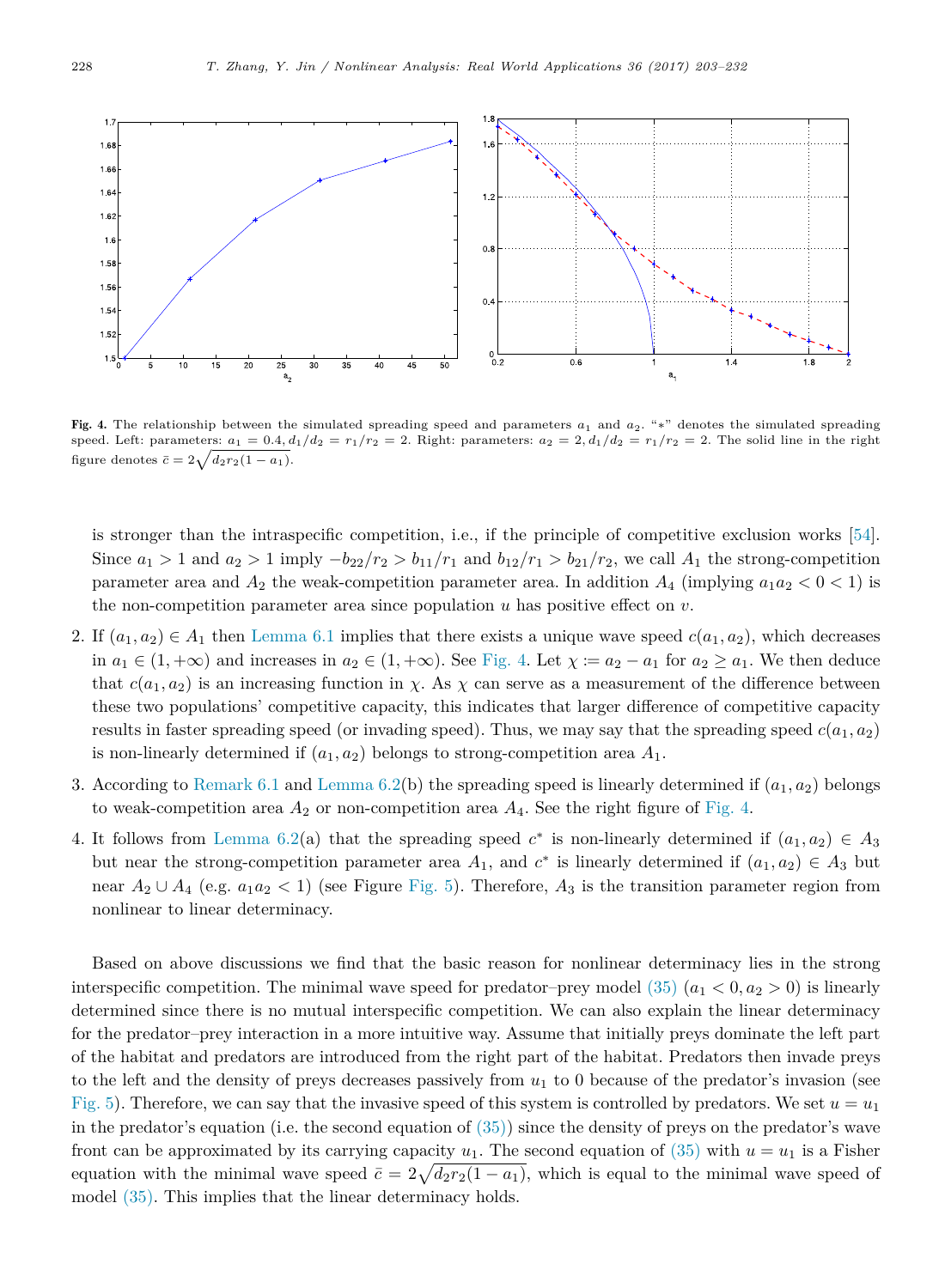<span id="page-26-1"></span>

Fig. 5. The mechanics of linear determinacy of the minimal wave speed for predator–prey model [\(35\)](#page-23-1) in the case of *a*<sup>1</sup> *<* 0*, a*<sup>2</sup> *>* 1  $(i.e. P^* = P_2).$ 

## <span id="page-26-0"></span>7. Discussion

In this paper, we obtain the sufficient and necessary conditions for the existence of the predator-invasion and the prey-spread traveling waves of the reaction–diffusion–advection predator–prey system [\(1\)](#page-1-0) and assert linear determinacy of the minimal wave speed. We investigate the effect of parameters, especially the growth rate of the predator and the advection rate (or flow rate) of the predator on the minimal wave speed and hence on the spread of both species in an advective environment such as a river. It has been shown that the mechanics of linear determinacy is the same for the competitive Lotka–Volterra model with weak interspecific competition. We also show that the source of nonlinear determinacy lies in the strong interspecific competition.

For many spatial population models, it has been proved that the minimal wave speed of traveling waves coincides with the spreading speed, which is the asymptotic speed at which the population spreads in the direction the traveling waves spread to (see e.g.,  $[43,6,44]$  $[43,6,44]$  $[43,6,44]$ ). However, this has not been proved for the predator–prey models, with or without advection, due to the difficulty in theoretical analysis of nonmonotonic systems. In [\[3\]](#page-27-1), the minimal wave speed of traveling waves was used to approximate the invasion speed of the species for predator–prey models in river environments. We adopt this idea in this paper and also use the minimal wave speed of traveling waves to approximate the invasion speed. This is biologically reasonable. The traveling wave solutions discussed in [Theorem 2.1](#page-3-1) connect the prey-only equilibrium to a predatorpresent (coexistence) equilibrium. Thus, they represent the invasion of the predator in an environment with the prey at its carrying capacity, and hence the wave speed in this work essentially represents the invasion speed of the predator. [Theorem 2.1](#page-3-1) shows that such invasion is successful in the upstream or downstream direction under certain conditions. If the predator is a specialist, then the invasion may result in coexistence of the prey and the predator; if the predator is a generalist, then the invasion may result in a predator-only situation where the predator coexists with its other food sources. The flow rate does negative effect on the upstream invasion but positive effect on the downstream invasion. Note that the result in [Theorem 2.1](#page-3-1) may be true when the two advection rates have different signs. A very special case where the predator is subjected to the flow effect and has an advection rate to the downstream direction but the prey is not subjected to the flow effect and has an advection rate to the upstream direction, may happen to some flies and their predators in rivers. In this case, when the advection rate for the prey is small enough, our result in [Theorem 2.1](#page-3-1) is still true. The traveling wave solutions discussed in [Theorem 2.2](#page-4-0) connect the predator-only equilibrium to a coexistence equilibrium. These waves particularly show the spread process of the prey in an environment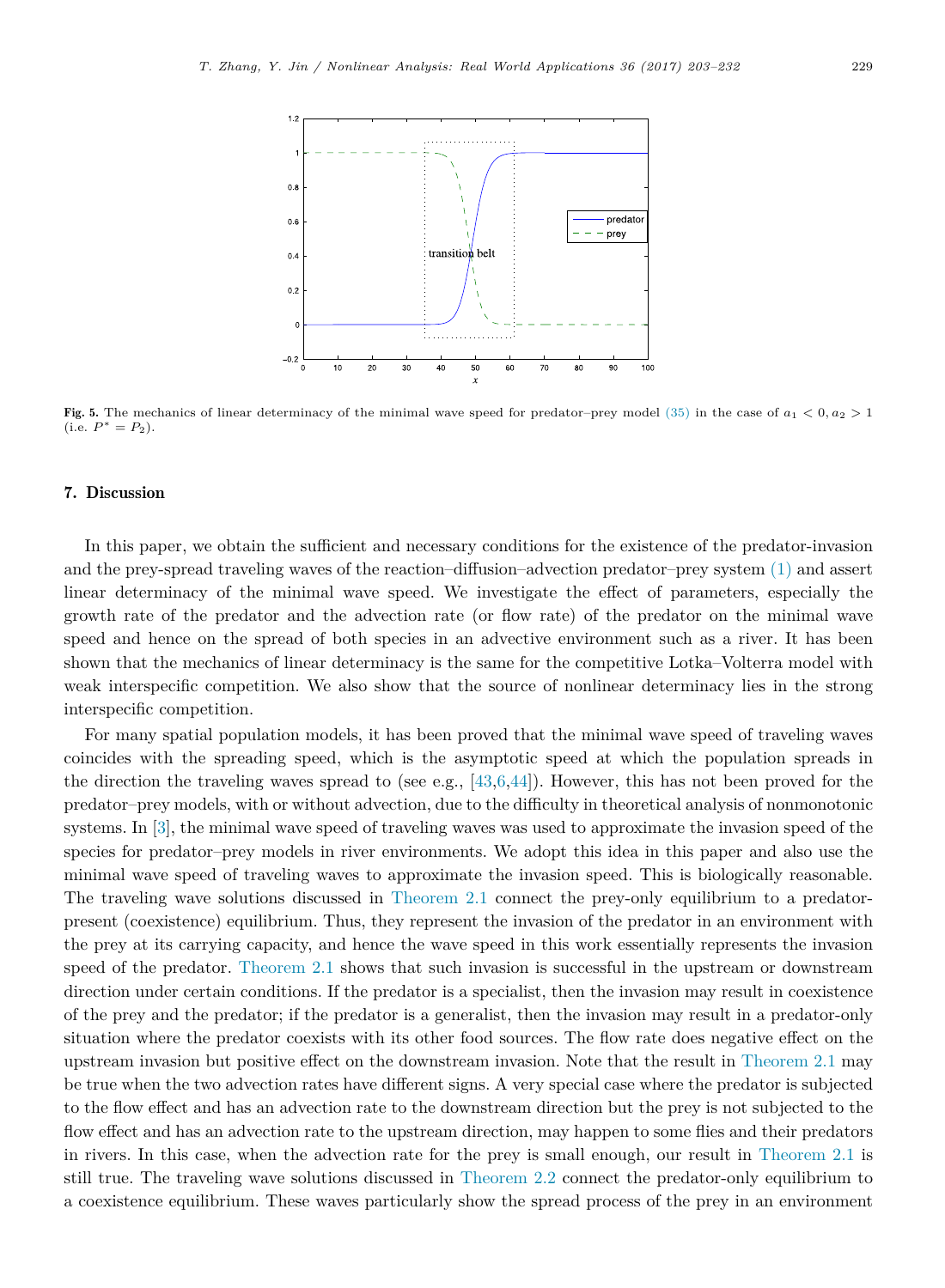where the predator already exists. The results are straightforward in the sense that the preys can survive and spread when the conditions are good for them to grow and dispersal but not good for the predators.

As a potential future problem, it would be mathematically challenging but interesting to show whether the minimal wave speed of traveling waves coincides with the spreading speed for predator–prey models.

It is worthwhile to mention that the proofs of two main theorems are based on Schauder's fixed-point theorem, LaSalle's invariance principle and Laplace transform. In the applications of these methods, some improvements of theoretical methods are necessary such as the construction of upper–lower solutions, [Lemmas 3.7](#page-11-0) and [3.9.](#page-13-0) Our methods are general enough to be applied to other models to establish the traveling waves. For instance, [Lemma 3.7](#page-11-0) can also be applied to some models with time delay such as the following SI disease-transmission model with time delay:

$$
\begin{cases}\n\frac{\partial S(x,t)}{\partial t} = d_1 \frac{\partial^2 S(x,t)}{\partial x^2} + B(1 - S(x,t)) - \beta S(x,t)I(x,t-\tau),\\
\frac{\partial I(x,t)}{\partial t} = d_2 \frac{\partial^2 I(x,t)}{\partial x^2} + \beta S(x,t)I(x,t-\tau) - \gamma I(x,t),\n\end{cases} (38)
$$

where all parameters are positive and  $\tau$  is the latency of the infection in a vector. If  $S(x,t) = S(\xi)$ ,  $I(x,t) =$  $I(\xi)$ ,  $\xi = x + ct$  is a positive **bounded** traveling wave solution of [\(38\),](#page-27-2) then it satisfies

$$
\begin{cases} cS'(\xi) = d_1S''(\xi) + B(1 - S(\xi)) - \beta S(\xi)I(\xi - c\tau), \\ cI'(\xi) = d_2I''(\xi) + \beta S(\xi)I(\xi - c\tau) - \gamma I(\xi), \end{cases}
$$

which is equivalent to

<span id="page-27-2"></span>
$$
\begin{cases} d_1S''(\xi) - cS'(\xi) + p_{21}(\xi)S(\xi) + B = 0, \\ d_2I''(\xi) - cI'(\xi) - \gamma I(\xi) + p_{22}(\xi) = 0, \end{cases}
$$

where

$$
p_{21}(\xi) = -(B + \beta I(\xi - c\tau)), \qquad p_{22}(\xi) = \beta S(\xi)I(\xi - c\tau) > 0.
$$

Then applying [Lemma 3.7](#page-11-0) implies

$$
\left|\frac{S'(\xi)}{S(\xi)}\right| \le \mathcal{M}, \qquad \left|\frac{I'(\xi)}{I(\xi)}\right| \le \mathcal{M}, \quad \forall \xi \in \mathbb{R}
$$

for some positive constant  $M$ . [Lemma 3.7](#page-11-0) also can be applied to some models consisting of more than two equations [\[55\]](#page-29-10).

## Acknowledgments

We thank the referees for their valuable suggestions for improving our manuscript. T.Z. was supported by the National Science Fund of China (11571284) and the Fundamental Research Funds for the Central Universities (XDJK2015C141). T.Z. also thanks the Department of Mathematics of The Ohio State University for the hospitality when he visited there. Y.J. gratefully acknowledges NSF Grant DMS 1411703.

## References

- <span id="page-27-0"></span>[1] K.[E. Anderson, A.J. Paul, E. Mccauley, L.J. Jackson, J.R. Post, R.M. Nisbet, Instream flow needs in streams and rivers:](http://refhub.elsevier.com/S1468-1218(17)30019-6/sbref1) the importance of understanding ecological dynamics, Front. Ecol. Environ. 4 (2006) 309–318.
- [2] D.[L. Deangelis, M. Loreaub, D. Neergaardc, P.J. Mulhollanda, E.R. Marzolfa, Modelling nutrient-periphyton dynamics in](http://refhub.elsevier.com/S1468-1218(17)30019-6/sbref2) streams: the importance of transient storage zones, Ecol. Modell. 80 (1995) 149–160.
- <span id="page-27-1"></span>[3] F.[M. Hilker, M.A. Lewis, Predator-prey systems in streams and rivers, Theor. Ecol. 3 \(2010\) 175–193.](http://refhub.elsevier.com/S1468-1218(17)30019-6/sbref3)
- [4] Y. [Jin, F.M. Hilker, P.M. Steffler, M.A. Lewis, Seasonal invasion dynamics in a spatially heterogeneous river with fluctuating](http://refhub.elsevier.com/S1468-1218(17)30019-6/sbref4) flows, Bull. Math. Biol. 76 (2014) 1522–1565.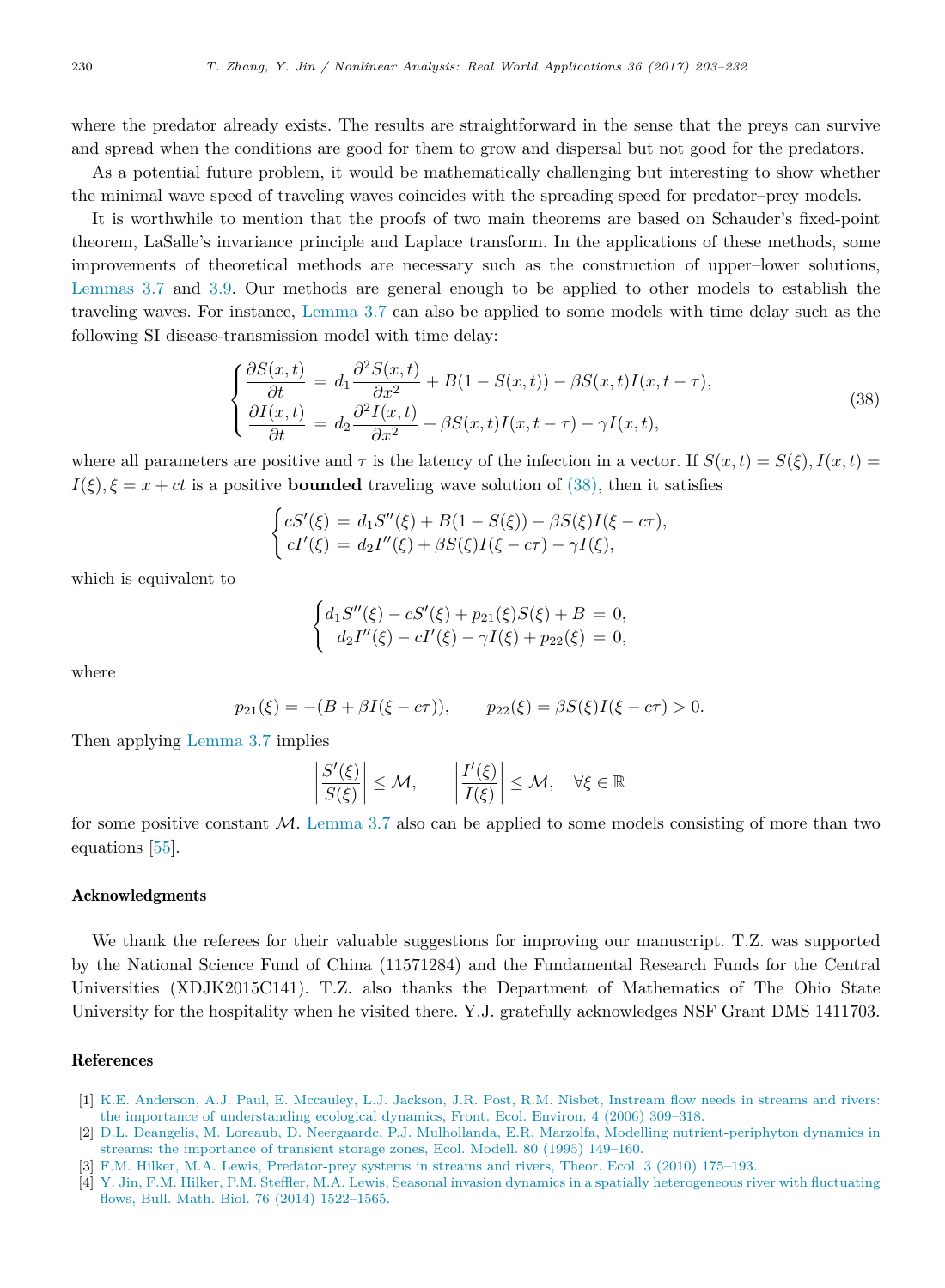- [5] Y. [Jin, M.A. Lewis, Seasonal influences on population spread and persistence in streams: critical domain size, SIAM J.](http://refhub.elsevier.com/S1468-1218(17)30019-6/sbref5) Appl. Math. 71 (2011) 1241–1262.
- <span id="page-28-22"></span>[6] Y. [Jin, M.A. Lewis, Seasonal influences on population spread and persistence in streams: spreading speeds, J. Math. Biol.](http://refhub.elsevier.com/S1468-1218(17)30019-6/sbref6) 65 (2012) 403–439.
- [7] F. [Lutscher, M.A. Lewis, E. McCauley, Effects of heterogeneity on spread and persistence in rivers, Bull. Math. Biol. 68](http://refhub.elsevier.com/S1468-1218(17)30019-6/sbref7) (2006) 2129–2160.
- [8] H.W. McKenzie, Y. Jin, J. Jacobsen, M.A. Lewis, *r*<sup>0</sup> [analysis of a spatiotemporal model for a stream population, SIAM](http://refhub.elsevier.com/S1468-1218(17)30019-6/sbref8) J. Appl. Dyn. Syst. 11 (2012) 567–596.
- [9] E. [Pachepsky, F. Lutscher, R.M. Nisbet, M.A. Lewis, Persistence, spread and the drift paradox, Theor. Popul. Biol. 67](http://refhub.elsevier.com/S1468-1218(17)30019-6/sbref9) (2005) 61–73.
- [10] D.[C. Speirs, W.S.C. Gurney, Population persistence in rivers and estuaries, Ecology 82 \(2001\) 1219–1237.](http://refhub.elsevier.com/S1468-1218(17)30019-6/sbref10)
- [11] O. [Vasilyeva, F. Lutscher, How flow speed alters competitive outcome in advective environments, Bull. Math. Biol. 74](http://refhub.elsevier.com/S1468-1218(17)30019-6/sbref11) (2012) 2935–2958.
- [12] O. [Vasilyeva, F. Lutscher, Competition of three species in an advective environment, Nonlinear Anal. RWA 13 \(2012\)](http://refhub.elsevier.com/S1468-1218(17)30019-6/sbref12) 1730–1748.
- <span id="page-28-0"></span>[13] S.[R. Dunbar, Travelling wave solutions of diffusive lotka-volterra equations, J. Math. Biol. 17 \(1983\) 11–32.](http://refhub.elsevier.com/S1468-1218(17)30019-6/sbref13)
- <span id="page-28-3"></span>[14] S.[R. Dunbar, Traveling wave solutions of diffusive lotka-volterra equations: a heteroclinic connection in R](http://refhub.elsevier.com/S1468-1218(17)30019-6/sbref14)<sup>4</sup> , Trans. Amer. Math. Soc. 286 (1984) 557–594.
- <span id="page-28-1"></span>[15] X. [Liang, X.-Q. Zhao, Asymptotic speeds of spread and traveling waves for monotone semiflows with applications, Comm.](http://refhub.elsevier.com/S1468-1218(17)30019-6/sbref15) Pure Appl. Math. 60 (2007) 1–40.
- <span id="page-28-2"></span>[16] J. [Wu, X. Zou, Traveling wave fronts of reaction–diffusion systems with delay, J. Dynam. Differential Equations 13 \(2001\)](http://refhub.elsevier.com/S1468-1218(17)30019-6/sbref16) 651–687.
- <span id="page-28-4"></span>[17] W[. Huang, Traveling wave solutions for a class of predator–prey systems, J. Dynam. Differential Equations 24 \(2012\)](http://refhub.elsevier.com/S1468-1218(17)30019-6/sbref17) 633–644.
- <span id="page-28-5"></span>[18] J. [Huang, G. Lu, S. Ruan, Existence of traveling wave solutions in a diffusive predator–prey model, J. Math. Biol. 46](http://refhub.elsevier.com/S1468-1218(17)30019-6/sbref18) (2003) 132–152.
- <span id="page-28-11"></span>[19] C. [Hsu, C. Yang, T. Yang, T. Yang, Existence of traveling wave solutions for diffusive predator–prey type systems, J.](http://refhub.elsevier.com/S1468-1218(17)30019-6/sbref19) Differential Equations 252 (2012) 3040–3075.
- <span id="page-28-13"></span>[20] W[. Li, S. Wu, Traveling waves in a diffusive predator–prey model with holling type-iii functional response, Chaos Solitons](http://refhub.elsevier.com/S1468-1218(17)30019-6/sbref20) Fractals 37 (2008) 476–486.
- <span id="page-28-12"></span>[21] X. [Lin, P. Weng, C. Wu, Traveling wave solutions for a predator–prey system with sigmoidal response function, J. Dynam.](http://refhub.elsevier.com/S1468-1218(17)30019-6/sbref21) Differential Equations 23 (2011) 903–921.
- [22] Y. [Hosono, B. Ilyas, Traveling waves for a simple diffusive epidemic model, Math. Models Methods Appl. Sci. 5 \(1995\)](http://refhub.elsevier.com/S1468-1218(17)30019-6/sbref22) 935–966.
- <span id="page-28-6"></span>[23] T. [Zhang, W. Wang, Existence of traveling wave solutions for influenza model with treatment, J. Math. Anal. Appl. 419](http://refhub.elsevier.com/S1468-1218(17)30019-6/sbref23) (2014) 469–495.
- <span id="page-28-16"></span>[24] G. [Lin, Invasion traveling wave solutions of a predator–prey system, Nonlinear Anal. TMA 96 \(2014\) 47–58.](http://refhub.elsevier.com/S1468-1218(17)30019-6/sbref24)
- [25] S. [Ma, Traveling wavefronts for delayed reaction–diffusion systems via a fixed point theorem, J. Differential Equations 171](http://refhub.elsevier.com/S1468-1218(17)30019-6/sbref25) (2001) 294–314.
- [26] W[. Li, G. Lin, S. Ruan, Existence of travelling wave solutions in delayed reaction–diffusion systems with applications to](http://refhub.elsevier.com/S1468-1218(17)30019-6/sbref26) diffusion-competition systems, Nonlinearity 19 (2006) 1253–1273.
- [27] C. [Wu, D. Xiao, Travelling wave solutions in a non-local and time-delayed reaction–diffusion model, IMA J. Appl. Math.](http://refhub.elsevier.com/S1468-1218(17)30019-6/sbref27) 78 (2013) 1290–1317.
- [28] G. [Lin, W. Li, M. Ma, Traveling wave solutions in delayed reaction diffusion systems with applications to multi-species](http://refhub.elsevier.com/S1468-1218(17)30019-6/sbref28) models, Discrete Contin. Dyn. Syst. Ser. B 13 (2010) 393–414.
- [29] K. [Li, X. Li, Travelling wave solutions in diffusive and competition-cooperation systems with delays, IMA J. Appl. Math.](http://refhub.elsevier.com/S1468-1218(17)30019-6/sbref29) 74 (2009) 604–621.
- <span id="page-28-8"></span>[30] T. [Zhang, W. Wang, K. Wang, Minimal wave speed for a class of non-cooperative diffusion-reaction system, J. Differential](http://refhub.elsevier.com/S1468-1218(17)30019-6/sbref30) Equations 260 (2016) 2763–2791.
- <span id="page-28-7"></span>[31] W[. Huang, A geometric approach in the study of traveling waves for some classes of non-monotone reaction–diffusion](http://refhub.elsevier.com/S1468-1218(17)30019-6/sbref31) systems, J. Differential Equations 260 (2016) 2190–2224.
- <span id="page-28-9"></span>[32] S. [Fu, J. Tsai, Wave propagation in predator–prey systems, Nonlinearity 28 \(2015\) 4389–4424.](http://refhub.elsevier.com/S1468-1218(17)30019-6/sbref32)
- <span id="page-28-10"></span>[33] A. [Ducrot, M. Langlais, A singular reaction–diffusion system modelling prey-predator interactions: invasion and co](http://refhub.elsevier.com/S1468-1218(17)30019-6/sbref33)extinction waves, J. Differential Equations 253 (2012) 502–532.
- <span id="page-28-14"></span>[34] Y. [Li, W. Li, G. Lin, Traveling waves of a delayed diffusive sir epidemic model, Commun. Pure Appl. Anal. 14 \(2015\)](http://refhub.elsevier.com/S1468-1218(17)30019-6/sbref34) 1001–1022.
- <span id="page-28-15"></span>[35] L.[C. Evans, Partial Differential Equations: Second Edition, American Mathematical Society, Providence, Rhode Island,](http://refhub.elsevier.com/S1468-1218(17)30019-6/sbref35) 2010.
- <span id="page-28-17"></span>[36] W[. Huang, Uniqueness of the bistable traveling wave for mutualist species, J. Dynam. Differential Equations 13 \(2001\)](http://refhub.elsevier.com/S1468-1218(17)30019-6/sbref36) 147–183.
- <span id="page-28-21"></span>[37] W[. Huang, M. Han, Non-linear determinacy of minimum wave speed for a lotka-volterra competition model, J. Differential](http://refhub.elsevier.com/S1468-1218(17)30019-6/sbref37) Equations 251 (2011) 1549–1561.
- <span id="page-28-20"></span>[38] M.[A. Lewis, B. Li, H.F. Weinberger, Spreading speed and linear determinacy for two-species competition models, J. Math.](http://refhub.elsevier.com/S1468-1218(17)30019-6/sbref38) Biol. 45 (2002) 219–233.
- <span id="page-28-18"></span>[39] O. [Diekmann, Thresholds and travelling waves for the geographical spread of infection, J. Math. Biol. 6 \(1978\) 109–130.](http://refhub.elsevier.com/S1468-1218(17)30019-6/sbref39)
- <span id="page-28-19"></span>[40] A. [Arapostathis, M.K. Ghosh, S.I. Marcus, Harnack's inequality for cooperative weakly coupled elliptic systems, Comm.](http://refhub.elsevier.com/S1468-1218(17)30019-6/sbref40) Partial Differential Equations 24 (1999) 1555–1571.